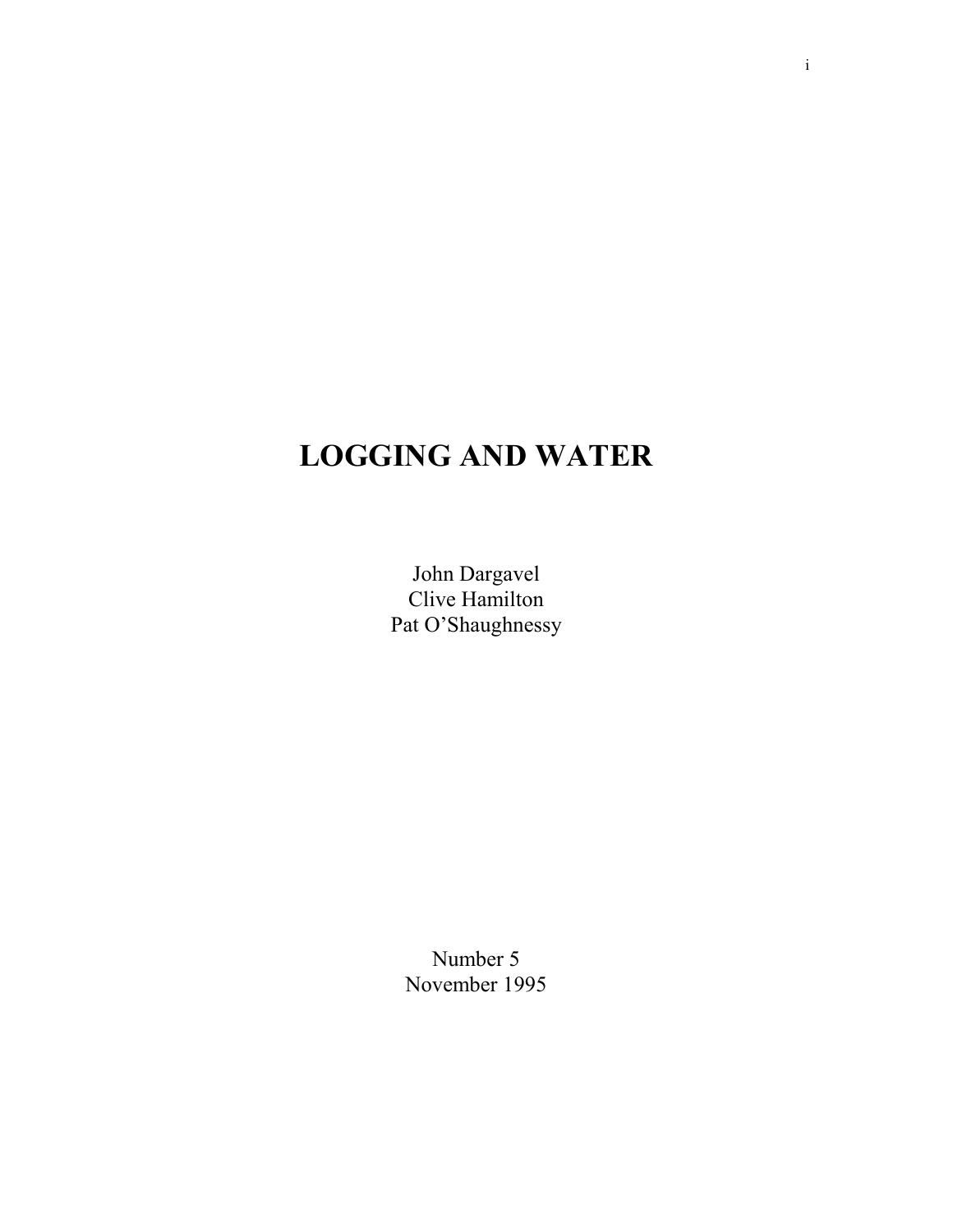### THE AUSTRALIA INSTITUTE

# **LOGGING AND WATER**

A study of the effects of logging regimes on water catchment hydrology and soil stability on the eastern seaboard of Australia

> John Dargavel Office Manager, The Australia Institute

Clive Hamilton Executive Director, The Australia Institute

> Pat O'Shaughnessy P. O'Shaughnessy and Associates

Discussion Paper Number 5 November 1995

ISSN 1322-5421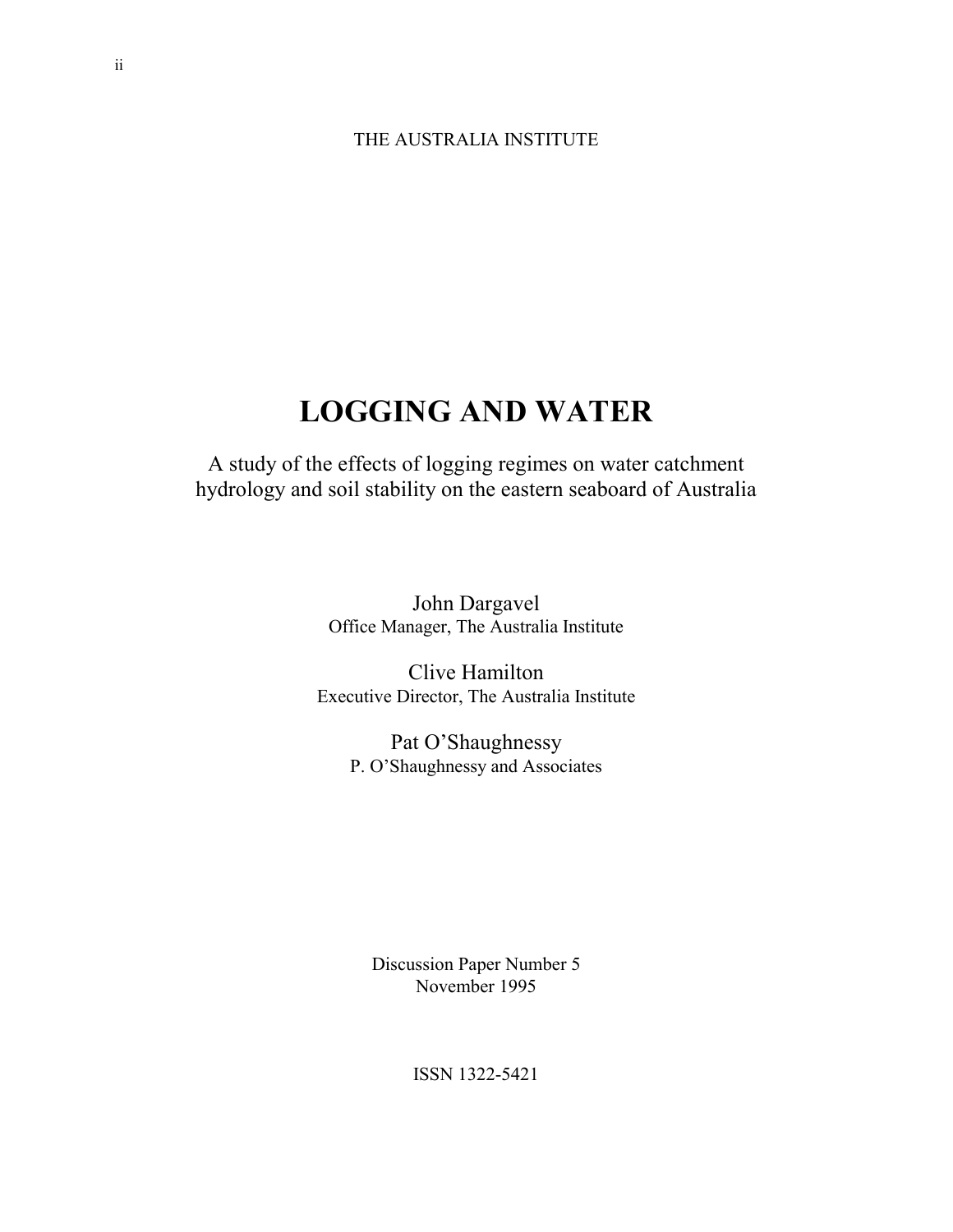# **Acknowledgements**

We gratefully acknowledge the reviews and comments on a draft of this report provided by Leon Bren, Peter Cornish, Laurie Olive, David Ingle Smith and Mike Young. We appreciate Maureen Rogers' assistance with the economic research.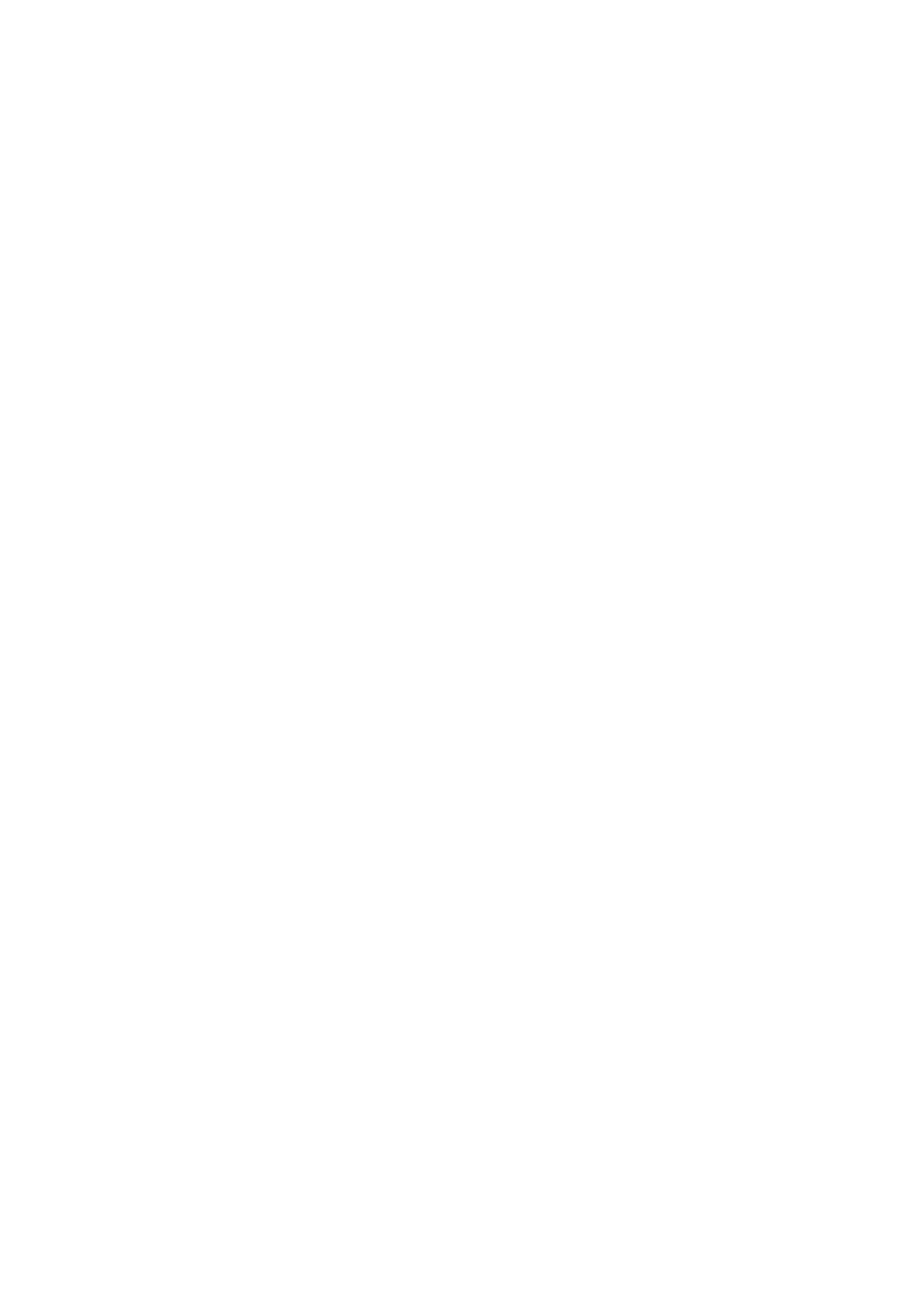1

# **Contents**

|                         | <b>Summary</b>    | List of maps, figures and tables                              | $\overline{\text{iii}}$<br>iv |
|-------------------------|-------------------|---------------------------------------------------------------|-------------------------------|
|                         |                   |                                                               |                               |
| $\mathbf{1}$            | 1.1               | <b>Introduction</b><br>Concern and context                    | $\mathbf{1}$<br>$\mathbf{1}$  |
|                         | 1.2               | Integrated catchment management                               | $\overline{2}$                |
|                         | 1.3               | Forest decisions that affect water                            | $\overline{2}$                |
| $\boldsymbol{2}$        |                   | Forested catchments of the eastern seaboard                   | $\overline{\mathbf{4}}$       |
|                         | 2.1               | Introduction                                                  | $\overline{4}$                |
|                         | 2.2               | Characteristics of South-east Coast Division                  | $\overline{4}$                |
|                         | 2.3               | <b>Upper Shoalhaven Valley</b>                                | $\boldsymbol{7}$              |
| 3                       |                   | <b>Logging regimes</b>                                        | $\bf{8}$                      |
|                         | 3.1               | Introduction                                                  | $\,8\,$                       |
|                         | 3.2               | Natural resource regimes                                      | $\,8\,$                       |
|                         | 3.3               | Silvicultural systems                                         | 9                             |
|                         | 3.4               | Logging systems                                               | 11                            |
|                         | 3.5               | Transport systems                                             | 11                            |
|                         | 3.6               | Major logging regimes                                         | 13                            |
| $\overline{\mathbf{4}}$ |                   | <b>Effects of logging on hydrology</b>                        | 14                            |
|                         | 4.1               | Forest hydrology                                              | 14                            |
|                         | 4.2               | Effects of logging on soils                                   | 17                            |
|                         | 4.3               | Effects of logging on stream water quality                    | 18                            |
|                         | 4.4               | Effects on total dissolved solids and bacterial water quality | 20                            |
|                         | 4.5               | Impacts of changes in water quality                           | 21                            |
|                         | 4.6               | Environmental standards and monitoring                        | 22                            |
|                         | 4.7<br>4.8        | Effects of forest change on streamflow                        | 23<br>27                      |
|                         |                   | Mechanisms operating to change streamflows                    |                               |
| 5                       |                   | <b>Forest use and management</b>                              | 28                            |
|                         | 5.1               | Advanced planning systems                                     | 28                            |
|                         | 5.2               | Operational planning                                          | 29                            |
|                         | 5.3               | Operational practice                                          | 30                            |
| 6                       |                   | Economic impacts of changes in water yields                   | 32                            |
|                         | 6.1               | Water as a multiple-use resource                              | 32                            |
|                         | 6.2<br>6.3        | Scarcity and the value of water<br>Pricing of water           | 34<br>35                      |
|                         | 6.4               | Economic studies of the impact of logging on water            | 37                            |
|                         | 6.5               | Some general principles of forest economics                   | 39                            |
| $\overline{7}$          |                   | Conclusions: Regional assessment, public policy and research  | 40                            |
|                         | 7.1               | Context and types of forest decisions                         | 40                            |
|                         | 7.2               | <b>Comprehensive Regional Assessments</b>                     | 41                            |
|                         | 7.3               | Implications for public policy                                | 42                            |
|                         |                   |                                                               | 43                            |
|                         | <b>References</b> |                                                               |                               |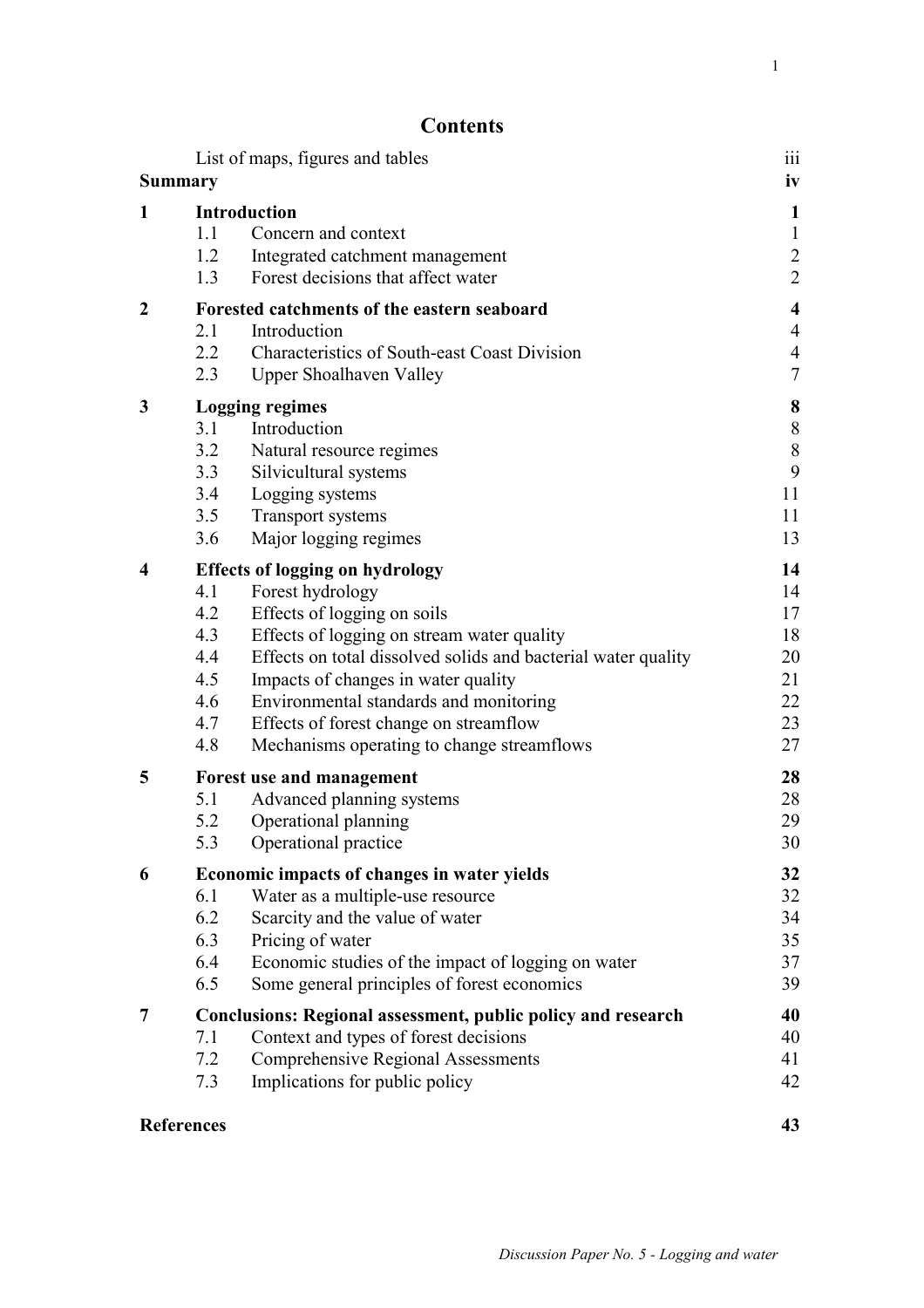# **Maps**

|   | Drainage Divisions and Water Regions                       | 6  |
|---|------------------------------------------------------------|----|
|   | <b>South-east Coast Division</b>                           |    |
|   | Forest stand type map of part of the Otway Ranges          | 36 |
| 4 | Example of layout of logging coupes in an operational plan | 37 |

# **Figures**

|                | Evapotranspiration and rainfall for fully forested catchments | 28  |
|----------------|---------------------------------------------------------------|-----|
|                | Annual catchment loss vs rainfall for eucalypt catchments     | 29. |
| 3              | Water yield and stand age in ash type forests                 | 30  |
| $\overline{4}$ | Logs-water production possibilities frontier                  | 42. |

# **Tables**

|                | Water resources and use                                       | 8  |
|----------------|---------------------------------------------------------------|----|
|                | Utilisation of fresh and marginal divertible resources in the |    |
|                | South-east Coast Division                                     |    |
| 3              | Major logging regimes                                         |    |
| $\overline{4}$ | Returns to silvicultural options in the Thomson catchment     | 46 |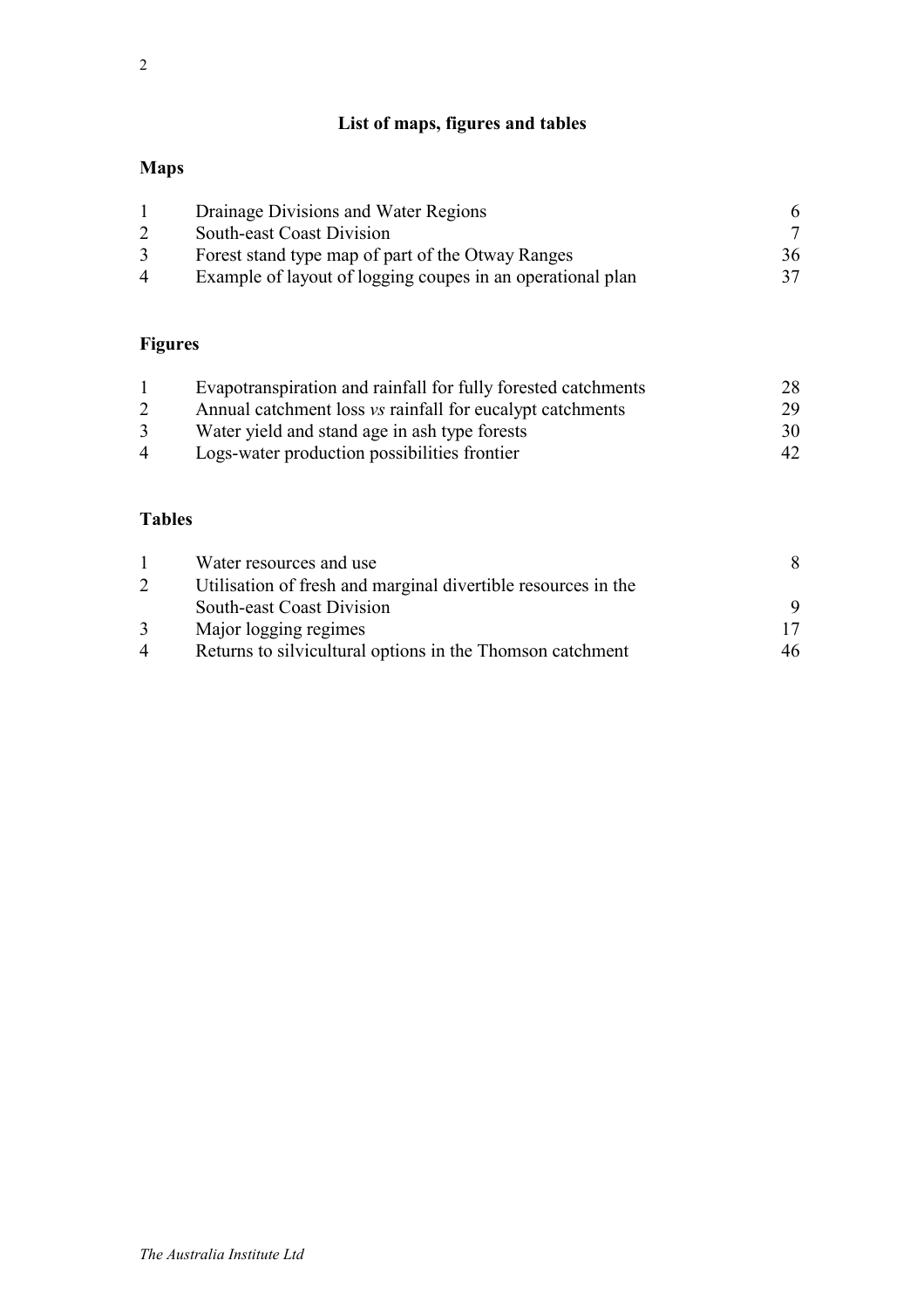# **Executive summary**

# *The report*

This report considers the impacts of logging in forests on the quantity and quality of water available for users. It considers the impacts of:

- the silvicultural regimes, yield control and scheduling systems used;
- the on-site logging technology and the conduct of operations; and
- the infrastructure of roads required to extract the wood from the forests.

It also considers the economic implications of the effect of logging on water yields and water quality and the lessons for policy makers.

This study is concerned with use of the forested catchments of the eastern seaboard of Australia and is not concerned with urban areas, dryland catchments, agricultural areas, the Murray-Darling Basin.

# *Impacts of logging*

The great variability of Australian rainfall and the occasional occurrence of bushfires poses particular problems for the study of hydrological impacts. Occasional, unpredictable peak rainfall events can outweigh or mask the effects of alternative catchment treatments.

Studies reviewed in this report show that the method of harvesting can greatly influence soil disturbance. Landslips on steep slopes with deep soils can be caused by road cuts and road drainage. Such events have occurred in Australia. In Australia up to 25 per cent of a logging coupe can be covered by snig tracks and landings and this indicates a need for scientifically developed standards for the amount of allowable soil compaction. Overseas and local studies show the major impact that poor roading and harvesting practices can have on stream water quality particularly in steep country with unstable or erodible soils. Erosion mitigation measures can minimise, but not prevent, erosion and the supply of sediment to streams. The amount of compaction can be reduced by limiting traffic and increasing soil organic matter especially in sandy soils.

Streamflow is the residue of rainfall after allowing for evaporation from vegetation, changes in soil storage from year to year and deep drainage to aquifers. Forest management operations can interfere with these processes by:

- changing the type of vegetative cover on a catchment. Experimental results show that these changes can affect evapotranspiration and therefore streamflow;
- changing the soil properties. The ability of the soil to both absorb and store moisture infiltration can affect the proportion of rainfall delivered. Forest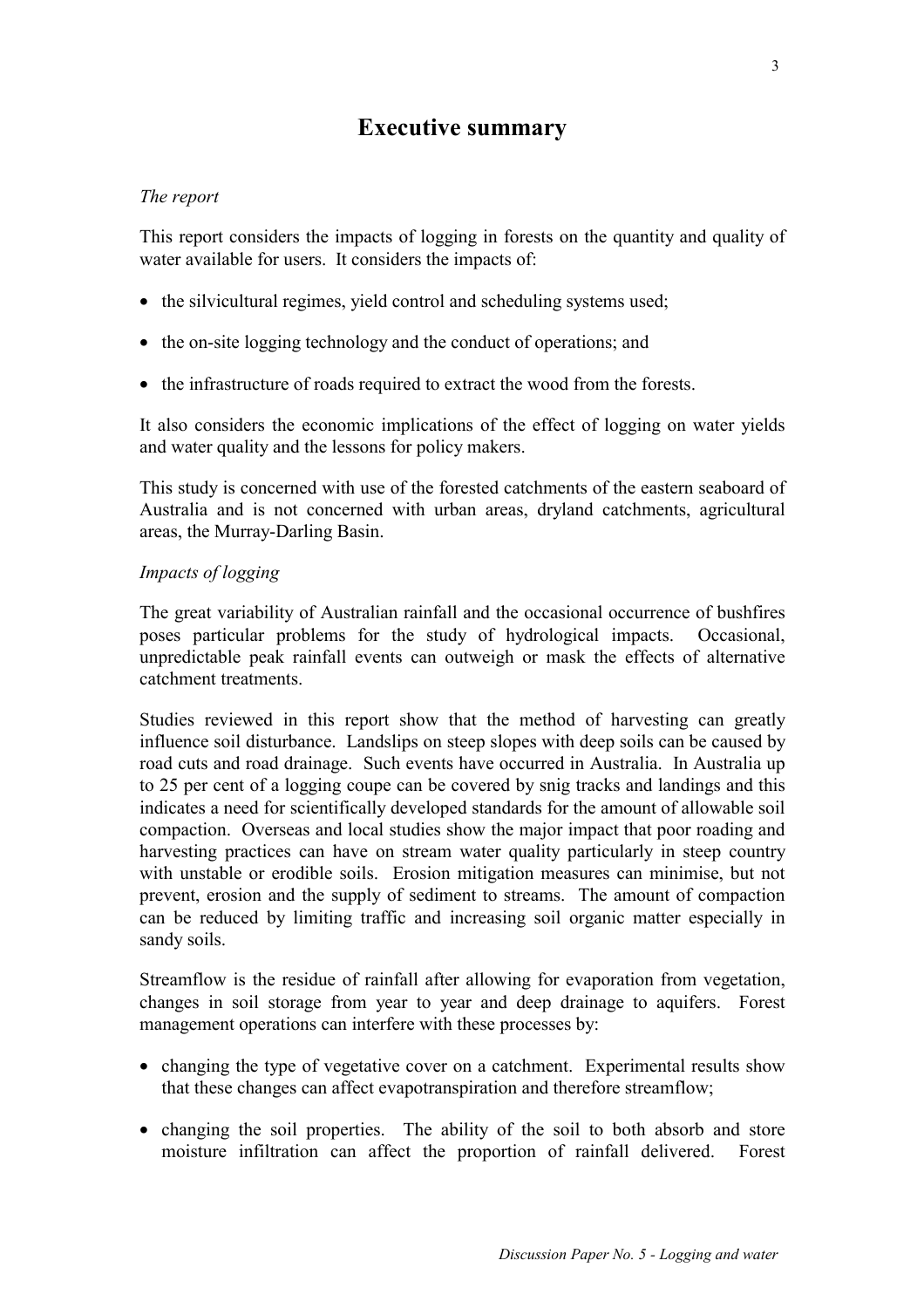operations which compact the soil can reduce both infiltration and storage capacities.

Following clear felling in both ash and mixed species forests, Nandakumar and Mein estimate that for every 10 per cent of a catchment cleared, a 33 mm increase in runoff can be expected. Flows reach a peak 2 to 3 years after clearing and then decline which, in the case of the Melbourne Water experimental catchments, meant a return to pre-treatment levels in some 5 to 8 years. For ash-type catchments subject to clearfelling and regeneration, water yield continued to decline below pre-treatment levels. In one experimental catchment, water yield declined to 50 per cent of its pre-treatment level. This finding is compatible to the yield changes reported by Kuczera after wildfire.

#### *Forest management issues*

The potential for forest operations to affect water yield and quality, soil and a wide range of environmental values has been reflected in regulations which, over the last twenty years have become increasingly detailed. Where water production is important, they specify that forests are to be managed by appropriate techniques, such as thinning and long rotations. Water quality is protected by limitations on the proportion of a catchment which can be logged in any one year and the specification of appropriate roading and logging practices. Detailed requirements are elaborated for each forest region.

All the Eastern seaboard States have codes of logging practice or regulations in place aimed at protecting forest values including water yield and quality. The Victorian and Tasmanian codes are particularly comprehensive. Currently the Victorian code is being renewed and revised. A review of the perceptions of the Code of Forest Practice held by workers, contractors and supervisors revealed that most timber workers accept the need for codes of practice but that compliance is in practice not as good as it is perceived. Better training for workers is needed, particularly as the pressure to keep up the supply of timber results in logging during inappropriate weather and soil conditions.

If the comprehensive codes of practice now specified were applied at a high standard in all public and private forests, the impacts on water quality would be greatly reduced. The key matters are:

- better road planning, design and maintenance;
- exclusion of 4WD vehicles from roads unsuited to heavy use;
- better use of buffer and filter strips;
- prohibition of logging when soil moisture content is high;
- better logging site rehabilitation;
- better training of supervisors and operators; and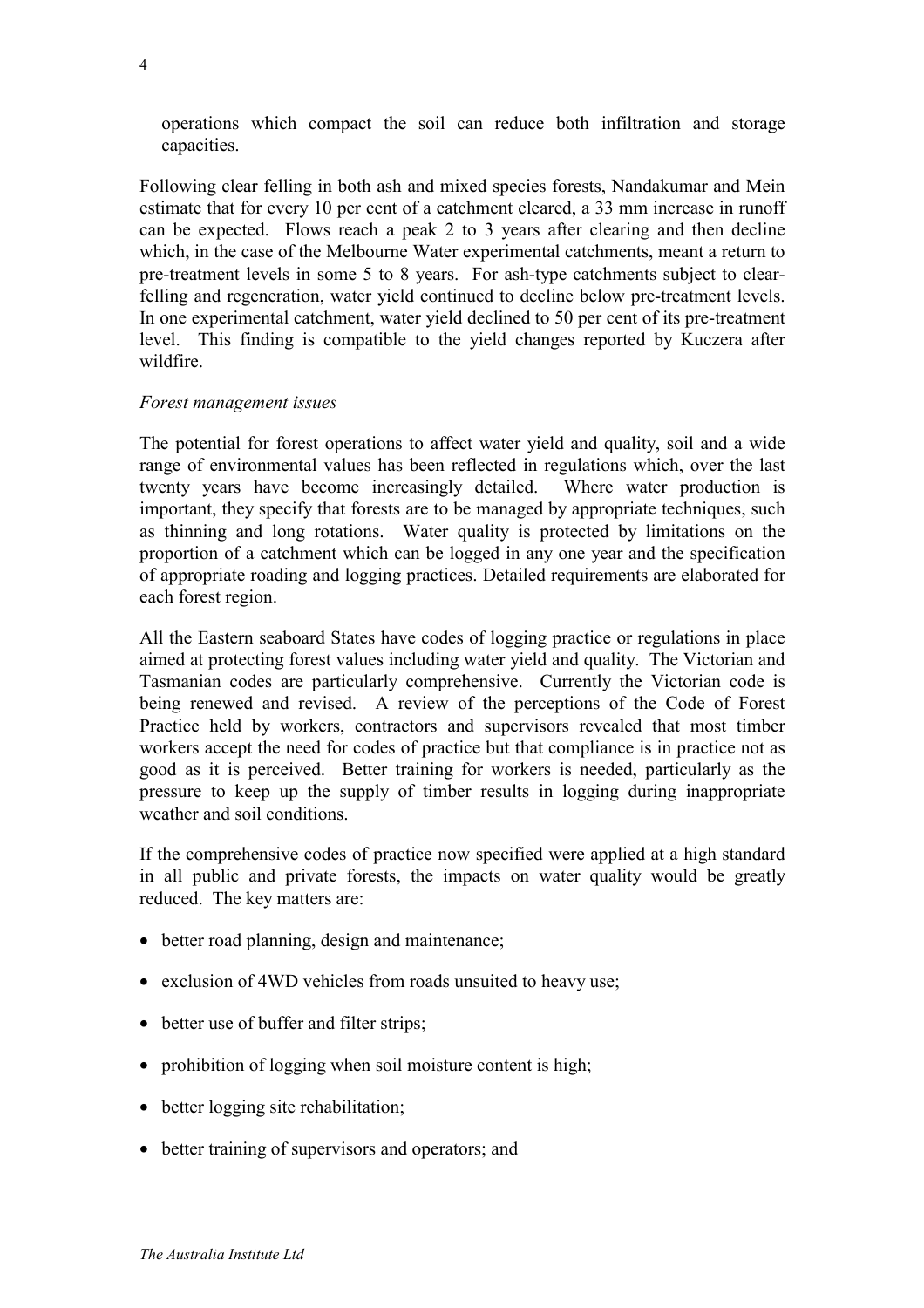• better designed logging and roading equipment.

#### *Economic impacts*

In the past, the abundance of water on the eastern seaboard has meant that the water used up as a result of forest growth has not been valued. As other uses emerge which can compete with forest use -- including urban consumption, irrigation, fisheries, recreational activities and natural systems -- then the value of water in alternative uses increases. The question now being asked is whether use of water in forest growth is the most efficient way of using the resource or should it be allocated to other uses. The concept of 'efficiency' needs to be interpreted to include long-term sustainability.

The hydrological evidence reviewed in this report indicates that current logging regimes in the native forests of eastern Australia can result in a decline in water yields. Other things being equal, an increase in rotation lengths reduces the volume of logs taken out of a forest over time but increases the run-off due to a decline in evapotranspiration.

The major economic study of forests and water was carried out by Read Sturgess for Melbourne Water. The study evaluated economically a range of management options involving different mixes of wood and water production from the Thomson River catchment. The study deals only with timber values and the value of water for Melbourne consumers. Moreover, the results of the study pertain only to the Thomson catchment and should not be extrapolated to other catchments which may have different forest cover, soils, hydrological characteristics and uses. The results of the Thomson catchment are heavily dependent on the prevalence of ash-type forests in the Thomson catchment and the fact that this catchment is very important to the water supply of a large city.

Apart from the hydrological data on which the study was based, key variables in the study included the pricing of water and of logs, and the discount rate employed. The study concluded that among the options considered, the existing management of the Thomson catchment (based on an 80-year rotation) is the most inefficient. The most economic silvicultural options are either a very long rotation (200 years) or a complete end to logging. The conclusion is that, using the estimated prices for timber and water, the loss of timber as the rotation is lengthened is more than compensated for by the increased water yields. If other values were taken into account, in particular ecological values, it is likely that the results would favour long rotations or no logging options more strongly. However, the Read-Sturgess method of calculating the value of water has been challenged by subsequent authors.

#### *Conclusions*

The very substantial differences between catchments in terms of their hydrological characteristics, patterns of land use and array of water users makes it clear that the analysis of forest use and management in relation to water must proceed on a regional scale at which the details can be evaluated properly. The integrated catchment management process now being adopted by most States and the Comprehensive Regional Assessment process being undertaken jointly by the Commonwealth and States, are being carried out at the relevant scale. However, it is far from clear that all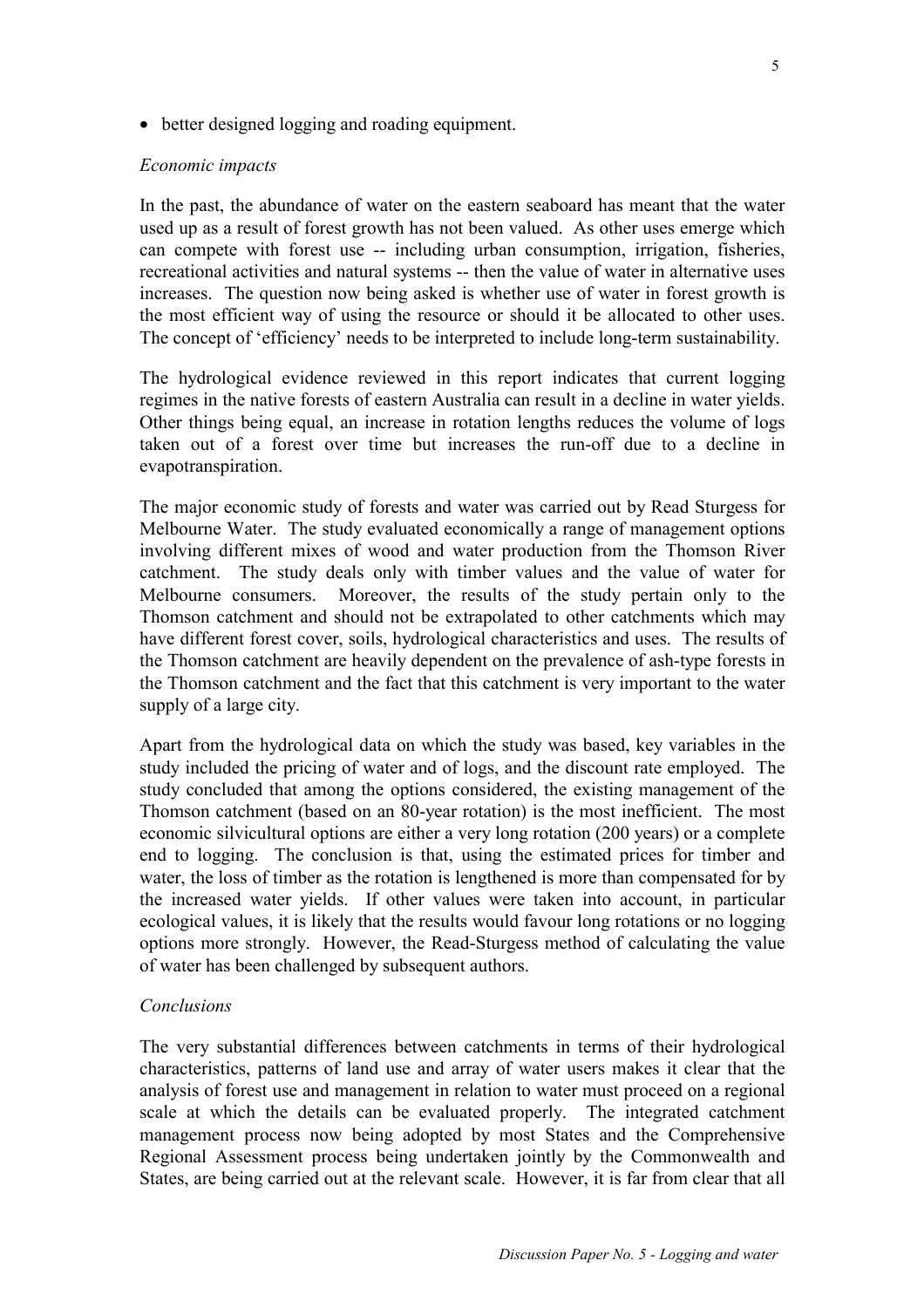important catchments will be included in the former process within the foreseeable future or that water will be considered at all in the Comprehensive Regional **Assessments** 

In relation to water quantity, it is clear that in some regions water has to be allocated between tree and other crops, and between primary, secondary and domestic use, but the effect of tree crops on water yield is known for only a few sites.

In relation to water quality, it is clear that the most important issues relate to the standard of forest management practice. The major obstacles in some locations are the continued pressure of governments to reduce field staff, lack of training, the unwillingness of industrial companies holding resource rights to pay adequately for high quality work, and the need to upgrade much of the old roading infrastructure.

The broad conclusion of this report is that existing assessment processes, including those being developed for the Comprehensive Regional Assessments, do not adequately deal with the potential impacts of logging on water yields and water quality. Conflicts over access to water on the eastern seaboard are likely to become a much more pervasive problem in the next decades as water-intensive activities expand on the coastal strip. If the issue is taken up now there is an opportunity to develop the data bases, methods of analysis and institutions that will help to resolve conflicts before they become entrenched.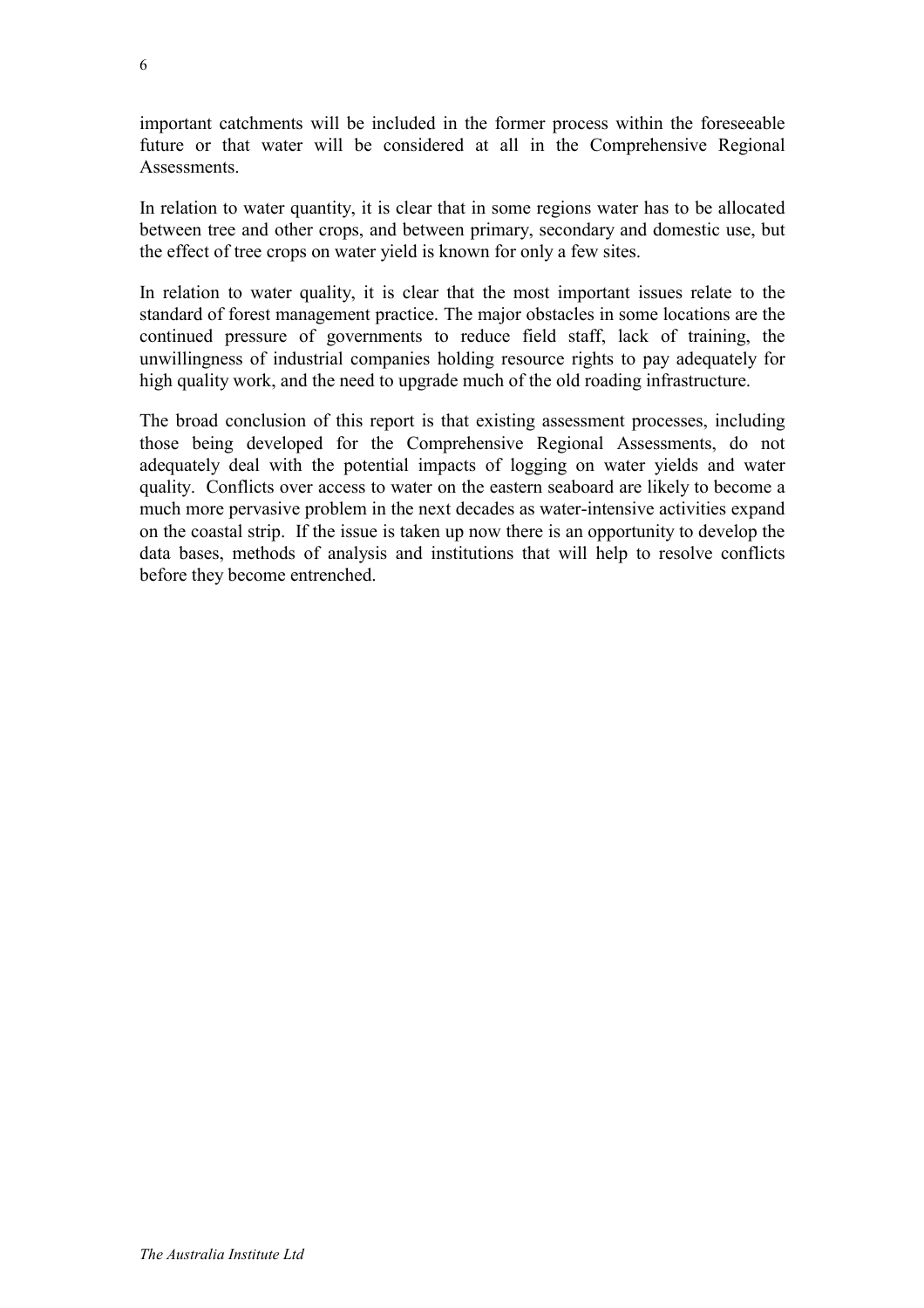# **1. INTRODUCTION**

#### **1.1 Concern and context**

Water, its quantity, exceptional variability from year to year, and variable quality, is an evolutionary determinant of Australia's ecology and a major determinant of agriculture, settlement, and economic development. In turn, development has substantially modified the catchments for agricultural, industrial and urban use and created many now well-known problems.

Although the total annual runoff per person in Australia is far higher than in many developed countries, more than half the runoff is in northern Australia with a low level of development. Moreover, Australia's rainfall is highly variable with long drought sequences being experienced and occasional heavy rainfall events resulting in flooding. As the population is highly urbanised with a high level of water consumption, large water storages have to be constructed to cope with the variability. Even so, there is significant stress on water resources to supply the largest capital cities.

On the eastern seaboard, the catchments comprise a mix of forest, farmland and urban land uses and they supply water for domestic, industrial and agricultural users. The forested parts are the least modified ones left, but they too are subject to continuing change through deforestation, road construction, weed invasion, logging, mining and bush fires, for example. They are particularly important as the source of water supplies to the majority of the population and this will undoubtedly increase as the population increases. The concern underlying this paper is that the use and management of the forests may become a more important, but not yet fully recognised issue for some of the rapidly growing coastal regions, perhaps even for the whole belt between Sydney and Brisbane and part of the belt between Melbourne and Sydney. This paper examines how the forested catchments are being modified by logging, what implications this has for future water use, the economic consequences for water users and what policies governments should adopt.

The study is being conducted at a time when the Commonwealth and State governments are embarking on a process of regional assessments and agreements which will determine how the forested catchments will be modified in future. Under the 1992 *National Forest Policy Statement*, the Commonwealth and the States are committed to negotiating regional forest agreements based on a process of comprehensive regional assessments. The process is expected to be completed over the next three years. The agreements are intended to provide a representative reserve system for conservation and resource security for large-scale industrial developments such as continued woodchip exports or new large export pulp mills - based on forests and plantations outside the reserve system. Hence, the decisions that are made over the next three years will shape forest use and management with consequences for water users well into the next century. The process is being driven primarily by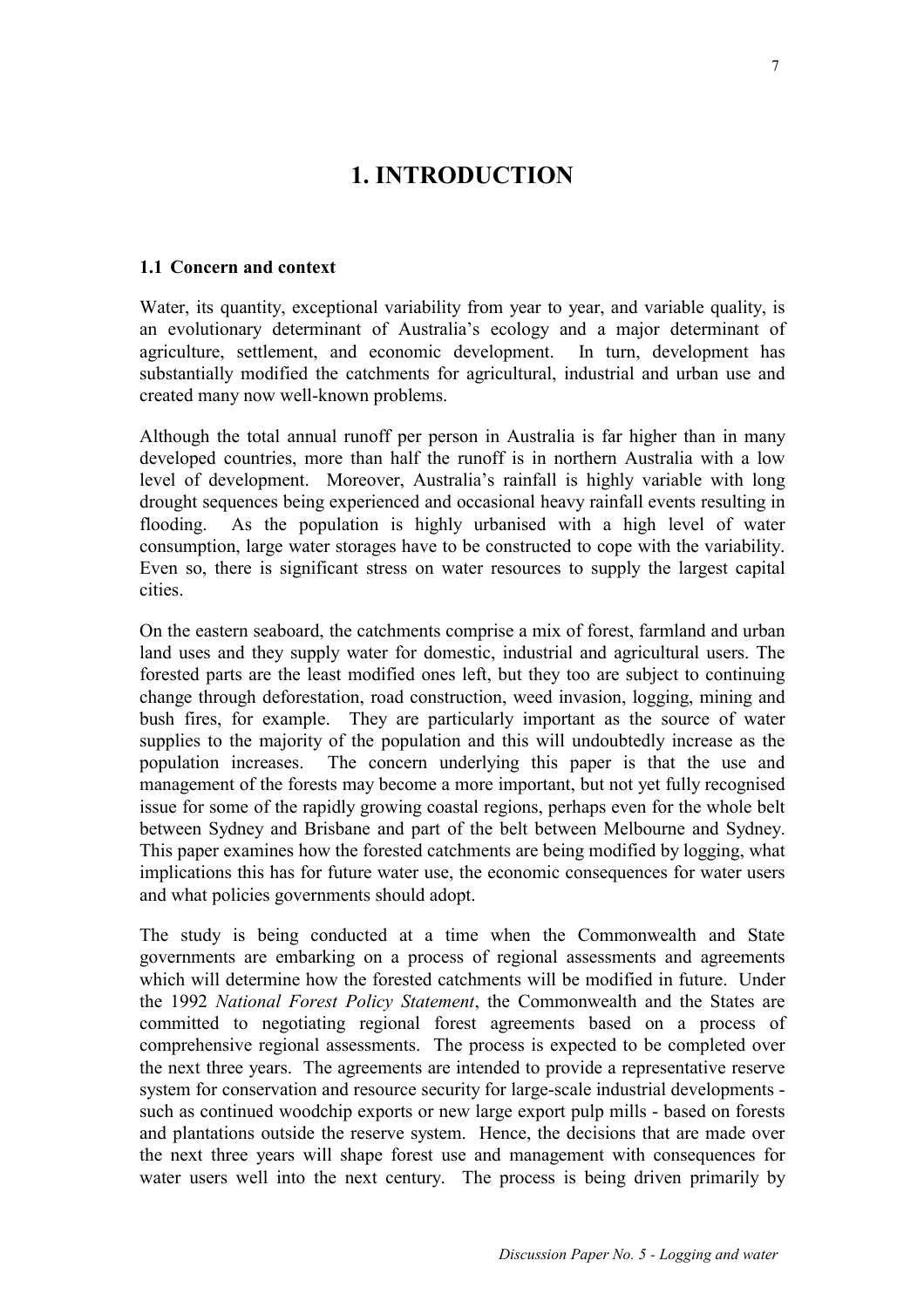concerns for biodiversity, heritage and wilderness values while a number of other values, such as water, recreation and employment appear to be receiving little attention at present.

### **1.2 Integrated catchment management**

Although issues of riparian rights to divert the natural flow of water have an ancient history, the problems of land degradation and salinity in Australia have led State governments to realise the need to integrate the management of catchments across land-use and property boundaries. They have established organisations to advance an integrated approach over whole catchments, usually in collaboration with local land care groups.

The integrated catchment management approach provides the conceptual model for estimating the physical and economic effects of changes and decisions on water users. For each group of users, the quantity and quality of their water is determined by the interaction between the hydrological characteristics of the catchments, the mix of land uses, the way in which each type of use is managed, and whatever dams and treatment works are installed.

The management of forests and the construction of dams have to be considered over very long time periods; typically 100-200 years for the ecologically sustainable management of native forests, and 30-50 years for the amortisation of investments in infrastructure. With occasional refurbishment, Australian dams seem to last a long time. In Victoria, for example, the Yan Yean dam, built in 1860, and the Silvan and Maroondah dams, built in 1928, are still in use. Considering such long-term futures requires that the needs of future as well as present users be recognised.

There are thus four inter-related areas which public policy has to integrate for the long-term management of catchments:

- the area allocated to each type of land use;
- the way in which each type is managed;
- the investment in infrastructure; and
- the allocation of water and the distribution of costs and benefits between types of user.

#### **1.3 Forest decisions that affect water**

The headwaters of catchments are of particular importance and are often covered in forests, or in need of reforestation. Logging, the subject of this paper, needs to be seen in the context of other changes to the forests which affect water. The three greatest are deforestation, reforestation and bush fires. Deforestation is still a significant process on private land and one which requires further monitoring and control (Resource Assessment Commission 1992, v.1, p.129-30). Reforestation may be directed to the rehabilitation of land which should not have been cleared, to commercial wood production, or to some combination of both. Reforestation is being encouraged by several public programmes and plantations are being expanded by both public and private investment. Major bush fires have significant effects on water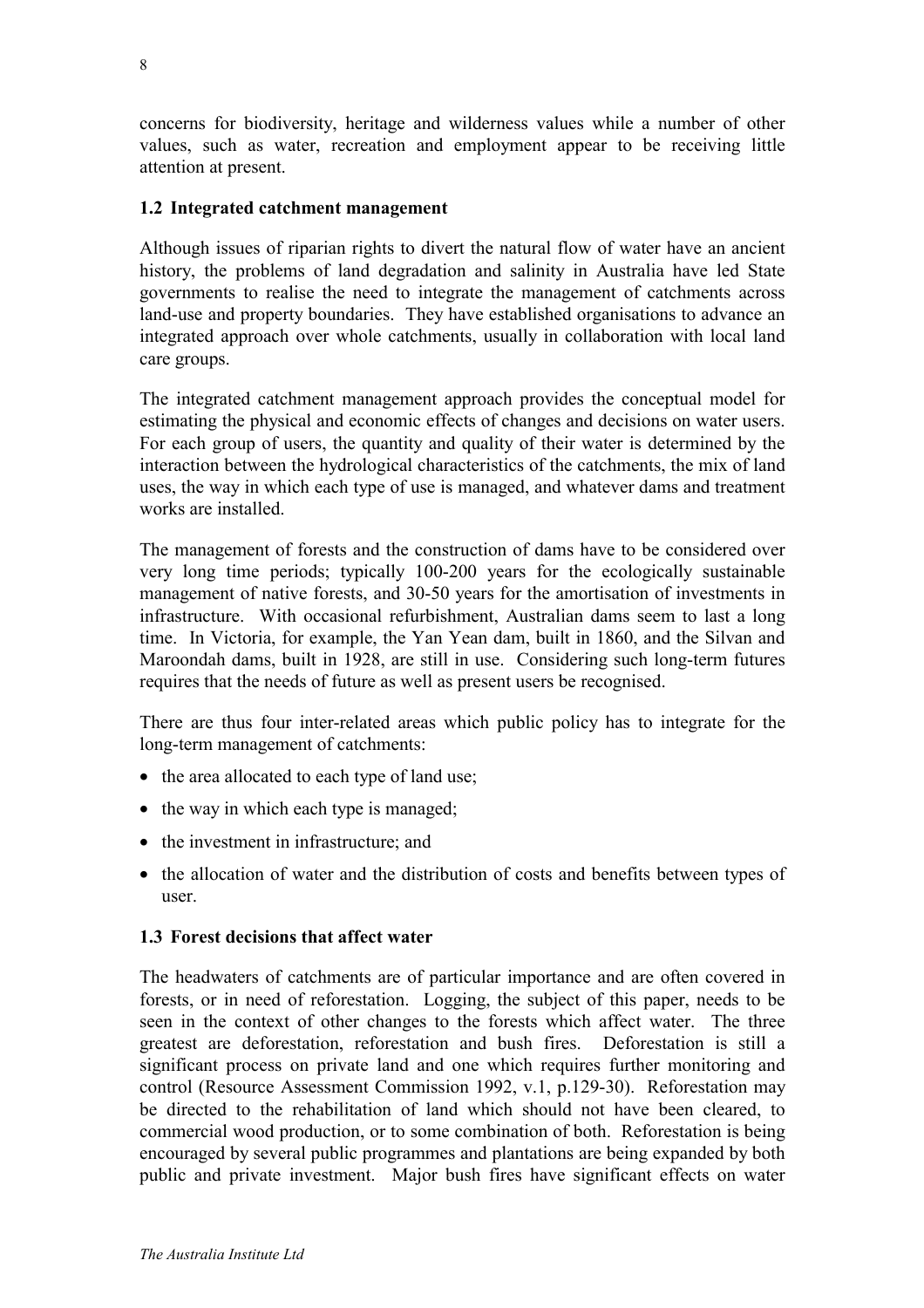quality and quantity, especially in Victoria's forests of fire-sensitive mountain and alpine ash. Public policies on access, fire protection and control can influence, but never eliminate or predict them. Seasonal climatic variations, particularly droughts affect forests but, as they are long-lived systems, to much lesser extent than agricultural land uses. Changes to climatic patterns as a result of global warming are a further source of uncertainty but are not considered in this report. Deficiencies in the scientific knowledge about the effects of logging create further uncertainty.

Forests and plantations have many uses and values and require a wide range of management activities for their protection and regulation: one hundred activities are listed for managing the Otway forests in Victoria, for example (Dargavel and others 1995). Outside the conservation reserve system, logging is a major activity, but several others, such as road construction, utility easements, mining, gravel extraction, recreational and rally driving in cross-country vehicles or motor cycles affect the quality and quantity of water available to users. Camping is particularly important in relation to bacterial contamination because people like stream-side sites, but authorities find it difficult to manage them. Reforestation for commercial wood production obviously leads to logging when the tree crops are ready for harvesting, and there are some connections between logging and bush fire incidence and control.

The conduct and control of logging operations, and the decisions readily available to governments, vary between the privately-owned and public forests. The issues of privatisation or public acquisition, which could affect water users, are considered to be beyond the scope of this report, although it should be noted that most of the public plantations, covering three-quarters of a million hectares, have already been corporatised and may well be privatised. Similarly, the uneven allocation of resource rights between logging firms and processing firms is considered beyond the scope of this report, although it should be noted that the present system does nothing to reward high standards or long-term responsibility.

This report considers four types of decisions which can be made about forests in relation to logging which affect the quantity and quality of water available for users. They are:

• the balance between the area of public forests in the conservation reserve system and the area outside the reserve system open to multiple use management which includes wood production;

and for the forests outside the conservation reserve system:

- the silvicultural regimes, yield control and scheduling systems to be adopted;
- the on-site logging technology and the conduct of operations; and
- the infrastructure of roads required to extract the wood from the forests.

Many other decisions about the use and management of the non-forested parts of catchments, and about the regulation and distribution of water have substantial effects on users but are not analysed in this report. However, they form the context within which the economic analysis of the effects of logging have to be seen.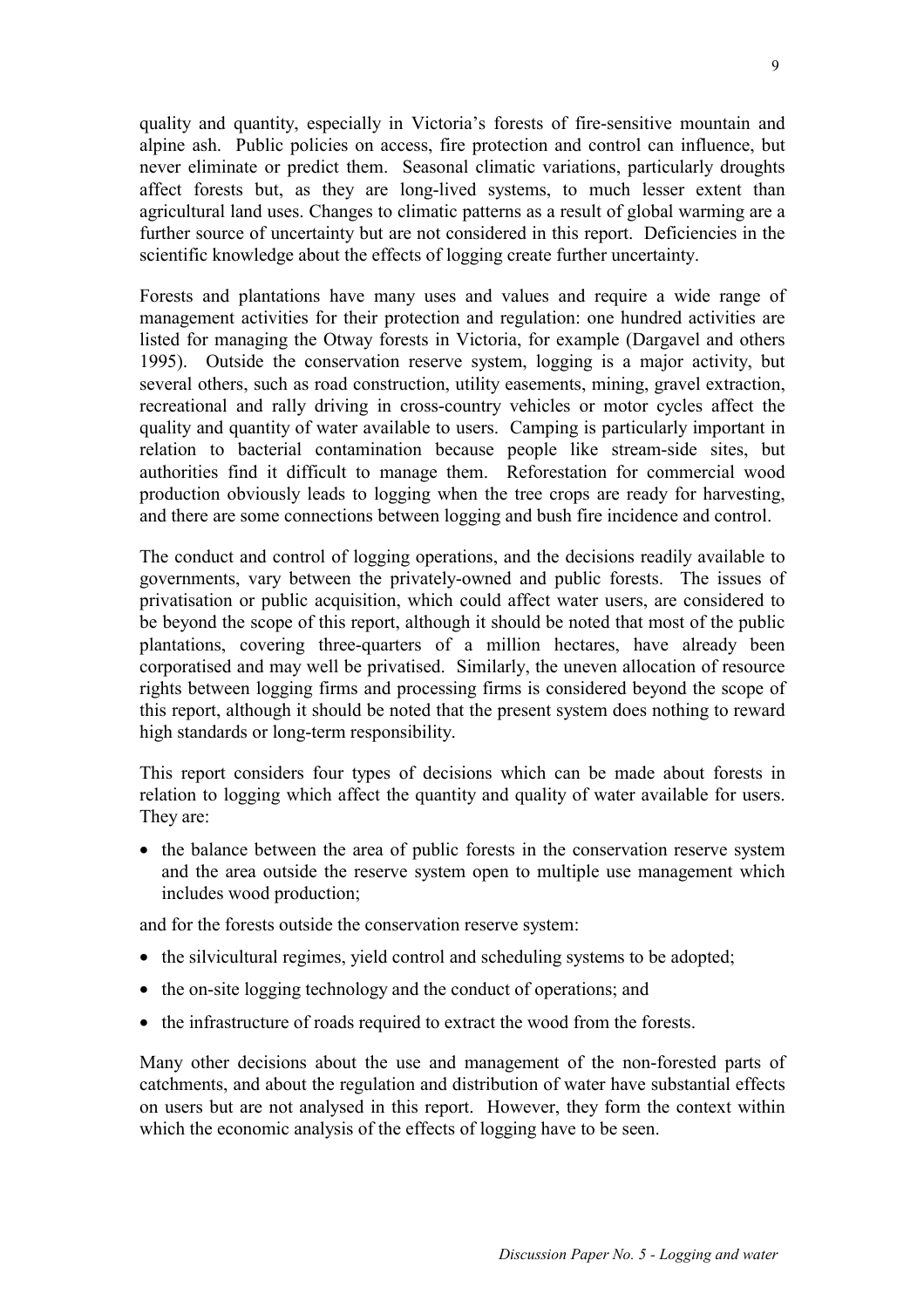# **2. FORESTED CATCHMENTS OF THE EASTERN SEABOARD**

# **2.1 Introduction**

This discussion paper is concerned with use of the forested catchments of the eastern seaboard of Australia and is not concerned with urban areas, dryland catchments, agricultural areas, the Murray-Darling Basin or the forested catchments in Western Australia with their particular problems of mining and salinity. Tropical areas are not included, partly because their characteristics are so different from the major areas studied, and partly because there is so little known about their hydrology. The Australian standard definitions and boundaries are used in this paper which focuses primarily on the South-east Coast Drainage Division which lies east of the Great Divide, running from the Queensland border round to the south-east of South Australia. Its contains 39 River Basins and includes both Sydney and Melbourne(Map 1). The study also draws on some relevant scientific research from outside the Division.

The term 'forested catchments' is used in this paper to refer to those catchments in which the use and management of native forests and forest plantations is important to the provision of water to other users. Some catchments on the eastern seaboard have been so deforested that only residual patches of forest remain. At the other extreme, are a small number of catchments which are still mostly forested but have very few water users, although they may have more in future. In between these extremes are the great majority of catchments which have some forest, other forms of land cover, and many users.

#### **2.2 Characteristics of South-east Coast Division**

Surprisingly in view of the importance of water, no national review of resources and their use has been conducted since 1985 (Department of Primary Industries and Energy 1987). However, the characteristics of the South-east Division relative to Australia as a whole are still relevant (Table 1). The Division has slightly over onehalf of Australia's population but uses only 17 per cent of the water. This anomaly occurs because irrigation uses only 40 per cent of water used in the region, compared to 70 per cent in Australia. Domestic (30%), industrial (15%) and commercial (9%) uses account for slightly over half the water used in the Division.

Although urban and industrial uses amount to only 0.8 per cent of the country's runoff, much of the unused resource is in northern Australia. In the South-east Division urban and industrial use amounts to 3.2 per cent of the runoff, or 8.3 per cent of the resource of fresh and marginal quality water that could possibly be diverted by dams and reticulation systems. In this aggregate view of the Division, no absolute shortage of water appears likely for a considerable while. For example, total usage could roughly double before an ecologically critical level of say 30 per cent diversion was reached, and even then urban usage could double again at the expense of irrigation and other land uses including wood production.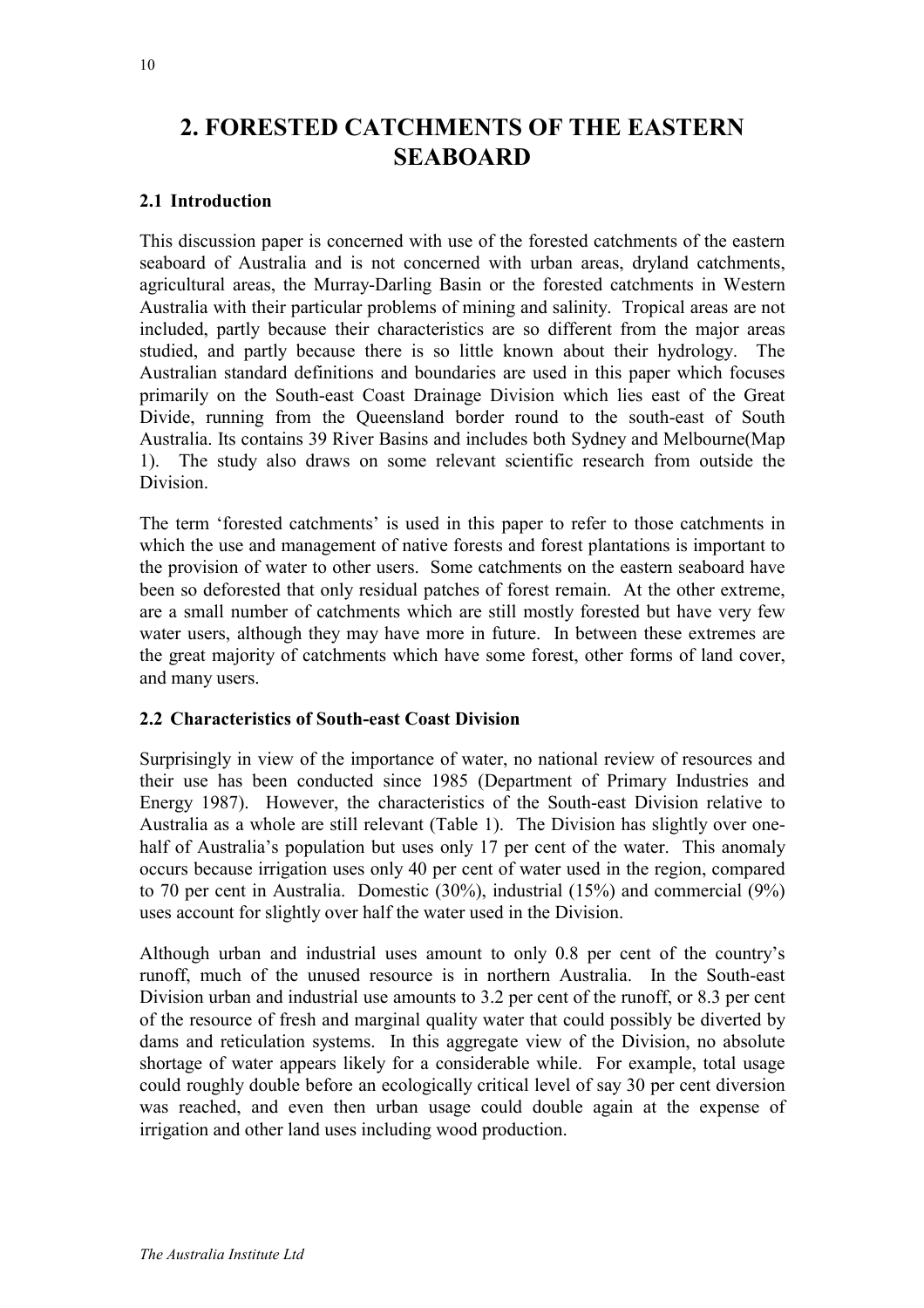Map 1. South-east Coast Division Source: DPIE 1987

The relationship between water resources and use varies considerably between water regions within the Division (Table 2). The Coffs Harbour region has a high rainfall and several important river basins whose resources are little used. The Snowy-Shoalhaven and East Gippsland regions are in a similar situation. By contrast the Melbourne and Sydney regions are consuming a high proportion of their major divertible resources. The economic consequences of alternative forest use and management strategies for the various sorts of users are quite different in the two situations. There is considerable variation between catchments within regions Comprehensive Regional Assessment and integrated catchment management processes need to assess the specific water resource, catchment management and water use factors for each river basin.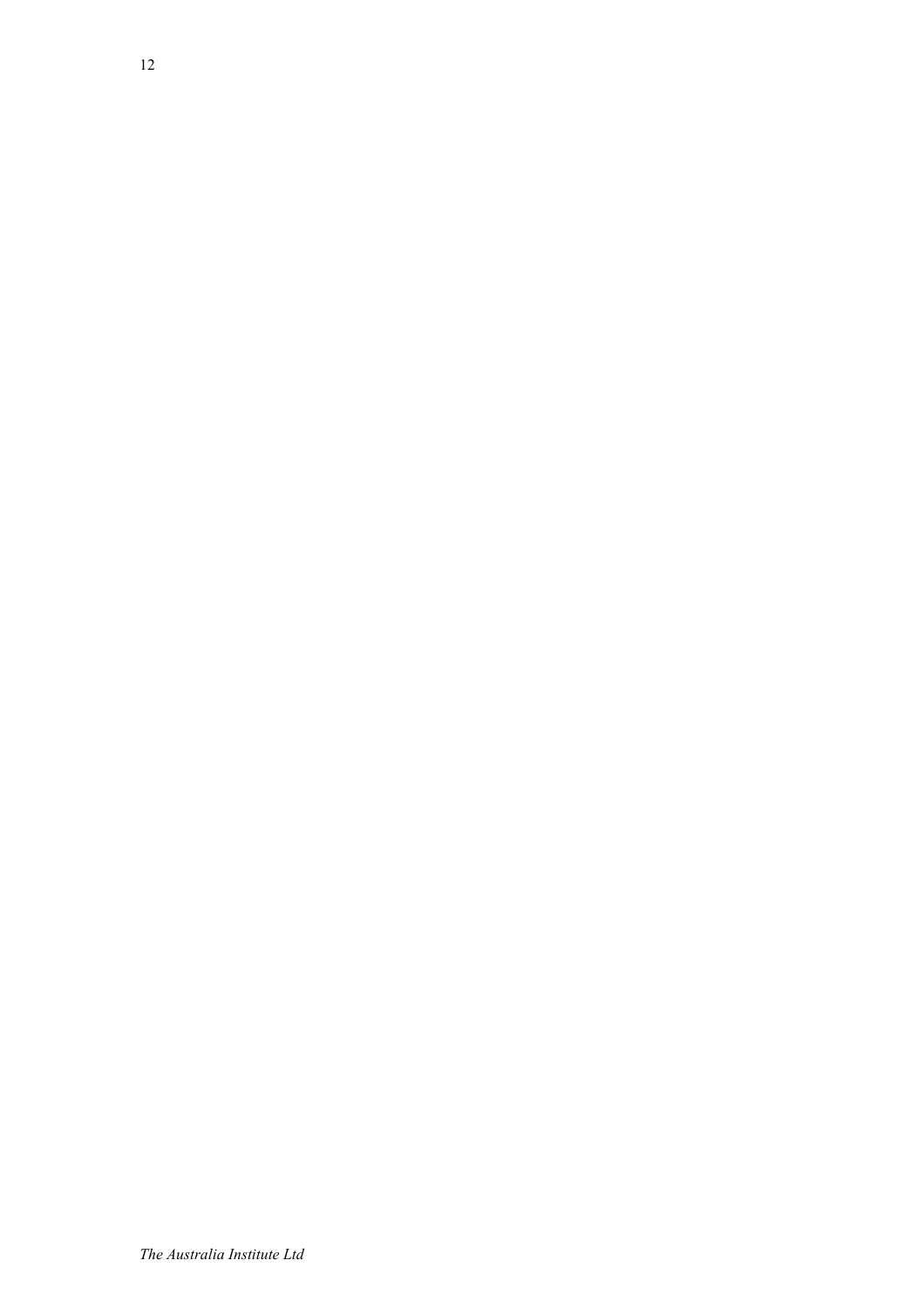# Table 1 Water resource and use

| Characteristic                                                                                                                                                                            | Units       | South-east Coast Division                                                             |                                                                                      | Australia                                                                                           | SE Coast Div.<br>as proportion<br>of Australia                                     |
|-------------------------------------------------------------------------------------------------------------------------------------------------------------------------------------------|-------------|---------------------------------------------------------------------------------------|--------------------------------------------------------------------------------------|-----------------------------------------------------------------------------------------------------|------------------------------------------------------------------------------------|
| Area                                                                                                                                                                                      | square km   | 273,000                                                                               |                                                                                      | 7,680,000                                                                                           | 4%                                                                                 |
| Population<br>Urban<br>Rural<br>Total                                                                                                                                                     | millions    | 7.820<br>0.359<br>8.180                                                               | 96%<br>$4\frac{6}{6}$<br>100%                                                        | 14.1<br>1.28<br>15.4                                                                                | 55%<br>28%<br>53%                                                                  |
| Mean annual water use                                                                                                                                                                     | $000$ 's Ml |                                                                                       |                                                                                      |                                                                                                     |                                                                                    |
| Urban and industrial<br>Domestic<br>Industrial<br>Commercial<br>Sub-total<br>Irrigation<br>Pasture<br>Crops<br>Horticulture<br>Sub-total<br>Rural<br>Stock<br>Other<br>Sub-total<br>Total |             | 747<br>385<br>228<br>1,360<br>711<br>137<br>176<br>1,020<br>120<br>24<br>144<br>2,530 | 30%<br>15%<br>9%<br>54%<br>28%<br>$5\%$<br>$7\%$<br>40%<br>5%<br>$1\%$<br>6%<br>100% | 1,790<br>790<br>481<br>3,060<br>5,180<br>3,550<br>1,510<br>10,200<br>1134<br>206<br>1,340<br>14,600 | 42%<br>49%<br>47%<br>44%<br>14%<br>4%<br>12%<br>10%<br>$11\%$<br>12%<br>11%<br>17% |
| Surface water resource                                                                                                                                                                    | $000$ 's Ml |                                                                                       |                                                                                      |                                                                                                     |                                                                                    |
| Mean annual runoff                                                                                                                                                                        |             | 41,900                                                                                |                                                                                      | 397,000                                                                                             | $11\%$                                                                             |
| Divertible resource<br>Fresh<br>Marginal<br><b>Brackish</b><br>Saline<br><b>Total</b>                                                                                                     |             | 14,700<br>236<br>113<br>16<br>15,100                                                  |                                                                                      | 98,100<br>865<br>1,040<br>188<br>100,000                                                            | 15%<br>27%<br>11%<br>9%<br>15%                                                     |
| Developed resource                                                                                                                                                                        |             | 4,280                                                                                 |                                                                                      | 21,500                                                                                              | 20%                                                                                |
| <b>Groundwater resource</b>                                                                                                                                                               | 000's Ml    |                                                                                       |                                                                                      |                                                                                                     |                                                                                    |
| Divertible resource<br>Fresh<br>Marginal<br><b>Brackish</b><br>Saline<br>Total<br>Proportion of resource (surface +<br>groundwater) being used                                            |             | 760<br>699<br>353<br>50<br>1,860<br>15%                                               |                                                                                      | 4,860<br>6,880<br>1,830<br>836<br>14,400<br>13%                                                     | 16%<br>10%<br>19%<br>$6\%$<br>13%                                                  |

Source: DPIE 1987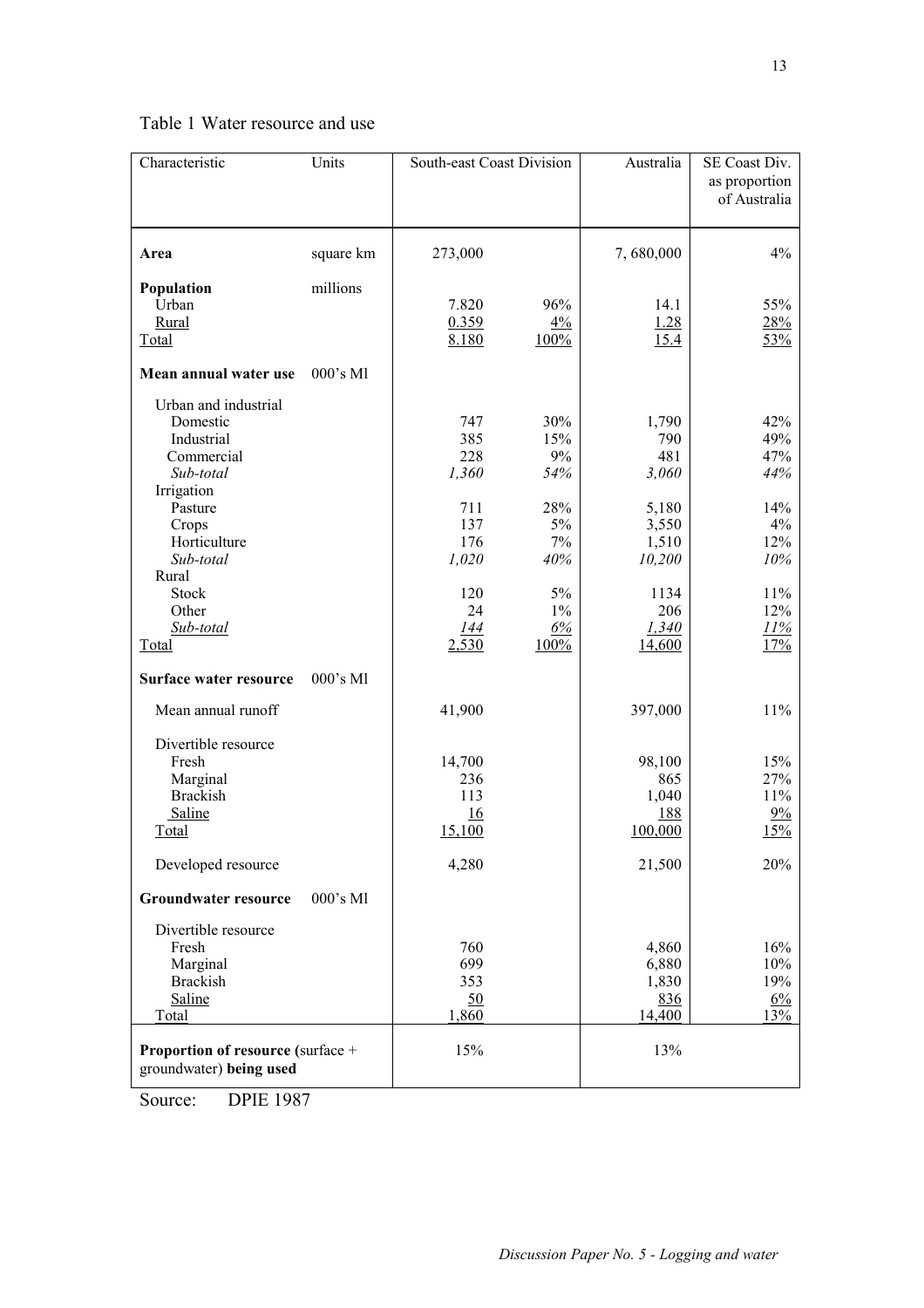| Region       |                  | Total resource | Total                  | Proportion of        |
|--------------|------------------|----------------|------------------------|----------------------|
|              |                  | (000's Ml)     | consumed<br>(000's Ml) | resource<br>consumed |
|              | Millicent Coast  | 548            | 299                    | 55%                  |
| C            | Sydney           | 1,050          | 496                    | 47%                  |
| F            | Melbourne        | 810            | 348                    | 43%                  |
| E            | Gippsland        | 2,580          | 543                    | 21%                  |
| H            | Hamilton         | 470            | 84                     | $18\%$               |
| $\, {\bf B}$ | Hunter           | 1,170          | 202                    | 17%                  |
| G            | Otway            | 468            | 68                     | 14%                  |
| D            | Snowy-Shoalhaven | 3,510          | 141                    | $4\%$                |
| A            | Coffs Harbour    | 5,710          | 97                     | $2\frac{9}{6}$       |
| Total        |                  | 16,316         | 2,277                  | 14%                  |

Table 2 Utilisation of fresh and marginal major divertible resources in the Southeast Division

Source: DPIE 1987

# **2.3 Upper Shoalhaven Valley**

The general water supply and land use interaction was illustrated in an intensive study of the upper one-third of the Shoalhaven River Basin which was conducted in light of a proposal to construct a large dam at Welcome Reef to supply domestic and industrial water to Sydney (Costin, Greenaway and Wright 1984). The study drew on detailed land classification and hydrological research conducted by CSIRO since the 1960s and focused on the effects of land use and management on the quantity of water that would be available.

In 1980, one-half of the Upper Shoalhaven Valley was forested (42 per cent eucalypt forest, 9 per cent semi-cleared forest, 4 per cent pine plantation), one-third was covered in improved pasture, one-tenth in native pasture and only a very small area (2 per cent) was cropped. There was considerable scope for both pasture improvement and pine plantations and it was thought that the semi-cleared forest and native pasture could well disappear by the end of the century if then current trends continued. The effect of these trends on decreasing the water yields was the prime concern of the study. However, changes to the eucalypt forest due to logging, a major concern of this report, were not considered.

The study was conducted in considerable detail. The valley's 8 sub-catchments were sub-divided by slope, hydrologic soil types and land use (classified by vegetation). The intentions of land-owners and their possible options were obtained and the effects of alternative uses of the land on future water yields were simulated using water run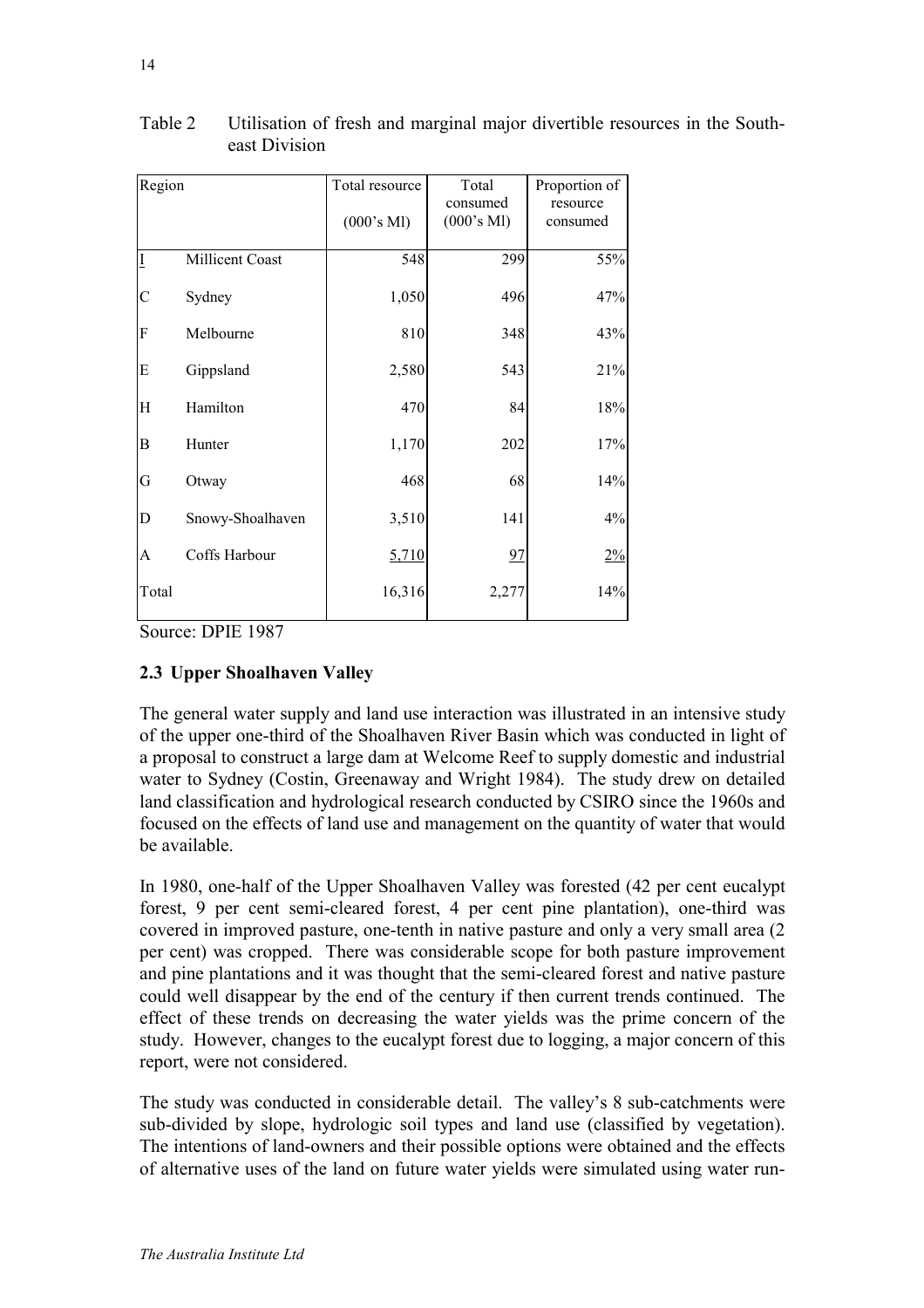off models for dry, average and wet years. The water yields were found to vary according to rainfall and various soil characteristics, and to a lesser extent to land slope, surface roughness, the extent of vegetation cover and its capacity to intercept and store water. Deep permeable soils were found to be relatively low yielding, but were not very sensitive to changes in how they were used; shallow soils were high yielding and also relatively insensitive; while areas of moderately deep topsoils were fairly high yielding but most sensitive to changes in land use. Evapotranspiration indices were estimated for each type of vegetation on each hydrologic soil type. Although differences in evapotranspiration due to vegetation differed considerably between soil types, each type showed the same ranking from native pasture (least), to improved pasture, to eucalypt forest, to pine plantation (greatest). The application of these and other factors through the water run-off models demonstrated the very considerable differences which could be expected in the different sub-catchments.

While much of the data and models used in the Upper Shoalhaven could now be updated, the study displays a number of features or general principles which can inform the conduct of studies of other forested catchments:

- The hydrology of catchments varies greatly according to topography, geology, soil, vegetation and other factors. Hence, detailed surveys are required before land use and management effects can be estimated reliably.
- The type of land use significantly alters the amount of water which can be harvested. Less water can be harvested from eucalypt forest areas than from grassland, but for each general form of vegetative cover, less water can be harvested the more intense the production.
- These responses vary between wet and dry years.
- Their import for other users depends on whether the water resource is limiting and the extent to which it is stored and distributed.

# **3. LOGGING REGIMES**

#### **3.1 Introduction**

In this section, the four concepts -- natural resource regimes, silvicultural systems, logging systems and transport systems -- which make up the very broad scope of the term 'logging regimes' adopted for this paper are defined. The nature of forest landscapes is then described. In the final part of the section, the major logging regimes used in Australian forests are described.

#### **3.2 Natural resource regimes**

The concept of 'natural resource regimes' (Young 1981, 1982) provides the basic structure for examining how natural resources are used and regulated. It stresses that each regime has to be seen as a set of three types of relationships:

• *The degree to which resources are devolved by the state into private ownership or are retained and managed by the state*. In Australia, three-quarters of the forest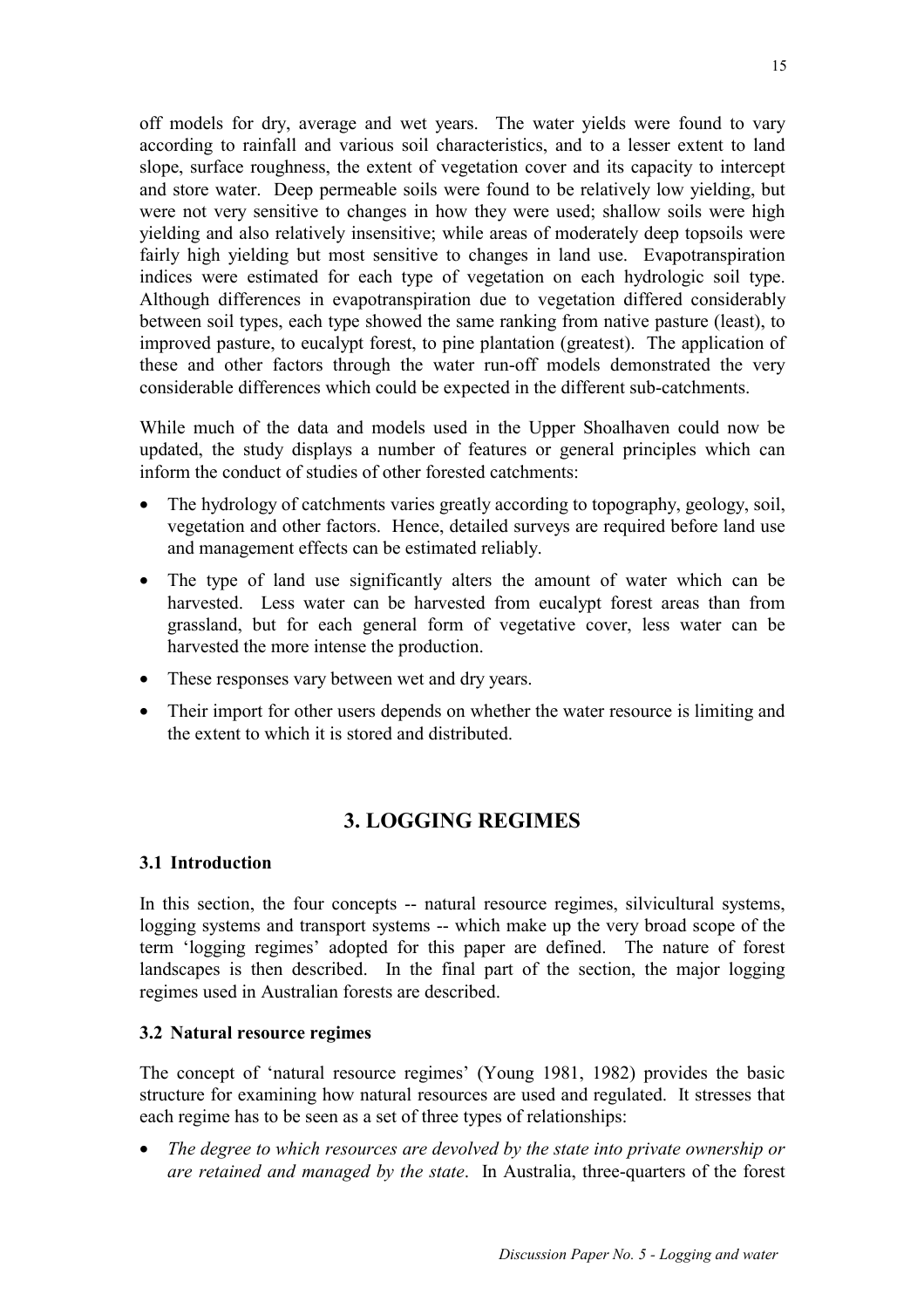land has been kept in state ownership and state agencies are responsible for its protection and management.

- *The structure of regulations and administrative practices by which the use of the resource is controlled*. In Australia, a mass of licences and agreements serve to allocate the forest resource to processing companies, while various policies and acts of parliaments specify how the resource should be managed. The interpretation of these policies by long-established forest services has frequently been questioned.
- *The degree to which compliance is enforced*. There has been increased resort to the courts to resolve forest contests. The degree of compliance with regulations by logging contractors and farmers can have a significant effect on water quality, as discussed later in this report.

# **3.3 Silvicultural systems**

A 'silvicultural system' refers to the set of protection, tending, harvesting, regeneration and other operations which determine how the stands (patches of reasonably uniform forest, typically 2-50 hectares) are managed (Troup 1952; Jacobs 1955: 183-249). Separate systems are prescribed for each sort of stand and purpose, and many variations are possible within each system. Those used in the study area include systems for uneven-aged forests such as:

- an individual tree selection system in which only a few large trees in each hectare are removed; and
- a group selection system in which small gaps of 50-100 metres width are created;

and systems for even-aged forests such as:

- a clear-felling system in mature eucalypt forest for woodchip and some sawlog production combined with a thinning system in part of the subsequent regrowth;
- a pine plantation system involving 2 or 3 thinning operations prior to clear-felling and, for the sake of illustration; and
- a small-scale coppicing system in which trees are cut every 5 years or so for eucalyptus oil distillation.

The intensity and frequency with which logging occurs varies both between and within systems. Intensity refers to the proportion of a stand and hence the quantity per hectare removed in an operation. Frequency refers to the time interval between operations and hence the number of operations which occur in a stand each century.

The uneven-aged individual tree or small group selection systems now specified in many state forests on the north coast of New South Wales commonly remove about one-tenth to one-fifth of each stand, returning on a cutting cycle of 30-40 years. Ideally, the quantity cut is related to the growth potential of each stand so that the process can continue indefinitely Adequate regeneration is often difficult to obtain in these systems. On most private forests logging occurs as unmanaged 'high-grading' in which the largest merchantable trees are cut whenever sufficient have grown to be sold. A few owners take a more managed approach. Most of the readily accessible public and private forests on the east coast have been selectively logged at some time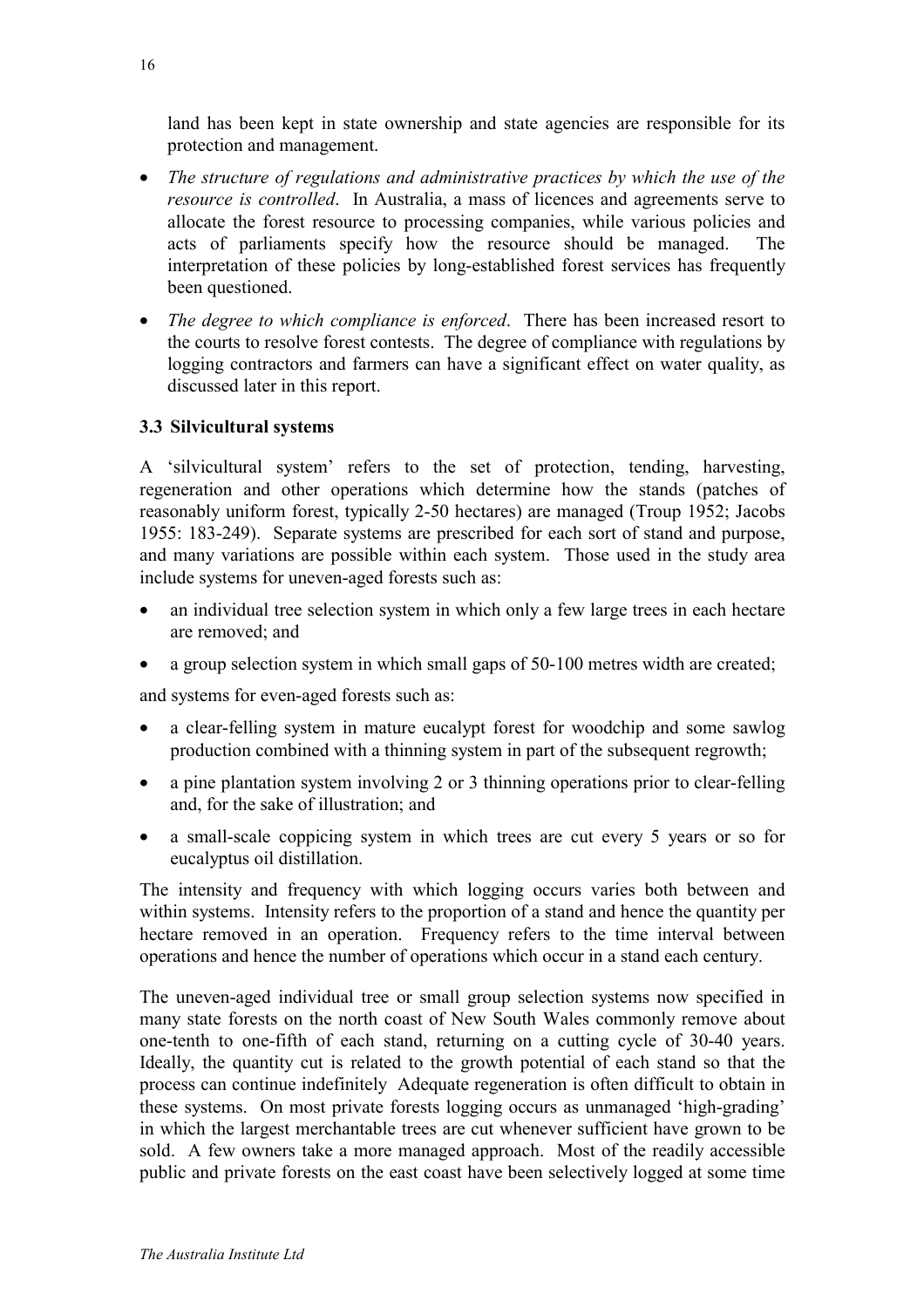in the past, even if only lightly for the premium sawlogs. The less accessible forests which have never been logged are the main focus for the well-known environmental controversies.

Even-aged systems of clear-felling are preferred for most eucalypt forests because they enable regeneration to be obtained more successfully and certainly than selection systems do. However, most forests on the east coast, especially those which have been cut selectively for sawlogs in the past, now contain far more pulpwood than sawlogs and can only be clear-felled in regions where there is a domestic or export market for the pulpwood. Some of the very high quality mountain forests are an exception to this general situation. The critical parameter of even-aged systems is the age specified for the final felling or 'rotation'; it can be 5 years for coppice crops of eucalypt leaves, 20 years for eucalypt pulpwood plantations, 30-35 years for pine plantations growing sawlogs and pulpwood, and 80-180 years for eucalypt forests. The pine plantations are well established with some areas now in their second rotation. However, most of the eucalypt forests are in the 'conversion period' during which the first rotation under systematic management is being started.

The case of the state forests in the south-east of New South Wales supplying the Eden woodchip mill illustrates some of the relevant factors (Dargavel 1995). When the Eden mill was proposed in the late 1960s, the native forests there were of little economic value for the production of sawlogs, and the more accessible ones on the coast had been logged over selectively but not in a systematically managed way. Regeneration in the cut-over areas was patchy. It was decided to fell the forests over a 40 year conversion period with the expectation that if woodchip exports continued after that time, part of the forest would be managed on a 30-40 year clear felling system just for pulpwood, and part would be managed on an 80 year or longer system which would produce pulpwood from thinnings and sawlogs and pulpwood from clear felling. Now that slightly over half the conversion period has passed it is apparent that the systems need to be re-thought because the planned frequency of logging would not meet the objective of ecological sustainability; rather than 40 years between clearfelling operations, something of the order of 120-180 years would now be thought necessary. It has also been found that only about one-quarter to one-third of the stands will be able to be thinned due to poor stand conditions, steep slopes or obstructions left on the ground from the original logging.

Planned rotation lengths are likely to be extended for ecological reasons throughout the eucalypt forests of the eastern seaboard and will have an obvious effect on logging frequency. For example, rotation length was found to be one of the important influences to be considered in developing strategies for the preservation of Leadbeater's Possum in Victorian ash forests (Lindenmayer and Possingham 1995), and stand age is a major determinant of habitat quality and species abundance in the Otways as in most forests (Brinkman 1990).

Plantations are managed far more intensively and logged more frequenly than native forests. Pine plantations are typically managed with 3 or 4 thinning operations before clear felling at a 35 year rotation age. Improved tree breeding and higher levels of weedicide and fertiliser treatment are likely to reduce this age appreciably. There are few eucalypt plantations in the region, the largest being in Gippsland and near Coffs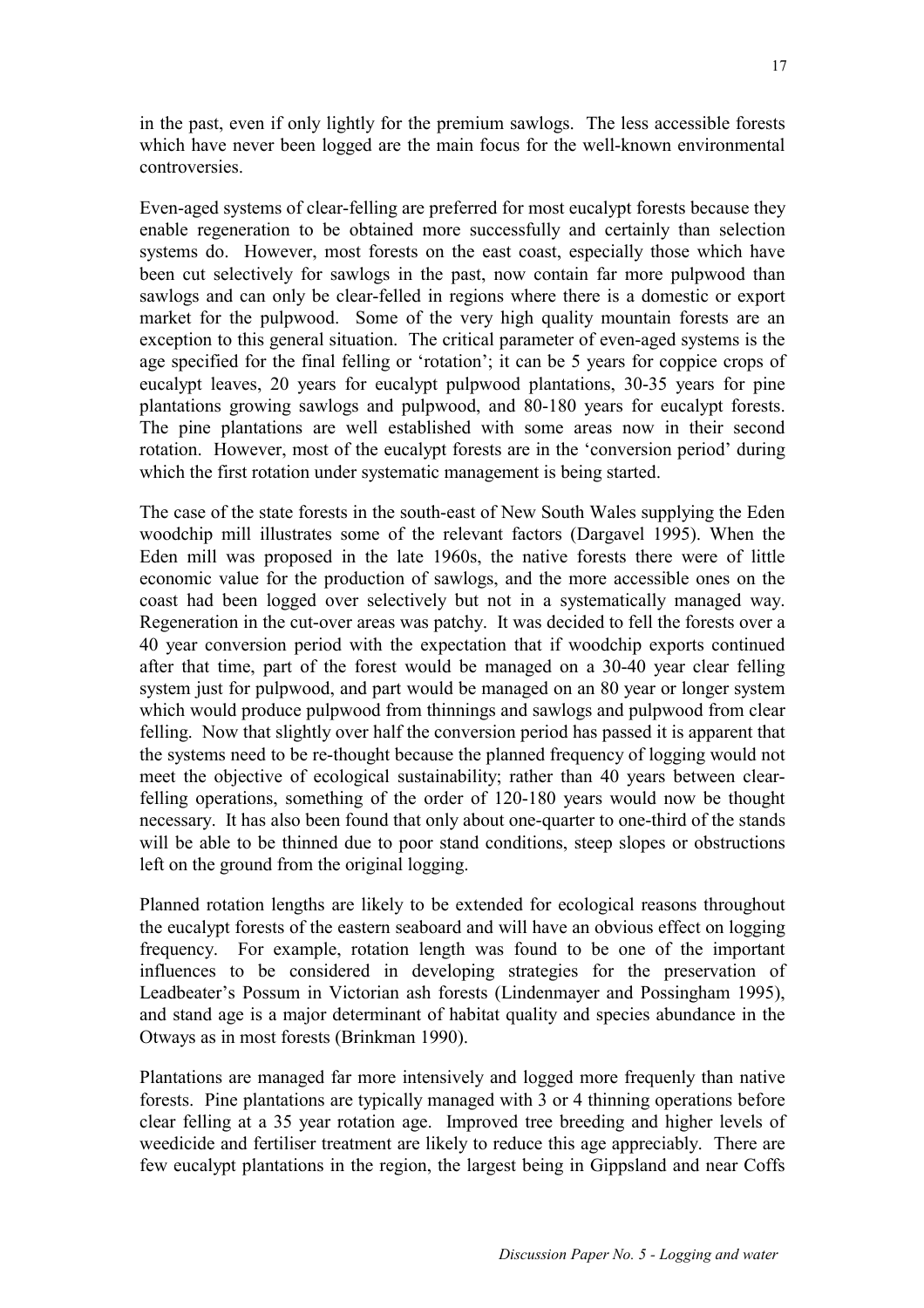Harbour. If more are to be planted, it is likely that they will be managed on 15-20 year rotations for the production of pulpwood only.

# **3.4 Logging systems**

A 'logging system' refers to the organisation and technology used in timber production from the forest stands to the transport system. It requires operations of:

- planning and preparing the site.
- felling the trees,
- processing the tree lengths into logs,
- extracting the logs to the transport system, and
- sorting and loading the logs for transport to the mills.

Logging systems vary according to the size of trees, type of forest, type of logs, topography, silvicultural system, and equipment employed. Over the last few years, logging on public land has been subject to increasingly detailed planning and codes of forest practice. Many of the items in the codes relate to measures needed to protection water quality. Operations on public land are supervised to obtain compliance. Some codes and regulations apply to private land..

# *Planning and preparing the site*

This is a critical step in most eucalypt forests involving detailed inspection, locating access roads and sites for log 'landings' where the logs are to be prepared and loaded, and in sensitive areas extraction routes through the stand and even sometimes marking the direction each tree is to be felled. Strips along streams and other areas not to be logged are marked out. Map 3 shows how a compartment is divided into coupes (an area to be cut in one operation), the log landings located, and the reserve areas and strips planned. In pine plantations on flat country very little more than identifying the rows or trees to be cut may be required.

# *Felling*

Prescriptions and codes of practice warn against felling trees so that their heads fall into creeks or filter strips of riparian vegetation. The heads and branches are normally cut off at the stump.

# *Processing to logs and extraction from stump to transport system*

In eucalypt forests, the felled trees may be either debarked, cut into log lengths at the stump, and the logs extracted to the landings; or more commonly now the stem is extracted to the landing where it is debarked and cut into logs. The logs or stems are mostly extracted by dragging, or 'snigging' them behind a crawler or rubber-tyred tractor. This disturbs the soil so that the resulting snig tracks have to be 'barred' to prevent erosion. Skyline (overhead wire rope) systems can be used instead of tractors in very steep country, but they are uncommon. The landings are major areas of disturbance, bark accumulation and soil compaction. The bark has to be dispersed or burnt and the landings ripped after logging has finished. Early thinning operations in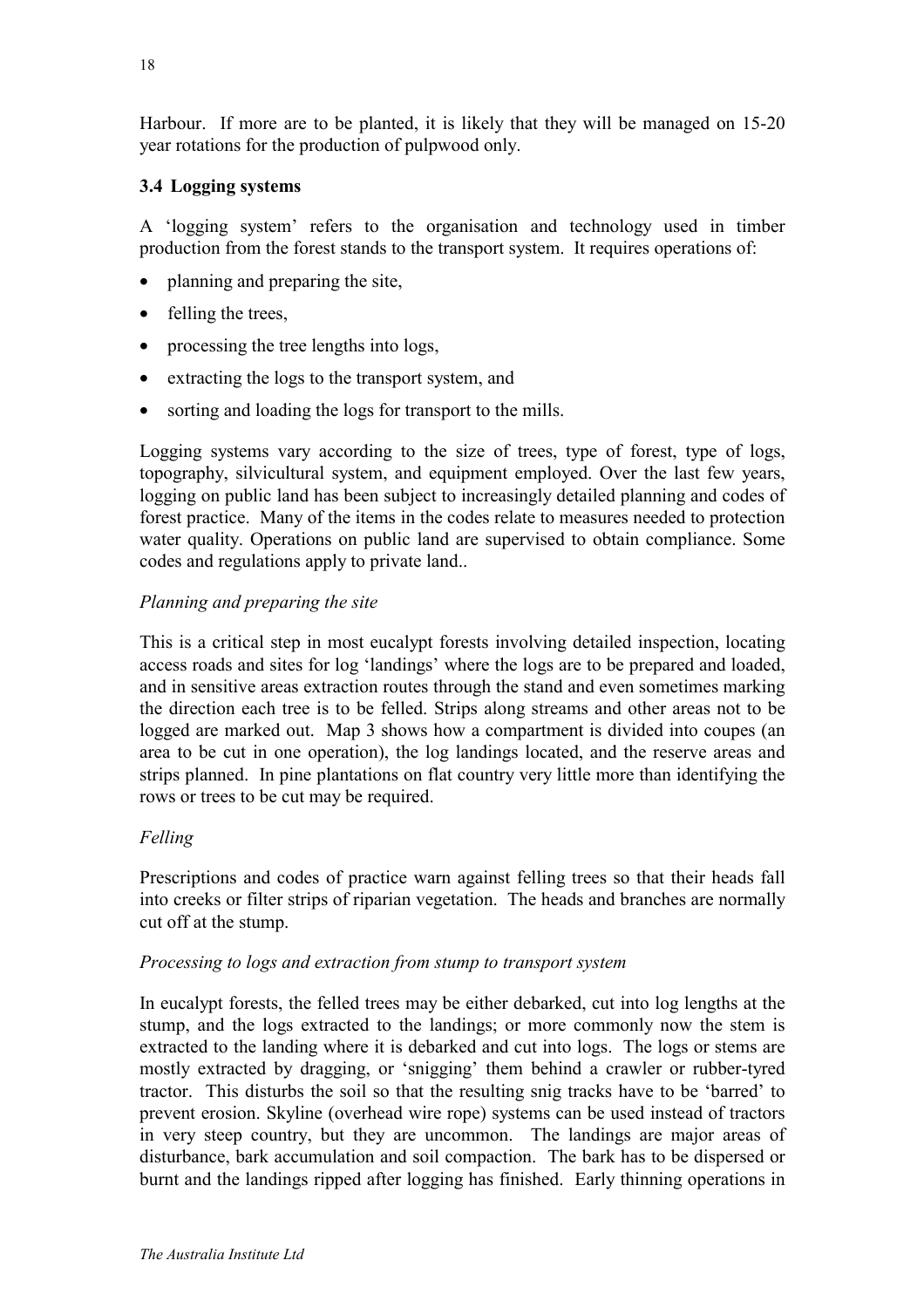pine plantations and some regrowth stands are now often carried out by harvesting machines which fell and process the stems into logs. Some machines which delimb the trees are able to move forward on the branches, thus reducing soil compaction.

### **3.5 Transport systems**

Road haulage is now the only means of transporting logs from the forest landings to the mills. Several categories of roads are used:

- Short 'spur' roads lead from the landings to a forest road. These are usually temporary tracks which are opened before logging and left to revegetate naturally, sometimes assisted by ripping afterwards. Creek crossing culverts are installed where necessary, but drainage culverts are rarely installed. They are rarely surfaced although wet patches may be gravelled or stoned. Logging is usually closed in very wet weather to prevent erosion.
- Forest roads lead from each forest block to the public road network. They are drained with culverts and surfaced with gravel or stone. They are closed to trucks, and sometimes all traffic during very wet weather to prevent damage.
- The public road network leading to and through the forest is made up of roads of different standards. Local authorities can close some roads during winter.

The forest roads were extended progressively with a major road-building programmes undertaken during the 1930s and during the 1950s-1960s spurred by the intense postwar demand for timber and the need to improve fire-fighting access to remote forest areas. Some of the primary forest roads were carefully surveyed and designed by engineers, but most of the secondary forest roads were built incrementally, either by local forestry staff or by sawmilling companies; some followed the routes first opened by wooden tramways. Since the 1960s, larger log trucks have come into use, the amount being carted each year over some roads has increased substantially. Many of the existing roads do not meet current standards. The ready availability of bulldozers and the need for better fire-fighting access led to a proliferation of fire trails in the 1950s and 1960s, often on very steep grades without heed for water quality. With the popularity of 4WD travel they now carry far more traffic, but with little maintenance, they often act as sediment sources during rain. Many need to be closed or relocated.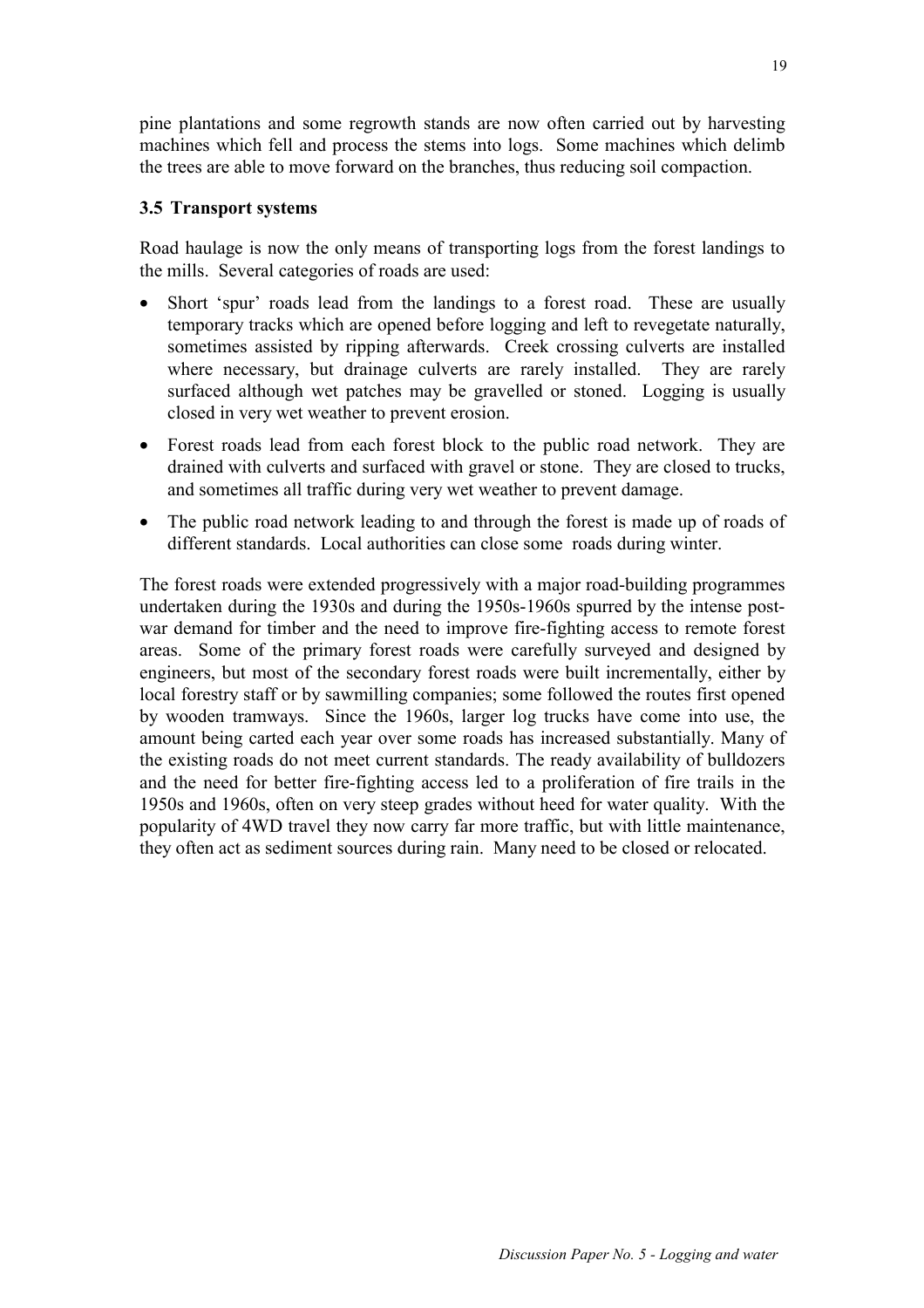# **3.6 Major logging regimes**

The various silvicultural, logging and transport systems used in the resource regimes described earlier are summarised in Table 3.

|  |  | Table 3. Major logging regimes |
|--|--|--------------------------------|
|  |  |                                |

| Logging regime                 | Resource regimes                                                                         | Silvicultural<br>systems                                                         | Logging system                                                                                     | Transport system                                                                                 |  |
|--------------------------------|------------------------------------------------------------------------------------------|----------------------------------------------------------------------------------|----------------------------------------------------------------------------------------------------|--------------------------------------------------------------------------------------------------|--|
|                                |                                                                                          |                                                                                  |                                                                                                    |                                                                                                  |  |
| State eucalypt forests         |                                                                                          |                                                                                  |                                                                                                    |                                                                                                  |  |
| Selective sawmill<br>logging   | Small sawmills<br>(short-term<br>licences),<br>Large sawmills<br>(long-term<br>licences) | Individual tree<br>selection and small<br>group selection.<br>State regeneration | Manual felling,<br>tractor snigging.<br>Some operations<br>also produce pulp<br>logs as by-product | Truck haulage on<br>spur, forest and<br>public roads to<br>sawmills.                             |  |
| Integrated                     | Integrated<br>concession<br>(long-term agree-<br>ments or licences)                      | Clear-felling and<br>some thinning.<br>State regeneration                        | Manual felling,<br>tractor snigging,<br>logs sorted on<br>landings                                 | Truck haulage on<br>spur, forest and<br>public roads to<br>woodchip, pulp or<br>sawmills         |  |
| Private eucalypt forests       |                                                                                          |                                                                                  |                                                                                                    |                                                                                                  |  |
| Selective sawmill<br>logging   | Log sales. Natural<br>regeneration                                                       | Unmanaged high<br>grading                                                        | Manual felling,<br>tractor snigging.                                                               | Truck haulage on<br>spur and public<br>roads to sawmills.                                        |  |
| Integrated                     | Log sales. Natural<br>regeneration or<br>reforestation                                   | Clear-felling                                                                    | Manual felling,<br>tractor snigging,<br>logs sorted on<br>landings                                 | Truck haulage on<br>spur and public<br>roads to woodchip<br>mills or pulp mills,<br>and sawmills |  |
| Public and private plantations |                                                                                          |                                                                                  |                                                                                                    |                                                                                                  |  |
| Plantation                     | Large mills<br>Log sales                                                                 | Multiple thinnings<br>followed by clear-<br>felling                              | Various harvesting<br>and extraction<br>machines.<br>Mechanical felling<br>for early thinnings     | Truck haulage on<br>plantation and<br>public roads to<br>mills                                   |  |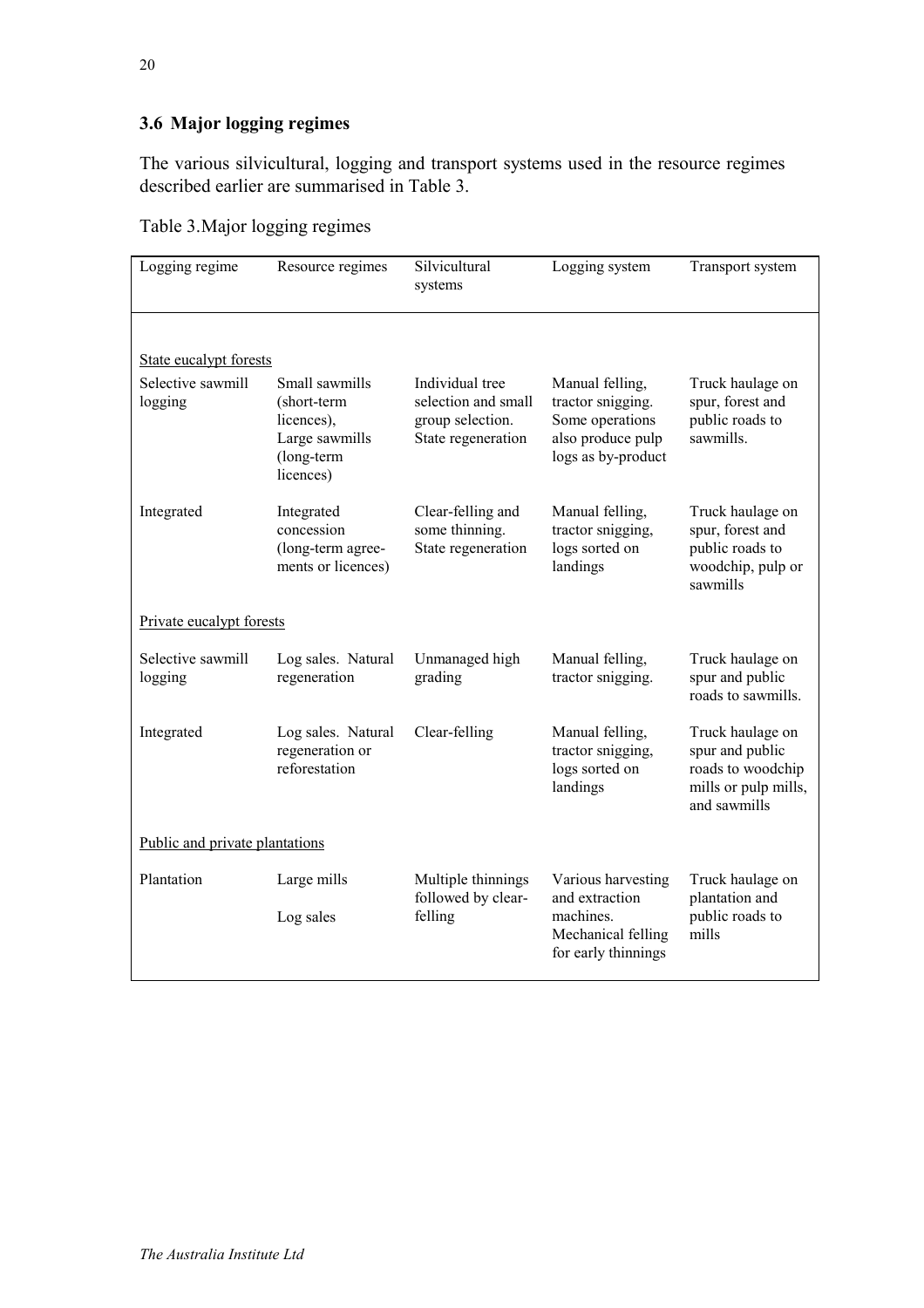# **4. EFFECTS OF LOGGING ON HYDROLOGY AND SOILS**

This section examines the potential effects of forest operations in native forests on water catchment values and soil stability. It first outlines what is meant by forest hydrology and examines data collection and analysis procedures. Research results are outlined for the eastern States and the implications of this research drawn out. Gaps in current research and future requirements are outlined. This section draws on a number of recent reviews, describes the main outcomes and updates them with more recent results.

It is important to bear in mind that the great variability of Australian rainfall and the occasional occurrence of bushfires poses particular problems hydrology. Occasional, unpredictable peak rainfall events can far outweigh or mask the effects of alternative catchment treatments. This is particularly so for water quality and soil erosion, and significantly limits the ability to produce statistically significant research results. The problem is compounded by bushfires which drastically alter the vegetative cover. Particular combinations of events, such as flooding rain immediately after a severe bushfire, can lead to far more severe effects than either alone. Such variability makes much of the mean data reported in the literature meaningless for many purposes. Variability is being increasingly recognised and is changing the way in which Australian hydrology is being studied.

The variability of Australian rainfall also results in far larger water storages having to be built to even out the effect of 2-3 years of drought than is the case in more equable climes. The high cost of the large dams required can have a significant economic bearing on how forests in some regions are managed as there are significant advantages if construction can be delayed a few years (see Section 6). However, it should be noted that generally the effects due to changes in land use or management are minor, and are difficult to detect, when compared to the 60-70 per cent inter-year variability in stream flow.

#### **4.1 Forest hydrology**

Forest hydrology can be defined as the science which examines the interaction between forest cover and the hydrological processes operating in a catchment. It examines the effects of natural changes to vegetation cover and changes due to human actions. Forest hydrology studies range from the scale of large catchments to detailed process studies. They are normally done by interdisciplinary teams with engineering, hydrology, forest management and plant physiology skills. Forest soils store water and nutrients and changes to the condition of the soil can be detrimental to plant growth. Therefore forest hydrology studies also require a good understanding of soil physics and structure.

McCulloch and Robinson (1993) provide a history of the development of forest hydrology. Catchment experiments in the European Alps at the turn of the century were followed by large scale experiments in the United States. For example, at Coweeta approximately 60 years of data have been collected on the interaction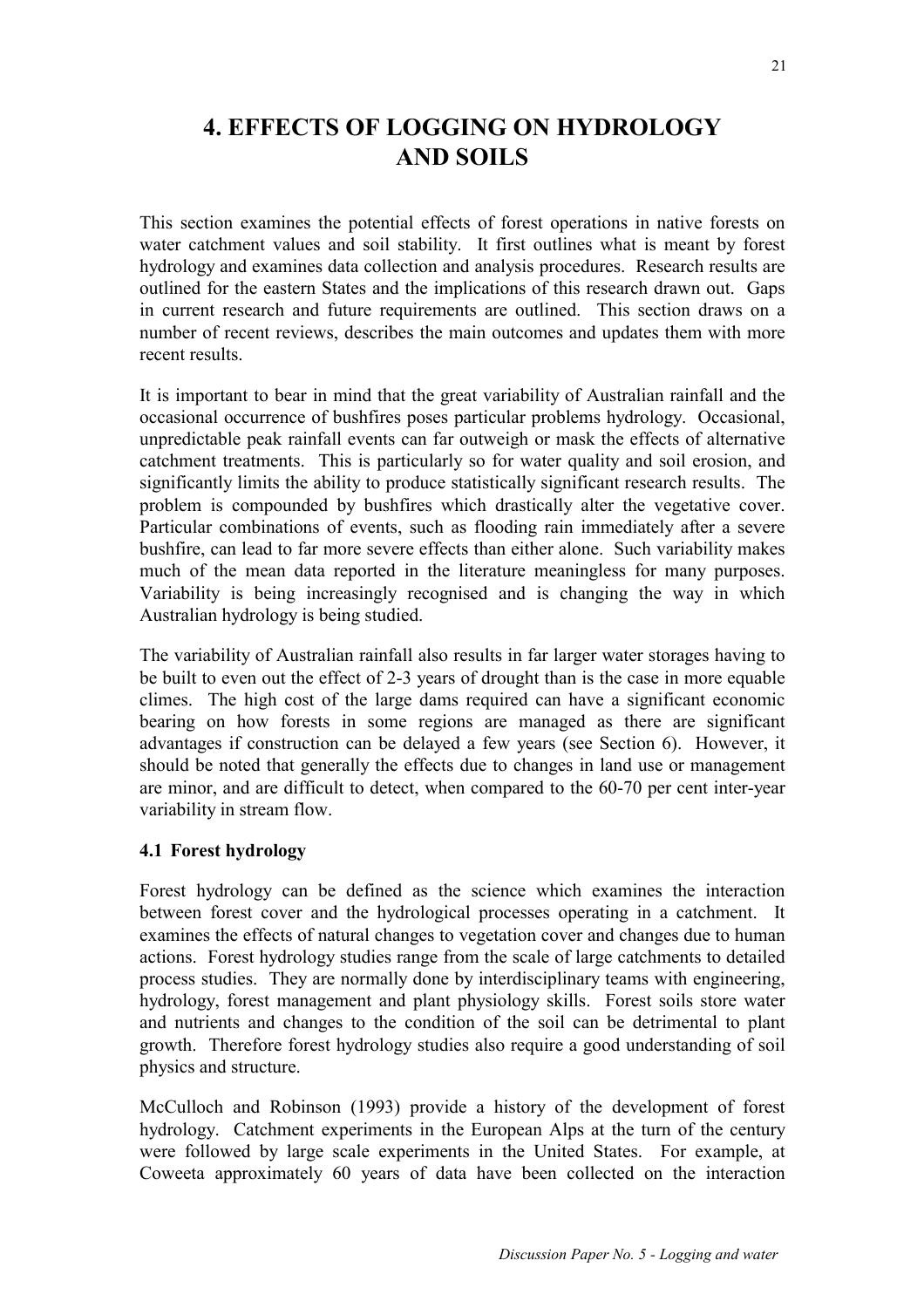between catchment condition and streamflow. Although these and other experimental studies had an early emphasis on streamflow, from the 1950s onwards water quality and hydrologic processes were increasingly studied.

Catchment experiments began to be established in Australia from the 1950s (Costin and Slatyer 1967). By the 1970s a range of catchment experiments and other forest studies had been established in all States. Not all of these are still operational but long term experiments are still in progress in Western Australia, Victoria and New South Wales. Doeg and Koehn (1990) identified 36 past, present and proposed Australian studies. They have influenced catchment management policies. For example research in Western Australia on forest clearing and streamflow salinity has been instrumental in the development of restrictions on land clearing; Melbourne Water research into the effects of forest harvesting has influenced aspects of the Victorian Code of Forest Practices for Timber Production and in New South Wales forest hydrology research results are taken up in the environmental assessment of potential harvesting effects.

### *Data collection and analysis*

Collecting hydrologic data is costly because instrumentation has to be bought and maintained, sites have to be monitored, results of accidental damage and vandalism repaired and analysis is labour intensive. Despite manufacturers' claims, instrumentation never operates in a totally trouble free mode, lightning strikes, temperature and humidity place a strain on the equipment, and inquisitive animals chew through cables. For example, the 17 experimental catchments managed by Melbourne Water require 2-3 person years per annum for routine data collection and maintenance and about 2-3 person years for routine data processing. Water quality sample analysis costs at least \$50 per sample. Analysis of the processed data for research reports can take another 1-2 person years or greater if special process studies are undertaken. These labour requirements result in a wages bill alone of about \$200,000 to \$300,000 per annum. These costs need to be considered when the detailed monitoring of all catchments subject to forest harvesting operations are advocated. It would be a better use of resources to monitor some regional scale catchments and to improve code of practice requirements and compliance generally.

Recent developments in instrumentation have facilitated continuous monitoring. For example data loggers allow streamflow data to be stored in a form ready for analysis. Sensors for measuring parameters such as total dissolved solids, pH, and turbidity can be linked to data loggers which interrogate the sensors and record the results. However, routine calibration of the sensors can be required more often than is claimed by the manufacturers. Recent New Zealand and Australian developments have enabled transpiration flows to be monitored on a continuous basis. A further convenience is that researchers now have access to off the shelf commercial equipment. The main areas where measurements can require a high degree of specialist knowledge are those which measure atmospheric characteristics and soil moisture flows as distinct from changes in soil moisture content.

# *Experimental approaches to determining land use effects*

According to McCulloch and Robinson (1993) researchers working at the turn of the century made direct comparisons of catchment streamflow and vegetation and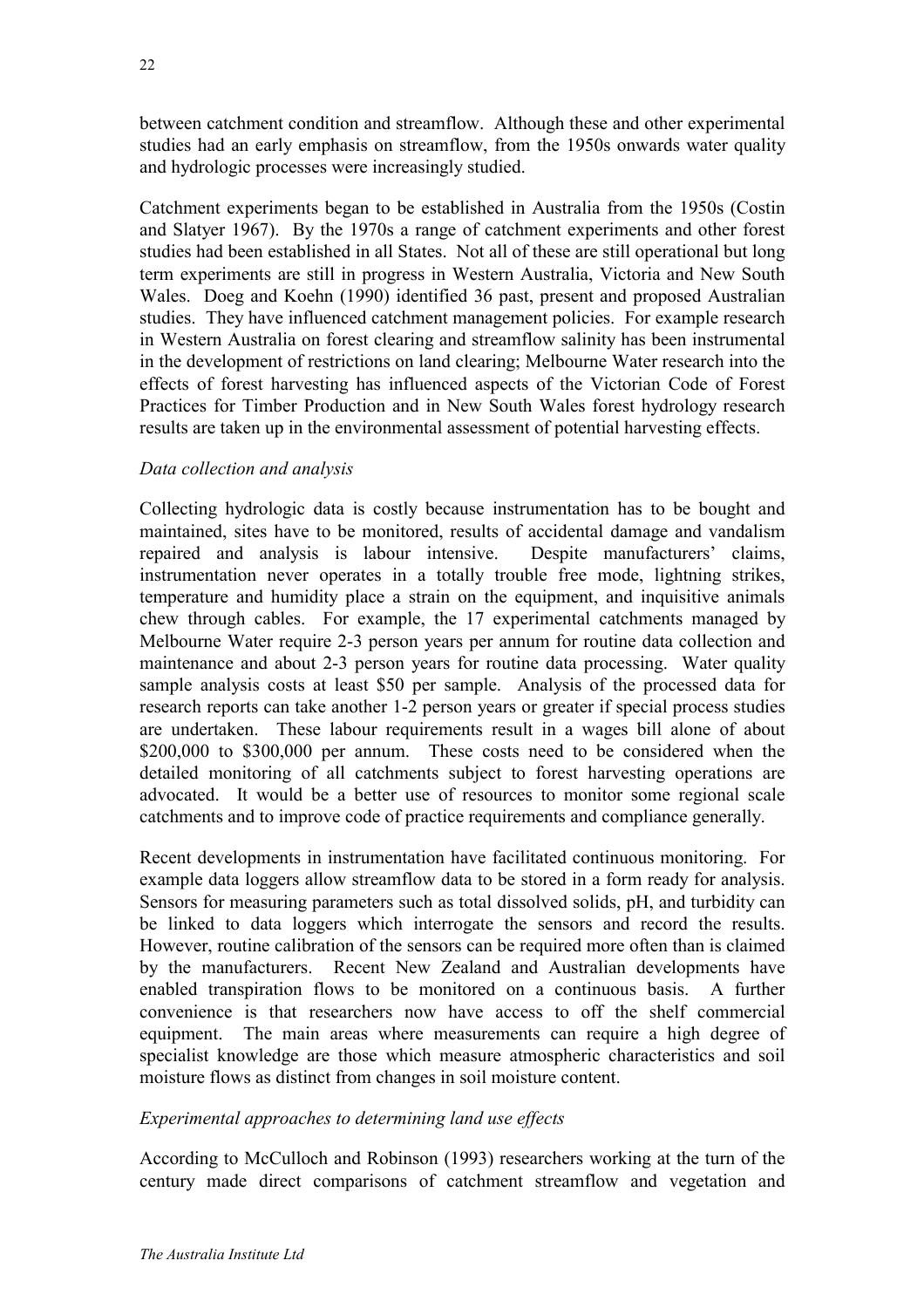ascribed catchment differences in streamflow to, for example, vegetative cover. This early app-roach took no account of differences in catchment characteristics such as geology, aspect etc. Later researchers used a larger number of catchments to determine average catchment behaviour. Single catchment studies offer an improvement on this approach in that a catchment after a period of monitoring is subjected to an experimental treatment.

Whereas this approach removes the problem of differing catchment characteristics it does not remove the problem of climatic variability. This led to the development of the control catchment approach in which characteristics, such as streamflow, are monitored for a pre-treatment period of at least five years in at least two similar catchments. One catchment is then kept as a control and the other given an experimental treatment. The untreated or control catchment predicts within certain statistical error bands the streamflow from the treated catchment as if it were still in a pre-treatment condition. Actual streamflows from the treated catchment are measured and if they differ statistically from the predicted flows treatment may be judged to have had an effect. Provided the pre-treatment calibration periods covers a long enough period the effects of climate, except for extreme events, are largely removed.

More recently pre-treatment catchment streamflows have been calibrated against daily rainfall and temperature in what is known as the climatic index approach. (Langford et al 1978). Due to the expense and time consuming nature of catchment experimentation hydrologists since the 1960s have been attempting to hasten the techniques of predicting the effect of catchment treatment on streamflow and streamflow quality. Continuous attempts were, and are being made to develop mathematical models which use the input of climatic and catchment characteristics to predict the effect of land use change on streamflows and other values. However these models still require calibration using the results of process experimentation, catchment experiments and detailed measurements of catchment characteristics if the results are to be used with confidence.

Some recent Australian research using these models is encouraging. For example the problems inherent in modelling approaches and the encouraging results obtained from a terrain analysis based model (TOPOG) are described by Vertessy and others (1993). Bonell (1993) made a strong call for further field experimentation particularly in hill slope hydrology in order to improve the performance of physical models. Lacey (1993) provides a detailed review of the interaction between forest activities, soil erosion and soil deformation. He points out that soil strength (resistance to deformation) reduces moisture content increases. He also points out that soil disturbance can expose more erodible subsoil to erosion forces. However, careful operational planning and the right choice of machines can reduce these impacts. Compacted soils can be rehabilitated by fertilisation and deep ripping. High standards of road design, construction and maintenance are required to prevent erosion and the degradation of water quality. While Lacey considers that properly implemented Codes of Practice can prevent these, he calls for more research into the effects of compaction on tree growth and into the ultimate fate of erosion products.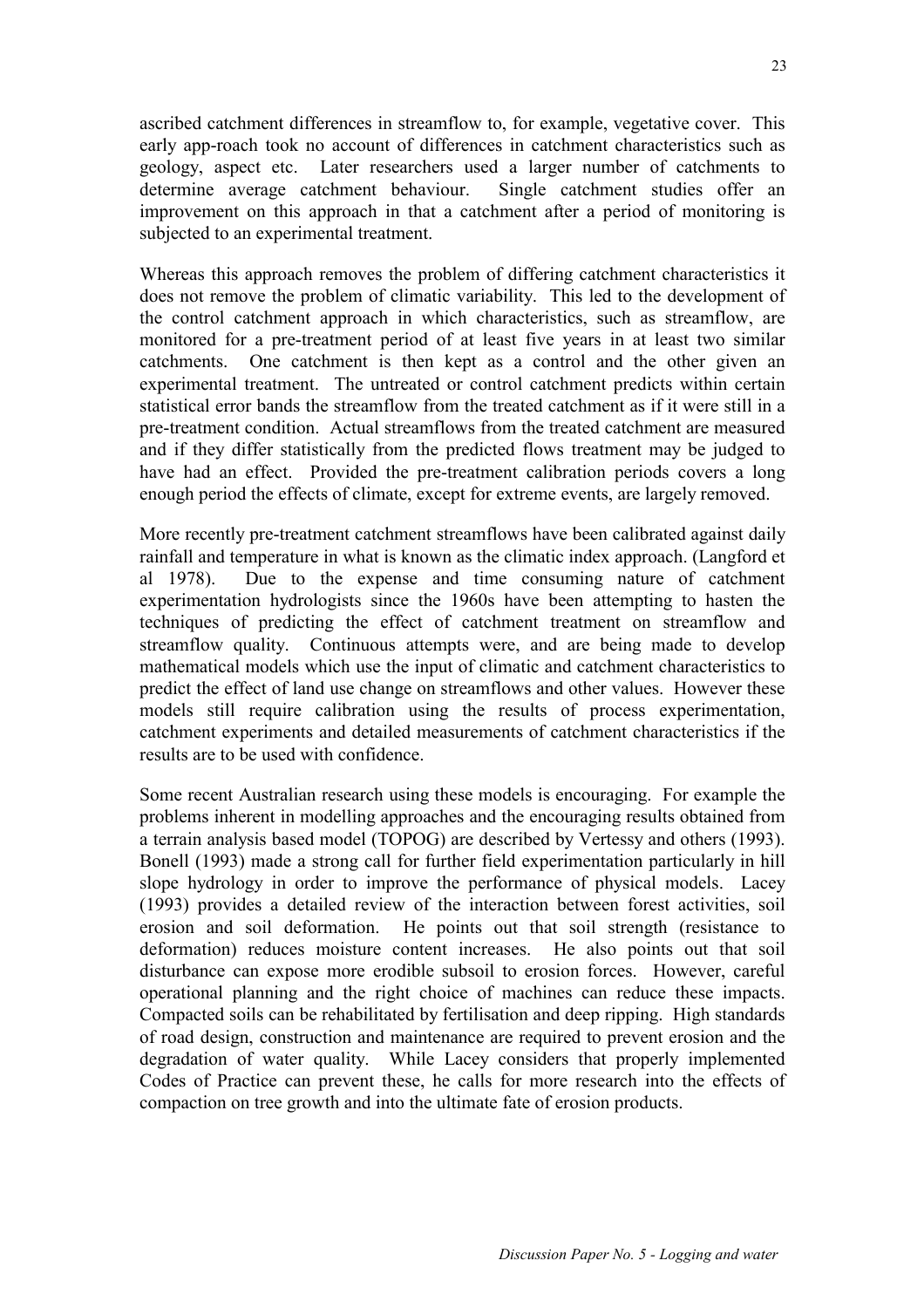The impact of forest operations, such as roading, timber harvesting and site preparation, varies according to the percentage of a catchment subject to an operation, the fragility of the soils, the climate, the nature of the operation and equipment used, and the manner in which they are carried out.

# *Effects on forest soils*

Langford and O'Shaughnessy (1977) review studies which showed that the method of harvesting can greatly influence soil disturbance. Severe soil disturbance can vary from 5 per cent of a harvested area after helicopter logging to over 70 per cent from conventional tractor logging. Skyline systems can the reduce impacts of conventional logging to about 15 per cent.

Research in the Pacific North West showed that landslips on steep slopes with deep soils can be caused by road cuts and road drainage. Such events have occurred in Victoria and Tasmania. Rab (1992) reviewed a range of Australian studies. Rab concludes that 25 per cent of a logging coupe can be covered by snig tracks and landings. He considered that scientifically developed standards for the amount of allowable soil compaction are required. The amount of compaction can be reduced by limiting traffic and increasing soil organic matter especially in sandy soils. Where compaction occurs it can be at least partially alleviated by deep ripping and cultivation. Using mechanical methods to dispose of logging slash can reduce the loss of organic matter resulting from burning.

The mapping of readily compactable or erodible soils using a geographic information system (GIS) can enable special precautions to be taken. Systems are needed to develop an index which would indicate the times to avoid traffic on wet soils as some soil types are especially prone to compaction when wet. Constantini (pers. com. 1994) found that for coastal sandy clay loam soils that the depth of compaction on tracks used by rubber tyred skidders increased from 10 cm in dry soil to 20 cm in wet soil. Constantini also found that rutting depths may not always be a direct indication of damage. When rutting depths doubled from 15 cm to 35 cm the area of compaction more than doubled increasing from 10 per cent to 46 per cent.

Rab also points out the need to limit soil compaction as compaction effects can last from 25 to 100 years, while removal of topsoil and compaction can severely limit plant growth. The amount of compaction can be reduced by limiting the number of snig tracks as compaction can occur after a relatively few passes. The use of slope limits has the potential to decrease soil impacts as most unwanted effects increase with slope. Bonell (1993) reported that, for some soils, compaction caused by forest use can disrupt sub-surface macro-pores resulting in an increase in overland flow during storm events.

# *Effects of regeneration and fuel reduction burning on soils and water quality*

There have been several useful Australian studies. Ronan (1985) used plot studies to investigate the processes involved in sediment production and runoff. The plots were subjected to varying intensities of fuel reduction burning. Ronan postulated that for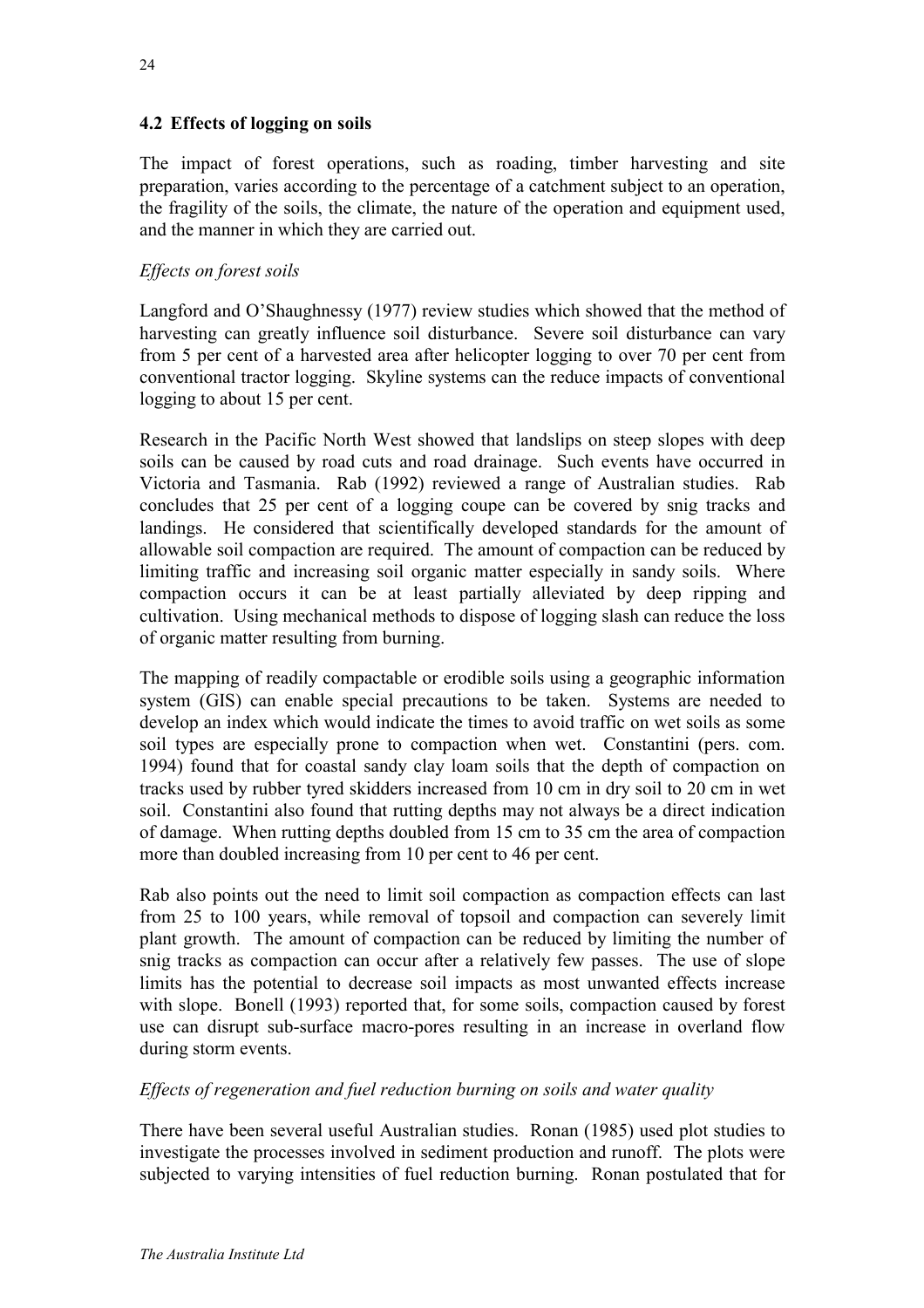the gradational red loams on the site most soil movement consisted of a creep process with water flow consisting of a transient process from rainfall input to infiltration. Unit area yields of runoff and silt production in the undisturbed state were low at 1 per cent of rainfall and 75 kg/hectare/annum respectively. Higher yields occurred during the warmer and drier summer months. Following burning, runoff and silt production doubled but recovered within four years. Initially low ion concentrations increased by 100 per cent to 300 per cent but returned to normal within three months.

Immediately north of these plots an intense wildfire burnt over 5000 hectares of largely mixed species forest including the headwaters of several large catchments. All the understorey including the wet gully vegetation was burnt. Water quality sampling commenced immediately and the results compared to historic data. Storm-flow peak concentration of most ions increased by two to five times while base-flow levels doubled. Levels of most parameters returned to normal within 12 months. The changes to water quality were not a concern from a water supply viewpoint. The fact that little deterioration occurred can be put down to the generally low levels of rainfall intensity, stable soils and gentle slopes. Ronan recommended that long term damage to soil structure by repeated burning could be minimised by using low intensity fire, long burning cycles and burning when the surface soil is moist. Talsma and Hallam (1982) reported similar results for a low intensity fuel reduction burn in high altitude dray and wet sclerophyll forest. Water quality was not affected by the burn. They attributed this to the predominance of sub-surface flow and the lack of surface flow.

These results are a contrast to these reported from Leitch and others (1983) who reported on the severe erosion caused by a thunderstorm on a duplex soil six days after a severe wildfire. Debris flows of ash and surface soil resulted with soil and ash losses of about 22 tonnes/hectare which can be put down to high soil hydrophobicity, a steep slope and the high rainfall intensities which occurred in this severe event. Similar results were reported by Brown (1972) who found that massive increase in sediment loads resulted from a wildfire in two Snowy Mountain catchments. Rapid decreases in sediment yield resulted from vegetative recovery. In general, the effects of wildfire on water and soil are determined primarily by soil type, the severity of the fire and the post-fire weather.

#### **4.3 Effects of logging on stream water quality**

#### *Physical water quality*

Overseas and local studies as reported in Langford and O'Shaughnessy (1977) show the major impact that poor roading and harvesting practices can have on stream water quality particularly in steep country with unstable or erodible soils. They also show that the introduction of good practice prescriptions can markedly reduce these impacts.

More recent research undertaken in the Melbourne Water Catchments reported in O'Shaughnessy and Jayasuriya (1991) has demonstrated the potential impact of roads. Good practice roading and harvesting treatments were applied to two 50 hectare catchments located in the Coranderrk Experimental Area. One catchment had two stream crossings located in shallow gullies and the other had four stream crossings located in steeper gullies. The impact on suspended solids readings and bed load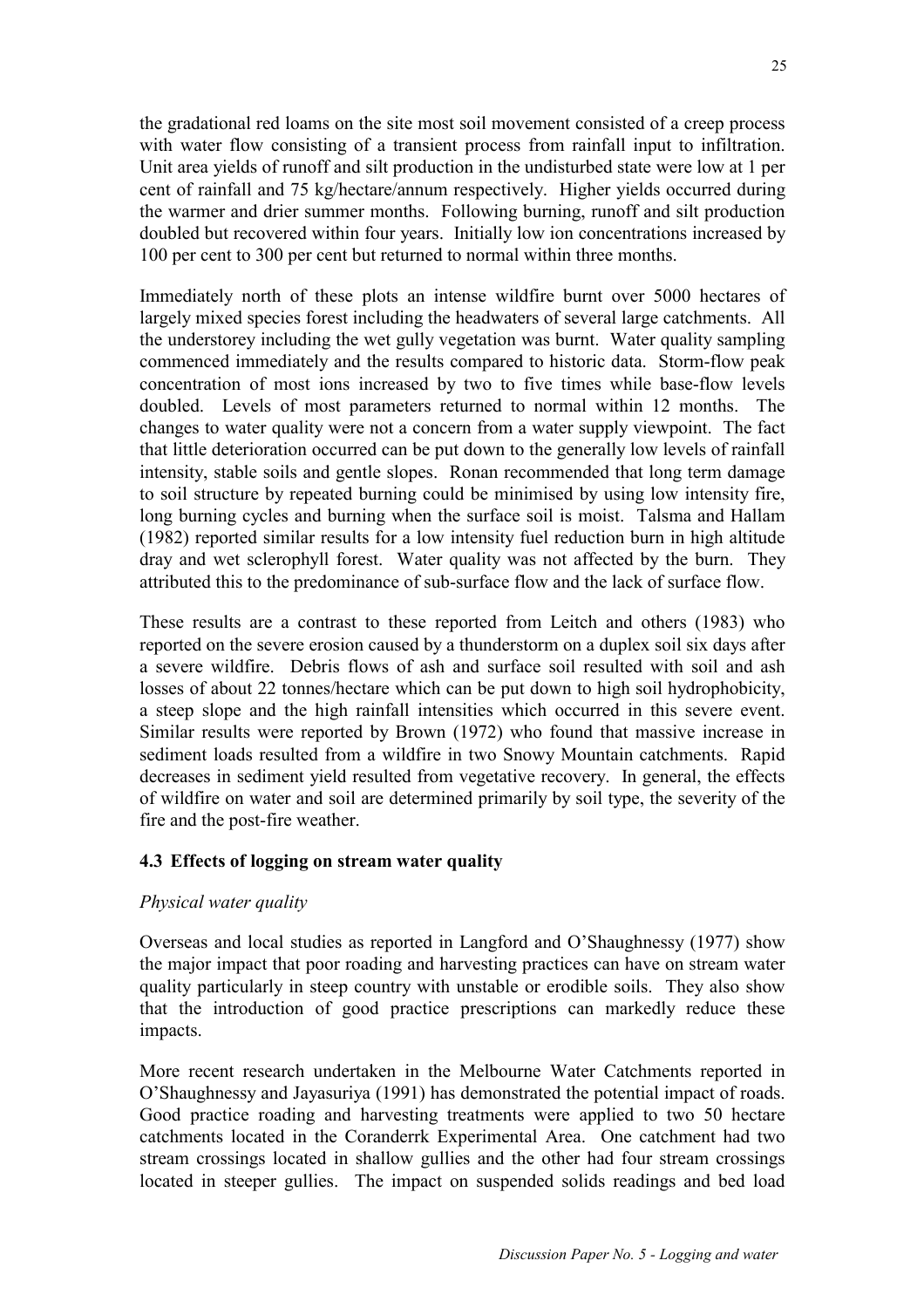measured in the weirs was greater and more persistent in the catchment with more stream crossings.

This was considered to be caused by the increased stream disturbance at the time of road construction and the greater impact of road drainage into the streams. These results need to be considered in an operational perspective. Ronan and others (1982) applied the results to the 16,000 hectare Maroondah Catchment where it was estimated that some 5,600 hectare were hypothetically suitable for the application of clear felling and regeneration treatments. They reported that, if the impacts of good practice roading as measured at Coranderrk were assumed to be persistent and were applied to the whole catchment over an 80 year rotation, the sediment input would increase by 15 per cent ( or 49 kg/hectare/annum). Although this level of increase would be difficult to detect it still has some potential for concern in catchments where the water is chlorinated without prior filtration.

The importance of roads was illustrated by two subsequent Melbourne Water studies. In one study Haydon and others (1991) reported on the varying erosion rates from an earthen road subjected to 12 years of low and high use and maintenance. Total sediment yields varied from 52 to 89 tonnes per hectare per annum of road surface depending on vehicle use and road maintenance. These levels are much higher than the estimated long term accumulation of sediment in the Maroondah Dam of 0.3 tonnes hectare/per annum.

In the other study of roading effects (Grayson and others 1993) a 28 hectare catchment covered in mountain ash (*Eucalyptus regnans*) old growth was given a harvesting and regeneration treatment in the summer of 1984/85. Long term streamflow and water quality records comprising both grab samples and automatic stormflow samples were available from 1981 to 1991 for both the treated catchment and a nearby control catchment. The logging treatment was carried out under a strict code of practice which limited operations to the summer months, imposed stoppages during wet conditions and required a minimum 20 m buffer around streams and swampy areas. None of the temporary logging roads within the catchment crossed the stream. At the end of the operations all roads and tracks were drained. While relatively small increases were detected in base-flow turbidity, iron, and suspended solids, they were small in absolute terms and of similar magnitude to the measurement error. This seminal study shows the importance of roads and the benefits of good management practice.

The series of Melbourne Water papers reviewed dealt with catchment experiments on land systems with very stable soil subject to a high quality roading and harvesting practice. On more erodible soils the results of a combination of roading and harvesting can have much greater impacts on water quality parameters as is shown by studies reported in Doeg and Koehn (1990). Studies reported in Doeg and Koehn also show that if wildfire occurs at the same time as forest harvesting water quality degrade can be accentuated.

Cornish (1993) and Harper and Lacey (in press 1995) have reviewed the extensive literature based on research conducted for over 20 years in the Yambulla catchments near Eden in New South Wales. They reported quite widespread movement of erodible granite soil after a combination of wildfire and/or logging. Although the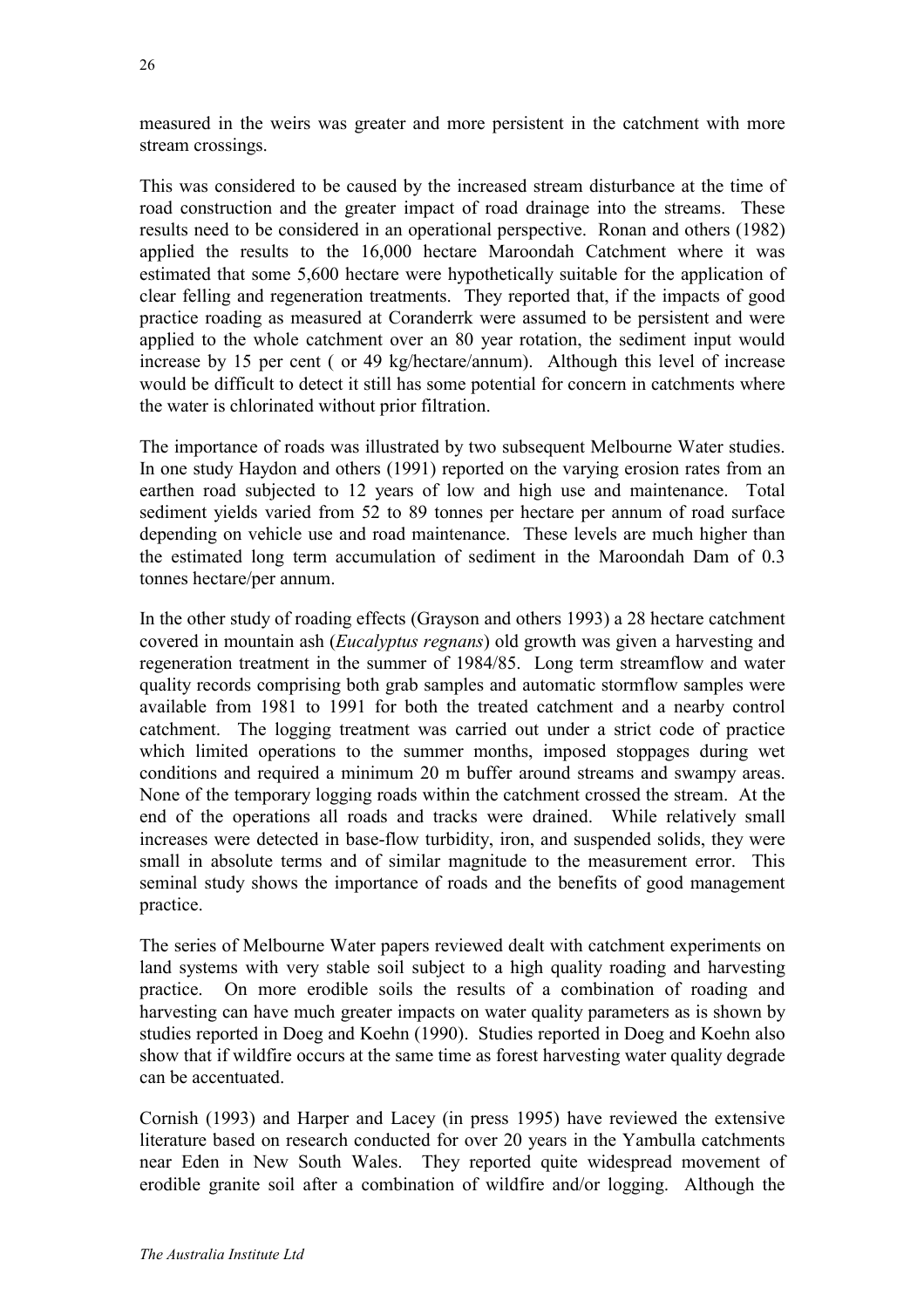movement was extensive, the soil was largely redistributed locally on the site. Concentrations and total loads of suspended sediment increased but recovered after *either* fire *or* logging in three years, or after *both* fire *and* logging in five years. Although operations were generally undertaken according to good practice, one poorly located and inadequately drained road contributed a large proportion of the sediment deposited in drainage lines by large rainfall events. The rapid decay of the impact of logging/fire can be put down to a combination of the application of good harvesting practice and rapid vegetation recovery. Cornish (1992) reported on changes to water quality caused by roading (at relatively low intensity with good practice) and logging in a high altitude, wet sclerophyll forest near Eden in NSW. The area was monitored for two years prior to logging and it was found that there only relatively minor (but statistically significant) changes to the physical water quality in the two years after logging. He concluded that erosion mitigation measures had minimised, but not prevented, erosion and the supply of sediment to streams.

Both overseas and Australian research confirm that for roading and harvesting operations avoidance of direct stream disturbance and the prevention of turbid water inflows will provide a high level of protection. Borg and others (1988) found that in Western Australia reducing river and stream buffers from 200 m to 100 m and 100 m to 50 m had no impact on water course and stream water quality. Barling and Moore (1992) reviewed the functions of buffer strips and the actual processes which occur in buffer strips. They point out that more research is needed to develop the knowledge for sound recommendations.

#### **4.4 Effects on total dissolved solids and bacterial water quality**

The review by Doeg and Koehn (1990) showed that the impacts of forest harvesting and regeneration can be variable with some studies reporting increased ionic concentrations and others a decrease. Even where there is a decrease in concentration the total export can increase due to increased flows. Langford and O'Shaughnessy (1980) provided the results of timber harvesting and roading in the Coranderrk Catchment and these results could be considered to be typical of these likely in the higher quality eucalypt forest growing on deep soils. The average concentration of total dissolved solids varied very little with streamflow and ranged from 50 mg/l in Blue Jacket Catchment to 80 mg/l in the Coranderrk Catchment. The relative proportions of cations and anions were the same as the rainfall with the addition of silica and bicarbonate from the bedrock.

Following clear felling of the Picaninny Catchment the increased streamflow caused a flush of dissolved solids with an average increase in total dissolved solids of 10 mg/l. Concentrations fell as streamflows returned to pre-treatment levels. There was no discernible effect on dissolved material concentrations from the selective cut in the Blue Jacket Catchment. There was a temporary increase in nitrate export from the Picaninny Catchment. No change could be detected in stream temperature, dissolved oxygen, biochemical oxygen demand, pH, and phosphate concentrations. Soil disturbance caused an increase in 22 bacterial plate counts for Picaninny Catchment but no changes could be detected in the levels of bacteria which are used as indications of faecal pollution.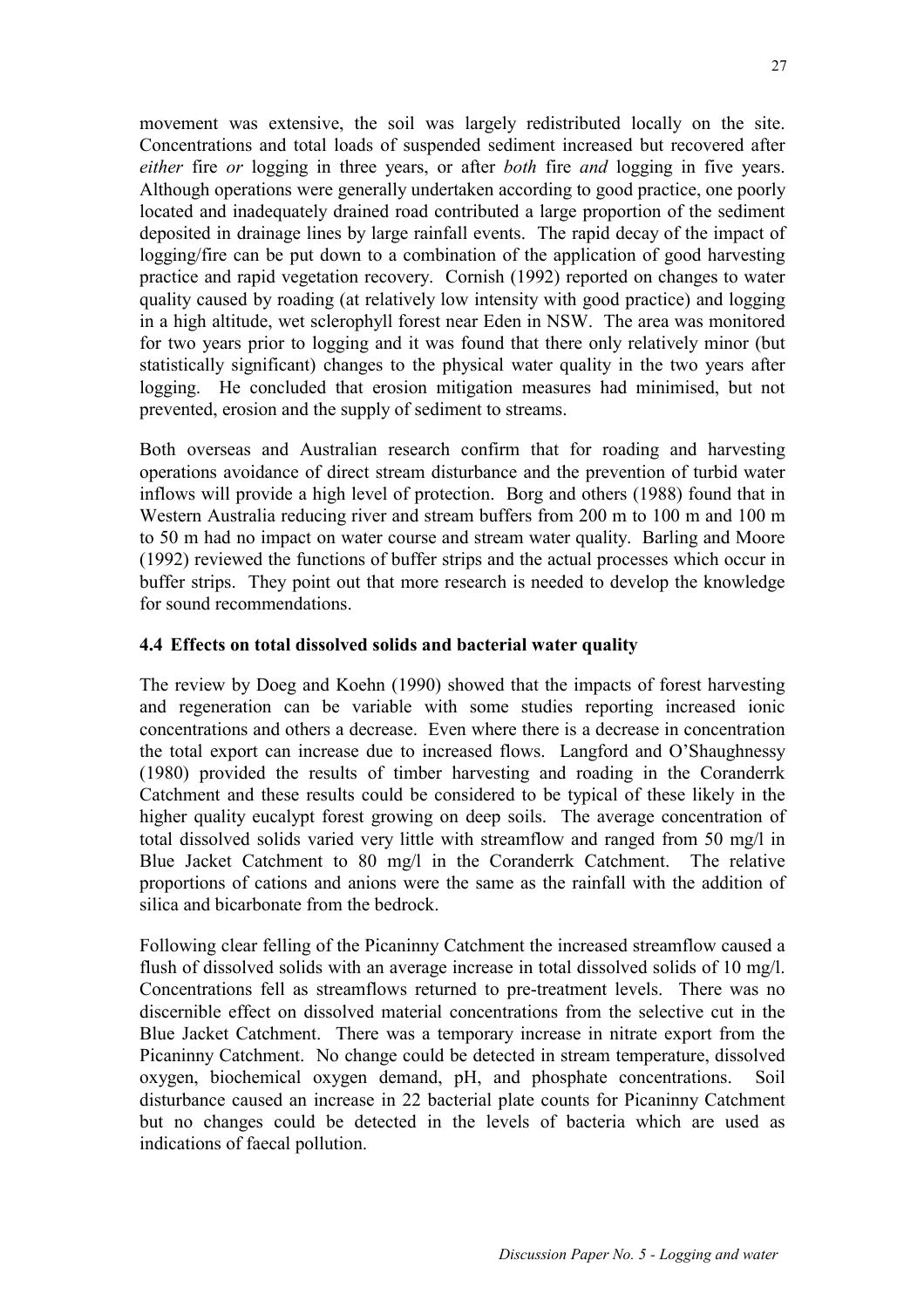# **4.5 Impacts of changes in water quality**

#### *Domestic water supply systems*

The impacts of changes in the quality of water provided for domestic use depend on the quality of the water coming out of the catchment and the way it is stored and treated before it is supplied. At present, many country towns do not have filtration and disinfecting facilities. In Victoria, for example, only 66 of 347 country towns had full treatment facilities, and 149 had no disinfection facilities. Some have only 'runof-stream' water supply systems, where streams are diverted to supply without detention in storage and are therefore particularly be susceptible to changes in water quality (Langford and O'Shaughnessy 1977). This is often critical because the average turbidity of many forested streams is naturally about the maximum turbidity level set by the 1987 National Health and Medical Research Council Standards (5 Nephelometric Turbidity Units) for domestic consumption.

By contrast large reservoirs generally have a major capacity to improve turbidity levels in stored water. However occasionally high turbidity readings can occur in the outflow. Given that their purification ability may not always be effective, there are major benefits in keeping inflow turbidities into major storages as low as possible.

#### *Impact on stream biota*

Forest roading and harvesting operations have the potential to affect stream habitat values and therefore stream biodiversity in the following manner:

- Removal of stream bank vegetation thus affecting stream temperatures and reducing leaf fall;
- Introduction of increased bed load and suspended material thus affecting macroinvertebrate habitat and numbers, fish, spawning habitat and fish/prey interactions;
- The introduction or removal of debris in the stream thus affecting stream dynamics;
- Pollution of streams through oil spills, inappropriate choice and use of herbicides and pesticides;
- Change in stream access to vertebrates;
- Changes in flow regimes through accidental diversion of streams and in some cases major changes in vegetative cover.

Doeg and Koehn point out that studies to quantify the effects on biota of forest operations are difficult due to the problems of determining what was the natural variation in populations prior to any disturbance. The studies are necessarily long term and can be technically difficult.

Some studies have not monitored the impact of actual forest operations but instead have artificially manipulated the environment. Doeg and Koehn found that no Australian studies had examined and reported on the impact of forest operations on fish populations using methods which lead to absolute confidence in the results. Since their review, Davies and Nelson (1994) have reported on a Tasmanian study which used 45 matched sites. One site of each pair was located upstream of a harvesting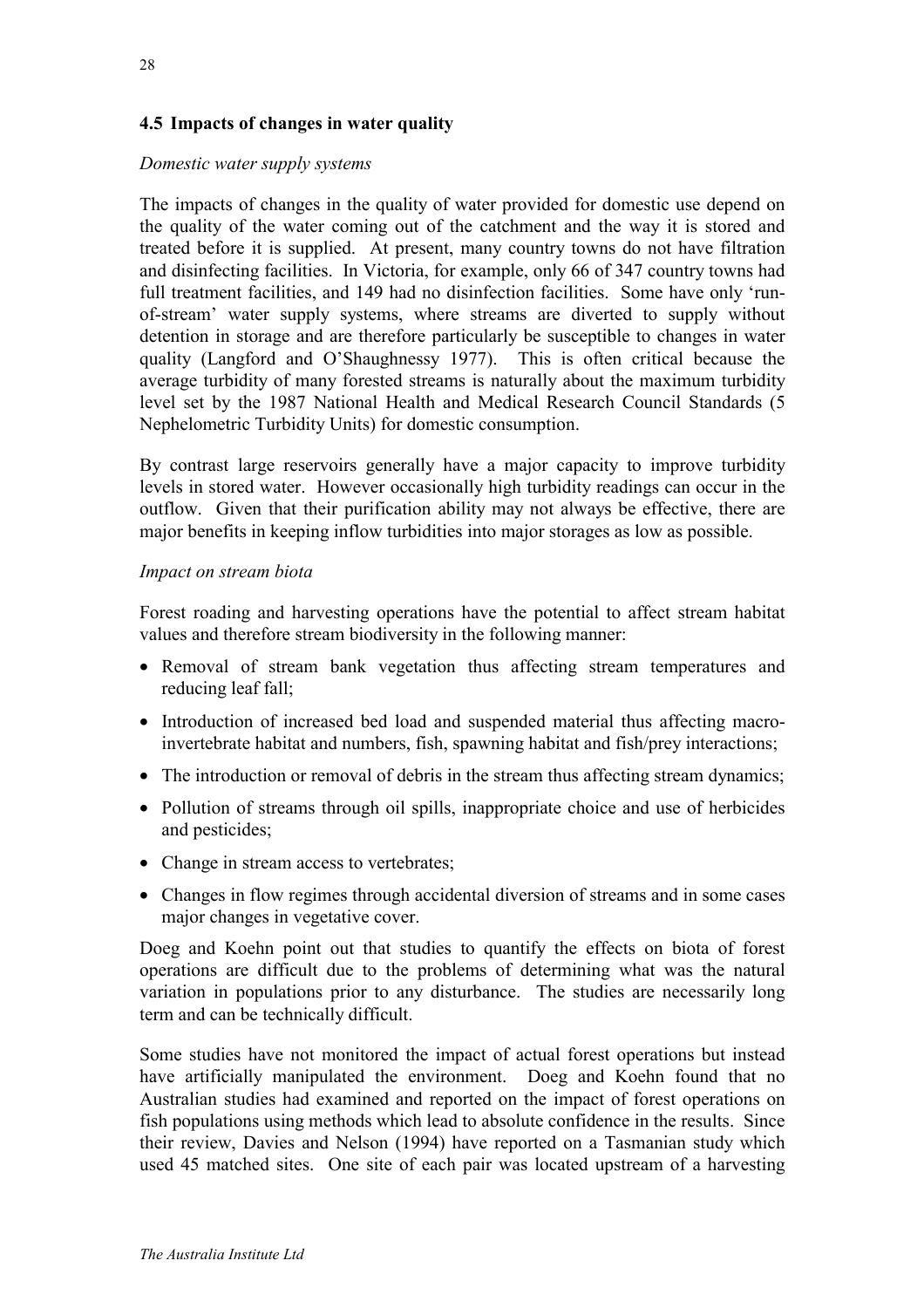operation and the other downstream. The treatments involved conventional and cable logging operations with stream buffer widths varying from 0 to 50 metres. They found that, below a width of 30 metres, buffer width had a significant impact on stream sediment algal growth, water temperature, and the volume of snags. There were also decreases in macro invertebrates and brown trout abundance. Coupe slope, soil erodibility and time since logging (1-5 years) had no effect. Above a buffer width of 30 metres the impacts of logging were not significant.

Overseas studies have reported detrimental affects on fish populations of decreases on stream vegetative cover. Other overseas studies have shown that fish populations can be reduced by activities which increase water temperature and increase silt loadings. American research has shown that macro-invertebrate density reduced with the increasing age of the riparian cover but increased with increased shading. Sediment inflows can reduce invertebrate numbers. Buffer strips have been found to reduce the effects of logging. Some studies show a recovery after disturbance which can vary from a few years to over 10 years. Australian studies have shown qualitative effects on stream fauna due to forest operations but the study reported in from Davies and Nelson is the most definitive to date.

Another Australian study of interest is that by Doeg and Milledge (1990). It shows that many invertebrate taxa increased their rate of drift when suspended sediment concentrations rose above 133 mg/l from a background of 25 mg/l. Such studies are needed in order to develop effective suspended sediment criteria for the protection of aquatic ecosystems. Doeg and Koehn consider that Australian studies into the effects of logging on water quality parameters and stream habitat need to be wider in scope, have a better statistical basis and a longer period of record. Nutrients, temperature, the role of bed load sediment, vertebrates other than fish, and aquatic microphytes all need more study. If the causes of regional differences in experimental results can be understood the results will be transferable.

# **4.6 Environmental standards and monitoring**

The *National Forest Policy Statement,* finalised in 1992 and finally agreed to by all States and the Commonwealth in April 1995, contains a commitment that consistent nation-wide base line environmental standards will be established for forest use and management. They will be endorsed by Governments and met through Codes of Practice. To this end a draft report for comment has been prepared by the Technical Working Group on Forest Use and Management and issued in late July 1995 by the Joint Australia and New Zealand Environment and Conservation Council / Ministerial Council on Forestry, Fisheries, and Agriculture, National Forest Policy Implementation Sub Committee (JANIS).

The report deals with soils, water, flora and fauna and pests and diseases. A critical review of the document is beyond the scope of this report preliminary comments can be made. The section on soils is soundly based and it is agreed that monitoring should be undertaken on a case study basis rather than for all the forest estate. However, the intensity of sampling required to detect a 10 per cent change in the parameters described would make routine monitoring expensive. The section on water requires a detailed review and comment in regard to the protection of those potable water sources which are given only minimal detention and treatment and the management of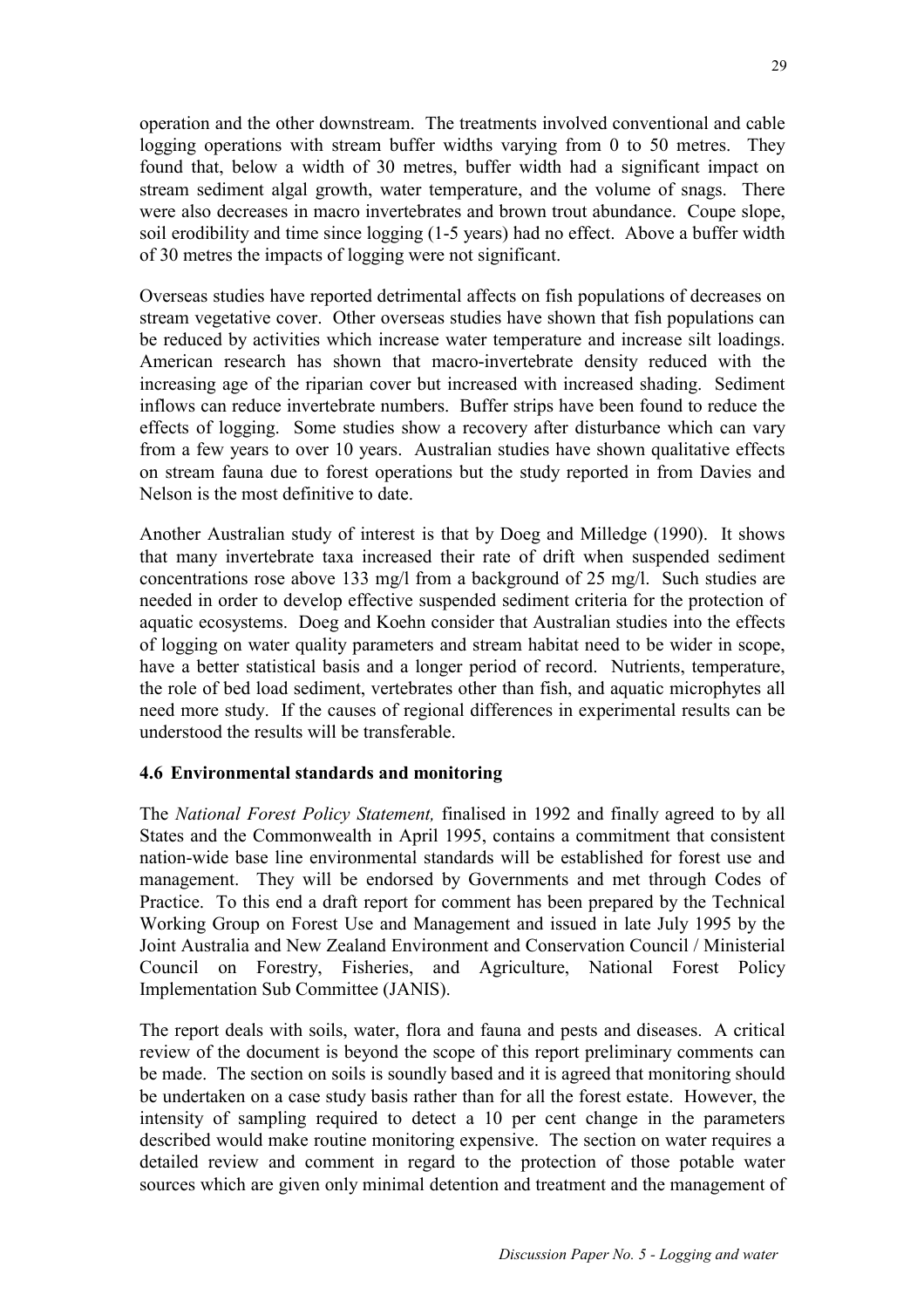water yield especially where potential declines could be caused by afforestation and/or conversion of old growth forest to a regrowth condition.

The question of monitoring needs careful evaluation. Olive and Rieger (1988) show that sediment sources and transport systems need to be understood in the light of natural variability and the effects of extreme events. The costs of sampling and analysis are such that consideration should be given to sampling representative regional catchments for say a 5 to 10 year period. The results need to be linked to catchment events so that management practices can be improved where necessary. Some of the standards need to be made more practicable. For example, the Australian and New Zealand Conservation Council (ANZECC 1992) developed some water quality guidelines. They set the standard to be less than 10 per cent change in seasonal mean concentrations, but it is doubtful if anything less than 15 per cent could be detected. Their standard of 0 faecal coliforms per 100 ml is unrealistic given that forest streams can have high readings due to wildlife.

### **4.7 Effects of forest change on streamflow**

Recent and not so recent reviews have discussed the interaction between forest change and streamflow characteristics for the Australian context and the outcome of these reviews along with recent research will be discussed. This review will have an empirical thrust rather than one dealing with the fundamentals of the hydrological cycle. At its simplest, on a year to year basis, streamflow is the residue of rainfall after allowing for evaporation from vegetation, changes in soil storage from year to year and deep drainage to aquifers. Logging can interfere with these processes by changing vegetative cover, hence affecting evapotranspiration and therefore streamflow, and can compact the soil which can reduce its ability to absorb and store water and hence the proportion of rainfall delivered as base and storm flows.

#### *Changes in forest cover*

The outcomes of reviews such as those by Bosch and Hewlett (1982), Cornish (1989), and Nandakumar and Mein (1993) are provided as useful background. Figures 1 (from Cornish) and 2 (from Nandakumar and Mein) show that streamflows from forested eucalypt catchment only become appreciable above rainfalls of 800 mm per annum and greater. The actual streamflows vary according to the location and aspect of the catchment but on average increase with rainfall, elevation, and shelter from radiation. For example the lower altitude mixed species forests of the Melbourne Catchment area yield about 200 mm per annum while the undisturbed upland old growth ash type forests yield over 1000 mm per annum.

Figure 1 shows the impact of higher forest evapotranspiration on water yield compared to pasture. For example for an average annual rainfall of 1000 mm streamflows from forest are 50 per cent less than those from pasture. For higher rainfalls the difference in percentage terms is less at 33 per cent. These differences show the effect of permanently converting forest to pasture and conversely show the effect of afforestation of pasture. Cornish predicts that streamflows from pasture sites with average annual rainfalls of about 1000 mm can be expected to decline by 200 mm, or over a 50 per cent, after afforestation with radiata pine (*Pinus radiata*). These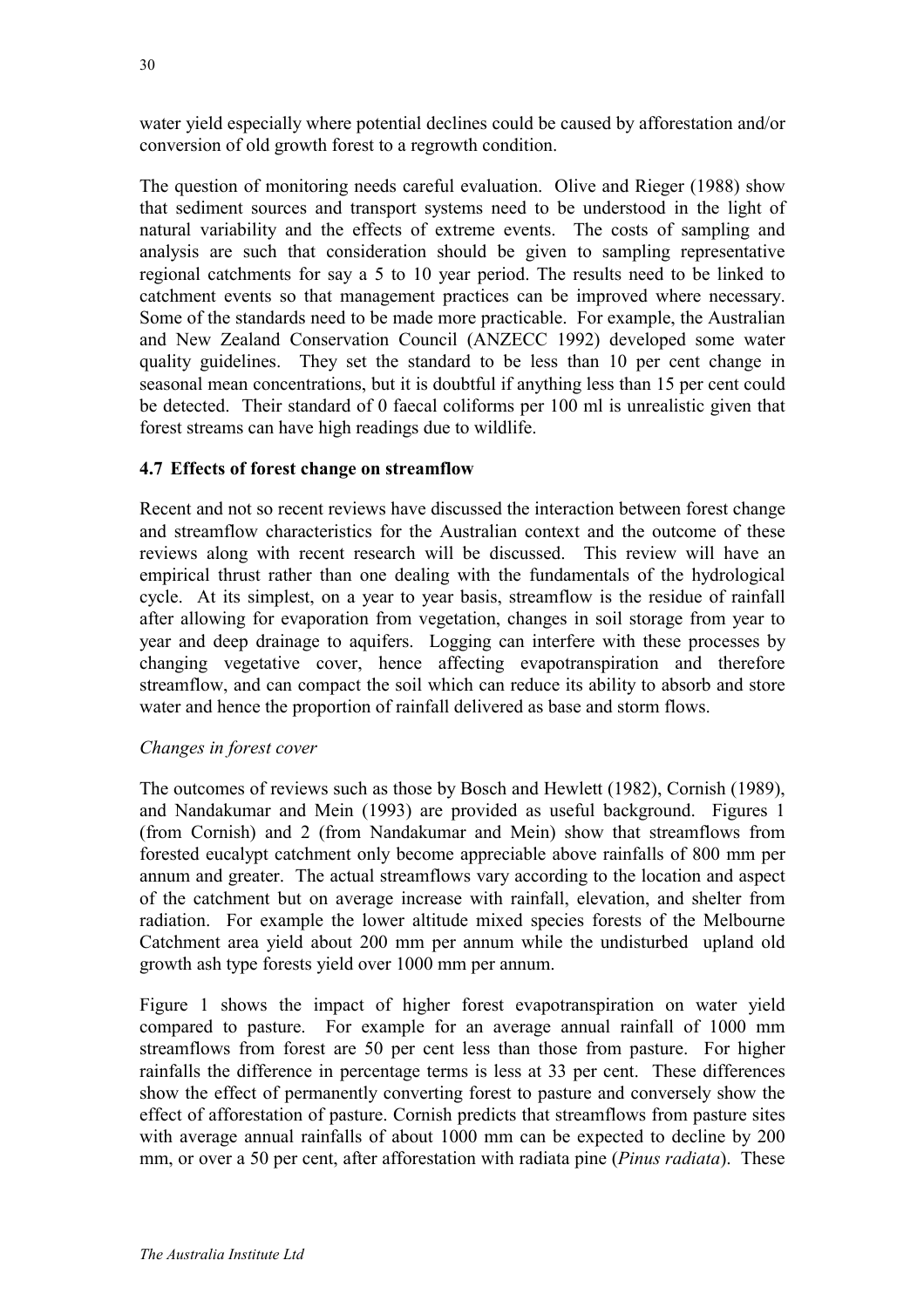potential declines raise planning issues for local regions where pasture streamflows may be regulated for local irrigation use.

Figure 1 Evapotranspiration and rainfall for fully forested catchments. The black circles show radiata pine plantations in South Australia (from Cornish 1989)

Figure 2 Annual catchment loss vs. rainfall for eucalypt catchments (from Nandakumar and Mein 1993).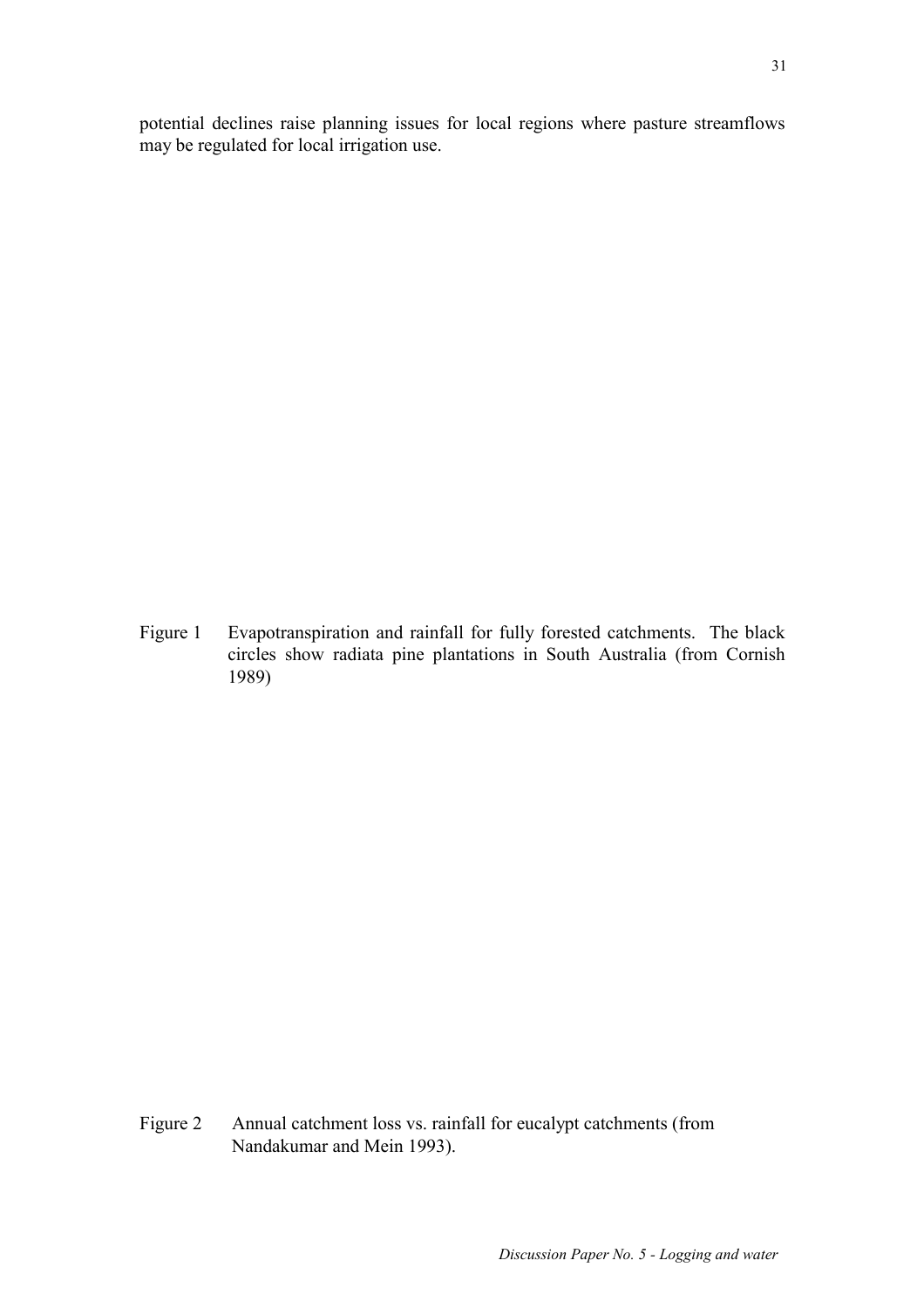### *Effects of wildfire on annual streamflow*

Both Langford (1974) and Kuczera (1985) investigated the effects of the 1939 wildfire in the Melbourne Water catchments. This wildfire burnt at an intense level through several large catchments supplying water to Melbourne. The fire resulted in the death and regeneration of over 45,000 hectare of ash type forest and the destruction of the canopy along with limited tree death of large areas of mixed species forests. Analysis showed that the known declines in catchment yield could be explained by assuming that water yield from the mixed species forest stayed constant while that from the ash type declined to about 50 per cent of pre-fire flows, reaching a minimum some 30 years after the fire.

Kuczera used streamflow data from a wide range of operational catchments with ash type forests burnt in the 1939 wildfire. He showed that for every 1 per cent of catchment converted from old growth to regrowth a decline of 6 mm in water yield could be expected some 30 years later. Predicted effects were then modelled (Figure 3). For the mixed species foothill forests, Langford (1974), Kuczera (1985), and Read Sturgess (1992) assumed that any yield changes in mixed are temporary due to the rapid recovery of forest canopy and the persistence of the mature rooting system. Hence, they were able to adopt the concept of there being no long-term yield changes.

Figure 3 Water yield and stand age in ash type forests (from Kuczera 1993)

*Effect of forest harvesting and regeneration on streamflow*

From a hydrological perspective (but not from an ecological one) the impact of harvesting and regeneration in the ash type forests is comparable to the impact of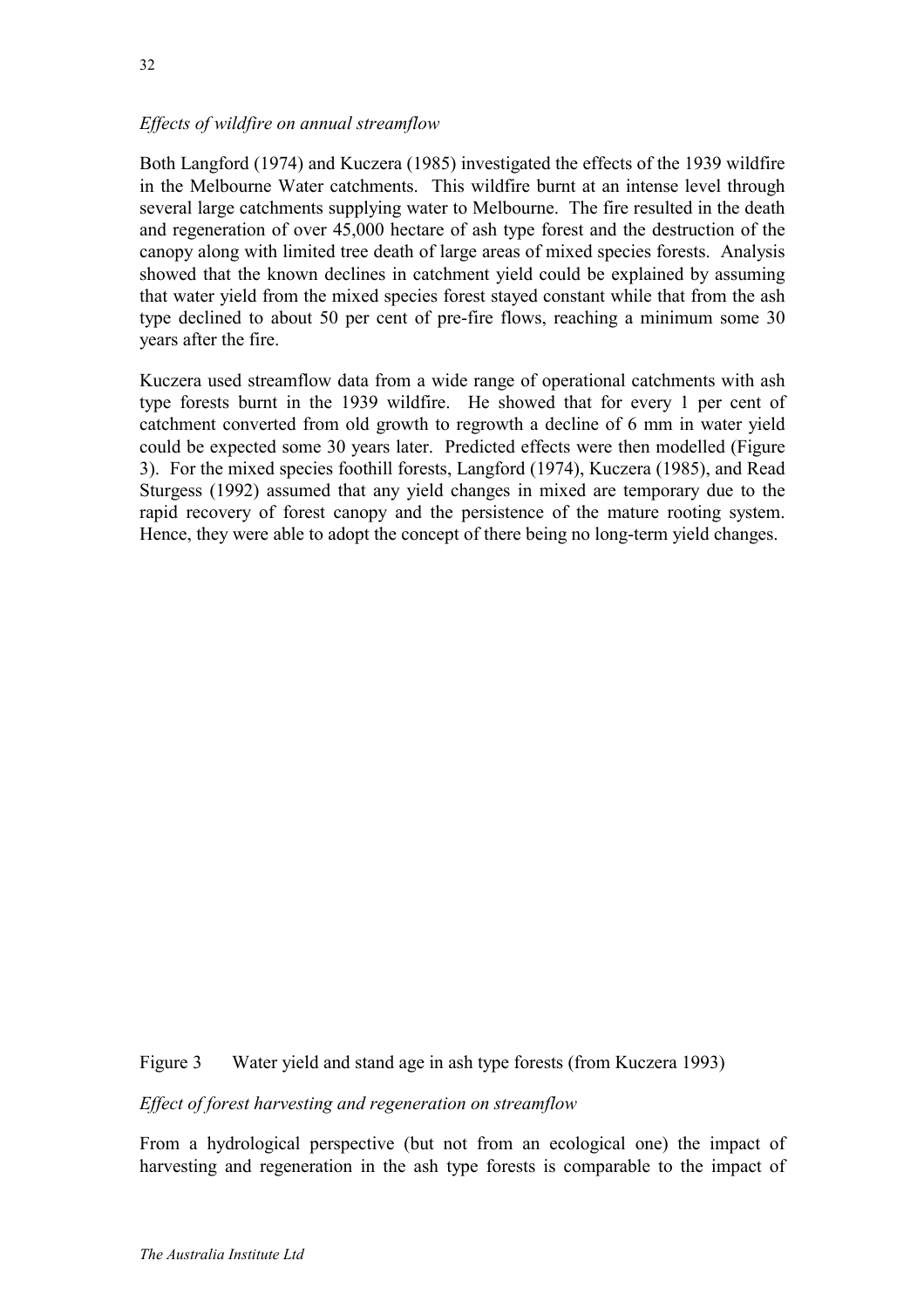wildfire. For the mixed species forests of the eastern seaboard harvesting until recently was selective with only minor modifications to the forest canopy. Since the 1970s clear felling operations, used in the integrated logging regime, have resulted in extensive openings of the canopy, although a much reduced upper canopy of seed or habitat trees generally remains. Felling is followed by large scale natural or artificial regeneration.

Following clear felling in both ash and mixed species forests, Nandakumar and Mein estimate that for every 10 per cent of a catchment cleared, a 33 mm increase in runoff can be expected. Flows reach a peak 2 to 3 years after clearing and then decline which, in the case of the Melbourne Water, meant a return to pre-treatment levels in some 5 to 8 years. For these ash type catchments, water yield continued to decline below pre-treatment levels (as shown in Figure 3). In the case of Piccaninny catchment, which had 80 per cent of its forest cover clear-felled and regenerated, water yield declined to 50 per cent of its pre-treatment level. This finding is compatible to the yield changes reported by Kuczera after wildfire. The temporary increase in yield following experimental clearing and regeneration has been incorporated into the Kuczera model (Figure 3) for recent modelling studies (such as the Read Sturgess 1992 study).

Cornish (1993) reported clear felling and regeneration experiments in moist old growth eucalypt forests in the central coastal ranges of New South Wales. Immediately after logging, water yields increased in a similar manner to these reported by Nandakumar and Mein. Streamflows then decreased at a rate proportional to proportional to the density of the regrowth and reached pre-treatment level in about 4 to 6 years. In a catchment with the highest density of regrowth, water yields five years after treatment had dropped significantly lower than the pre-treatment level by about 200 mm representing an approximate 30 per cent reduction in pre-treatment streamflow. This work is important because it shows effects similar to those in the Victorian ash forests.

Unfortunately there are no recent long term catchment experiment results available for mixed species forests on the eastern seaboard which might indicate effects of clear felling and regeneration on streamflow. Although, a number of experiments have been established the results have not been analysed due to staff and funding shortages. However, Cornish (1993) and Harper and Lacey (1995) have reviewed the extensive literature dealing with the results of fire and timber harvesting on streamflow in five small sub-catchments of the Wallagaraugh River known as the Yambulla Catchments (quality effects are noted elsewhere in this report). These catchments have a granite bedrock with relatively shallow, erodible soils. After fire and logging, separately or in combination, large increases in the annual flows occurred but largely returned to pretreatment levels within 4 to 8 years. Return to pre-treatment levels was slowest where catchments were both burnt and logged. Peak and storm flows increased by 2 to 10 times, with the increases being larger where the catchments were both burnt and logged. As the vegetation recovered, the flows returned to normal within four years. Harper and Lacey concluded that most of the impacts fell within the natural fluctuations of the Yambulla catchments and that any excessive results were of short duration.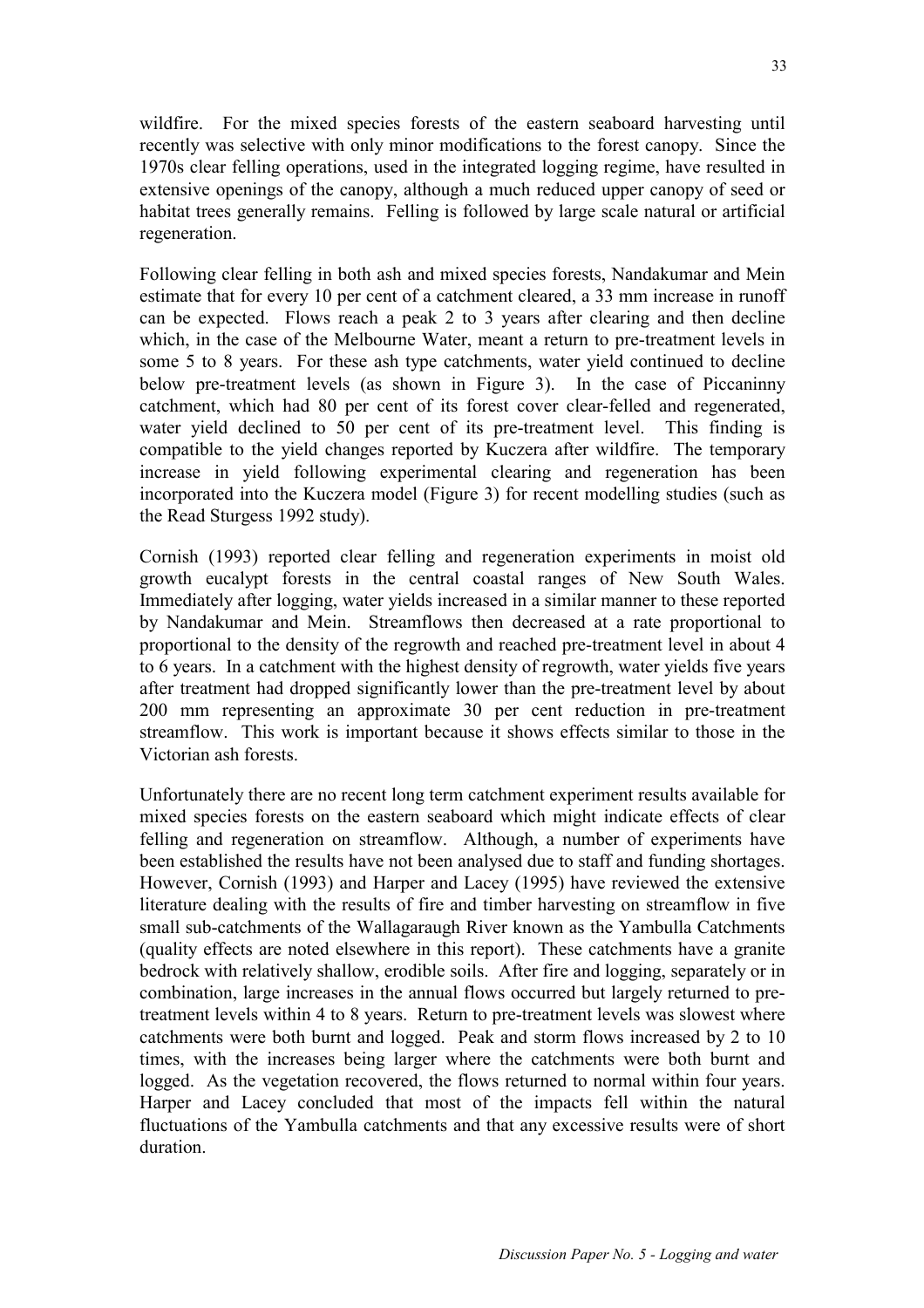A recent study (O'Shaughnessy and others 1995) shows, for a central Victorian mixed species catchment (The Lerderderg), that logging 16 per cent of its area between 1985 and 1994 had no statistically detectable effect on long term water yield, which has been stable for the entire period 1960 to 1995.

Clearly, research work into the problems of water yield from the drier mixed species forests of the eastern seaboard requires an increase in research resources and active support and direction by government.

### *Effect of forest thinning on streamflow*

O'Shaughnessy and Jayasuriya (1991) described the effects of various forms of thinning in the ash type forests. Reductions of 50 per cent in the basal area of stands about 40 years of age lead, in the case of a uniform thinning, to streamflow increases of about 30 per cent which lasted for about 15 years. In the case of a similar reduction in basal area due to strip thinning a similar streamflow increase occurred but indications are that the increases will be more persistent. Overall it appears that changes in streamflow occur in the spring-summer period when evapotranspiration is highest and rainfall reaches its seasonal maximum. While a 50 per cent reduction in basal area due to thinning leads to a decline in final timber production, Benyon (O'Shaughnessy and others 1993) found that in economic terms this is more than off set at discount rates of 2 per cent or greater by the value of obtaining an intermediate timber return with a further bonus compensation due to the value of the increased streamflows.

#### **4.8 Mechanisms operating to change streamflows**

When streamflow changes occur they are mainly due to changes in evapotranspiration caused by changes in canopy leaf area which in the ash type forest are reflected in the area of sapwood. Jayasuriya and others (1993) describe the processes operating in mountain ash in terms of relatively uniform sap-flow velocity independent of age but a variation in the amount sapwood per hectare. This reaches a peak early in the life of a stand and then steadily declines. The combination of sap-flow velocity and sapwood area allows transpiration volumes to be determined. Increased evapotranspiration during the spring/summer period due to the high leaf area of regrowth leads to a greater proportion of winter rainfall being needed to replenish the soil store thus delaying and reducing the amount of spring and summer rain converted to streamflow. Conversely the much lower leaf area/sapwood area of old growth ash type forest leads to reduced transpiration rates and higher streamflows. For any one forest stand, the total water use is a combination of its rainfall inception and transpiration characteristics. Both vary with the type of stand and change with time.

#### *Seasonal distribution*

Nandakumar and Mein examined the seasonability of changes in streamflow following forest treatment. They concluded that the greatest proportion of the annual increase appeared in winter and spring while the bulk of yield decreases occurred in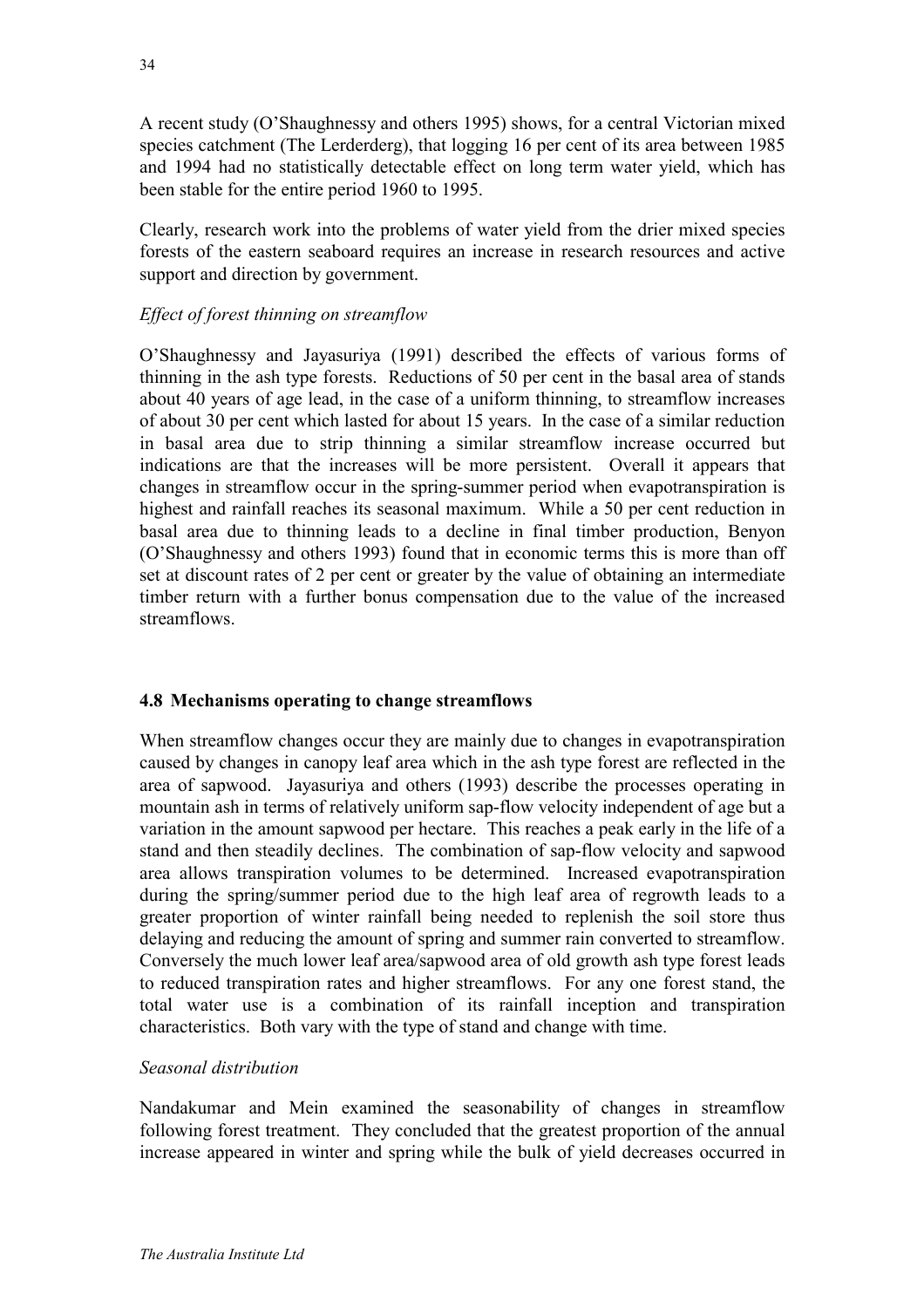spring and summer. For the Corranderrk Catchment inspection of raw data indicates flow declines are greatest during spring and summer.

O'Shaughnessy and Jayasuriya (1994) found that the higher percentage flow increases following uniform thinning appeared in the January-April period. Haydon ( O'Shaughnessy and others 1993) found that both the highest absolute increase in flow and percentage increase occurred in the October/March period. In summary, for temperate climates it appears that changes in streamflow from the ash type forests are greatest during spring and summer. Similarly, Cornish (pers. comm.) considers that, for the central NSW coast, the greatest relative changes in yield occur during August, the driest month.

# **5. FOREST USE AND MANAGEMENT**

The management of forests outside the conservation reserve system involves the recognition, assessment and balancing of all the uses, values and functions which they provide. The full decision-making problem is formidable. Although valiant attempts have been made to place economic values on matters such as species survival, scenery and wilderness, they have not found a place in planning practice. However, water and timber are commodities to which commensurate market values can be attached, as discussed in the next section of this report. This section describes advanced planning operational planning, and operational practice.

# **5.1 Advanced planning systems**

The decision-making problem can be described first in relation to wood production. There are two types of decision which have to be made: the silvicultural system to be applied to each stand in the forest has to be prescribed, and the total yield of the forest, or 'allowable cut', has to be set at a level that is sustainable. The problem is difficult because forests are made up of a great many stands, the decisions have to be made simultaneously, and for a planning period long enough to ensure that sustainability criteria can be met. Computer-based modelling has enabled this to be done since the 1970s. The models provide schedules showing, for the prescribed silvicultural systems, which logging operation should be conducted in which patch of forest in each future period in order to meet the overall supply commitments.

Advanced planning systems were developed from this approach in order to model forests with multiple uses and values. They were first applied in Australia in a pilot project conducted in the Otway Ranges in Victoria (see Brinkman 1990; Dargavel and others 1995; McKenney 1990; McKenney and Common 1989; and the references to the extensive documentation these contain). There was sufficient quantitative information to be able to model wood production, water yield, habitat change, budget requirements and employment. A planning period of 100 years was used, made up of 10 periods each of 10 years.

The Otway model provided interesting results in relation to water. Some but not all of the catchments were important in providing water supplies to Colac and Geelong and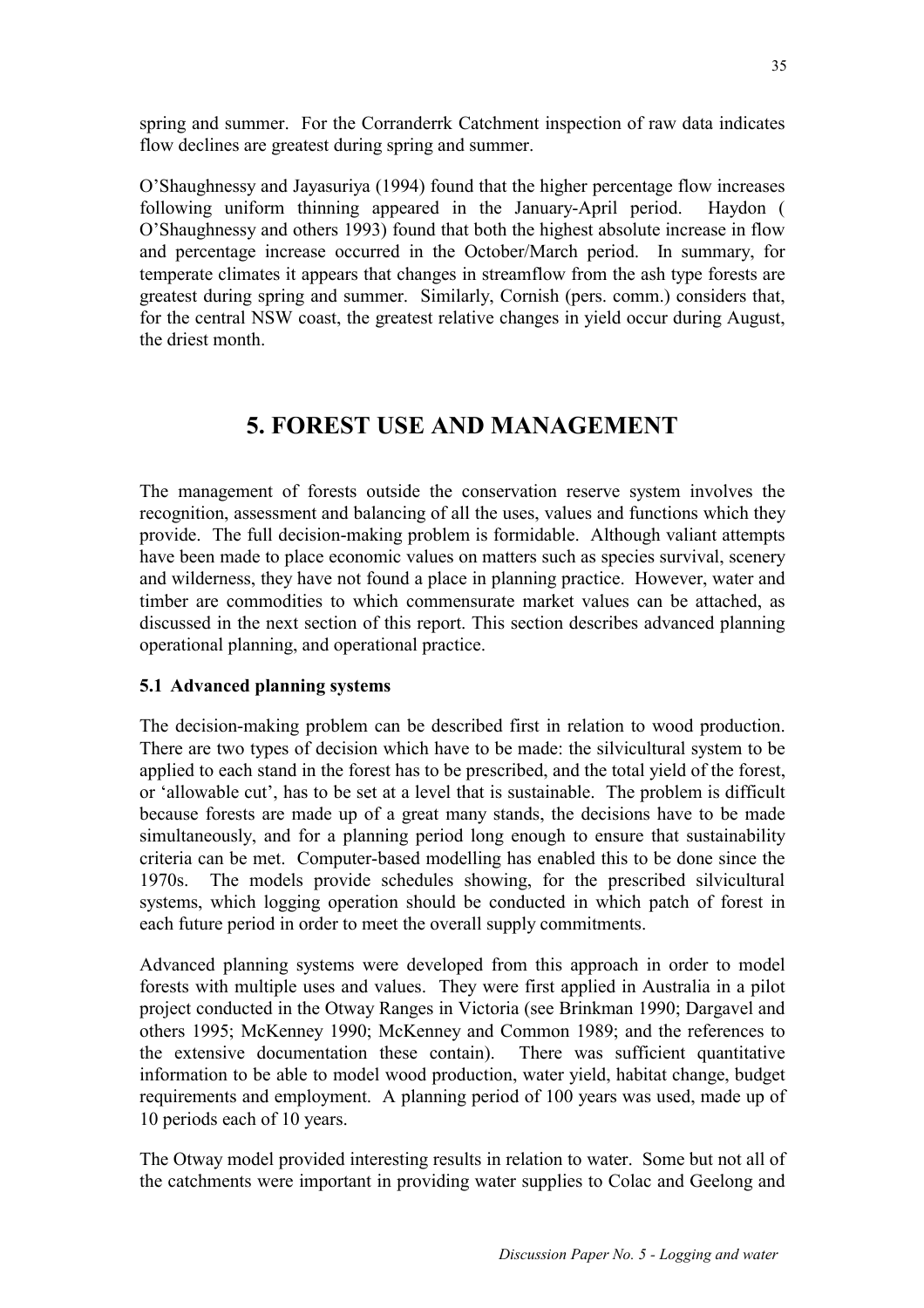the ash forests there have a marked response of stand age to water yield, hence it was important to ensure that logging in the forest did not unduly diminish the water yield. The model was constrained to ensure that this could not happen and showed that by carefully distributing the logging between the various catchments throughout the planning period, both timber and water yields could be sustained in an even manner. Such models can provide important economic insights (from the marginal values attached to constraints). More importantly, they provide the most thorough means of conducting an economic analysis of the trade-offs over time between water and timber production (especially in the face of the many other values and constraints which apply). The reason for this originates in the great diversity of stand conditions in a forest and the number of silvicultural alternatives available for each. For example, a forest might reasonably be modelled with say 1000 stands for each of which there might be say 20 alternative silvicultural options for varying the frequency and intensity of logging operations. Theoretically, there could be 20,000 different ways of scheduling the operations in the forest as a whole; in practice there are fewer but still several thousand from which to select. The remarkable maleability of the decisionmaking problem comes from the ability to juggle wood yields, and their consequent effects on water yields in future years, between stands over a long periods of time. This means that economic analyses of the effects of land use or management changes often need to examine values attributable to long-term changes in the system as a whole. Analyses of simple trade-offs between water and timber production may lead to erroneous estimates. The importance of this for determining public policy is not as widely appreciated as it should be.

#### **5.2 Operational planning**

The manner in which logging operations are planned has a significant effect on their impact on water quality and other values. Operational planning is guided not only by the long-term plans, but also by the raft of legislation, policies, and regulations that apply to the forest sector including those from State water and soil conservation authorities. Having digested all these, operational plans are made for 1 to 3 year periods. Critical features are:

- specification and siting of any new forest roads,
- the siting of feeder roads, landings and dump sites,
- the identification of the trees or stands suitable for logging and the particular silvicultural regime to be applied,
- the recognition of areas to be excluded from logging, or require special treatment on account of their soils, slopes, habitat, wildlife corridors, amenity and other reasons,
- the distribution of coupes across the landscape, and
- their landscape design.

Having been planned, the design has to be laid out in the forest (Map 3) and the loggers and other relevant authorities advised. This involves substantial documentation and field work. Operational plans are also made for fire protection, recreation, plantation establishment, vermin and noxious weed control for example, all of which have effects on water.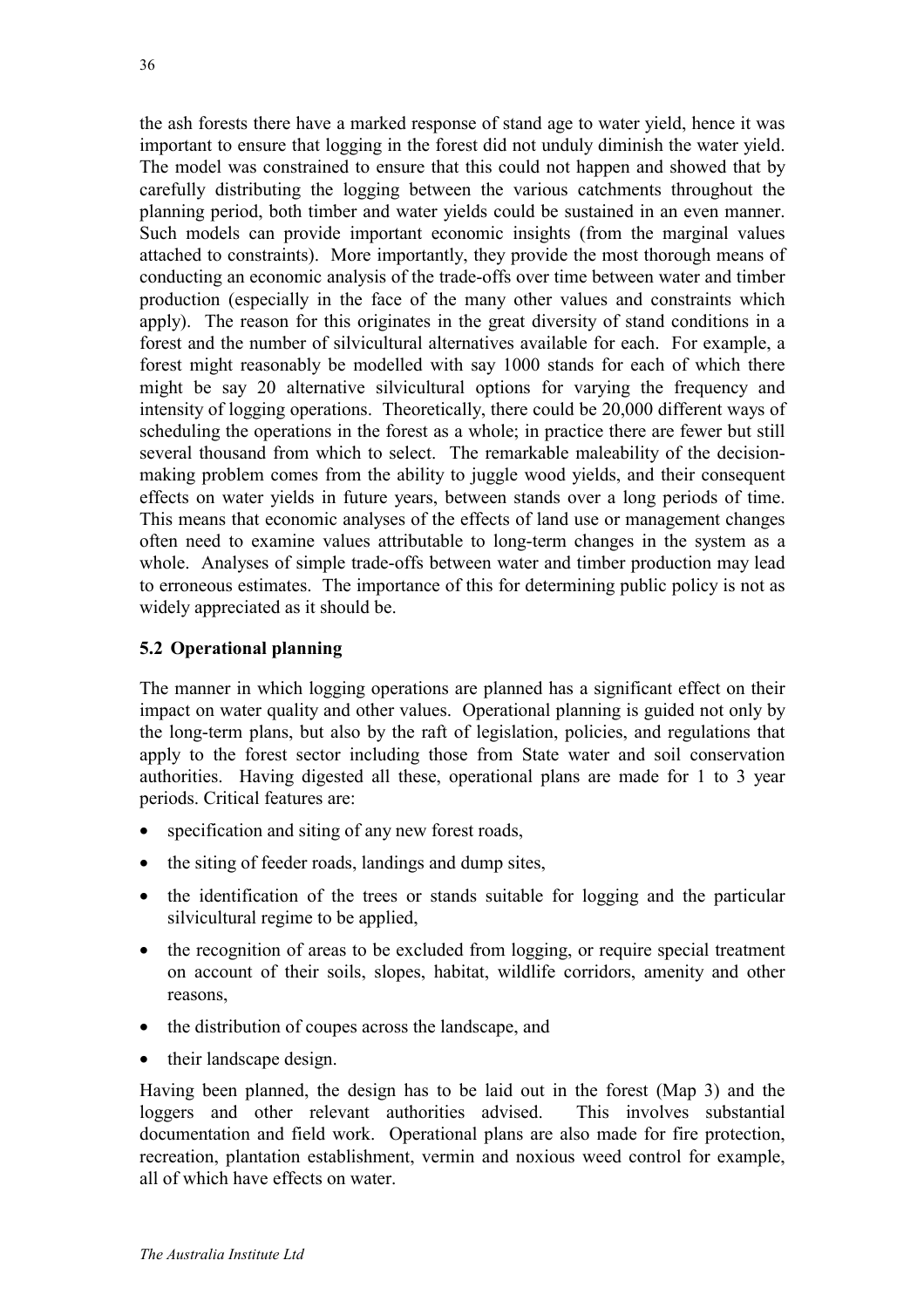Map 3 Example of layout of logging coupes in an operational plan

#### **5.3 Operational practice**

The potential for forest operations to affect water yield and quality, soil and a wide range of environmental values has been reflected in regulations which, over the last twenty years have become increasingly detailed. In Victoria, for example, the results of the Melbourne Water research were amongst information used in the formulation of the Government's *Timber Industry Strategy* (1986) and the Department of Conservation Forests and Lands' *Code of Forest Practices for Timber Production*  (1987). These policies require the general protection of water values. Where water production is important, they specify that forests are be managed by appropriate techniques, such as thinning and long rotations. Water quality is protected by limitations on the proportion of a catchment which can be logged in any one year and the specification of appropriate roading and logging practices. Detailed requirements are elaborated for each forest region.

#### *Codes of forest practices*

All the Eastern seaboard States have codes of logging practice or regulations in place aimed at protecting forest values including water yield and quality. The Victorian and Tasmanian codes are particularly comprehensive. Currently the Victorian code is being renewed and revised. O'Shaughnessy (1995) conducted a review of the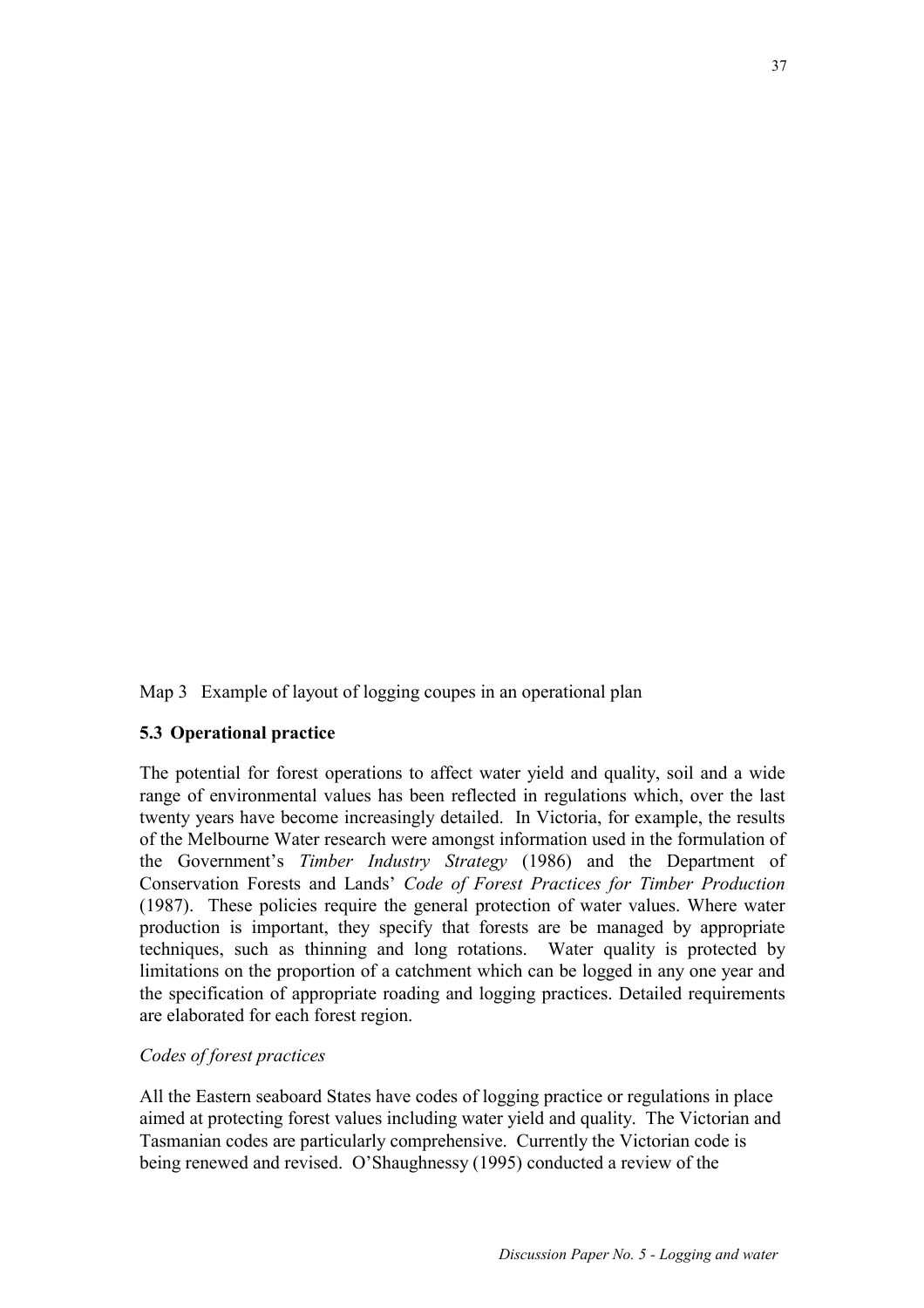perceptions of the Code of Forest Practice held by workers, contractors and supervisors. Its major findings were:

- the overwhelming proportion of timber industry workers accept the benefits and need for codes of practices;
- compliance is perceived to be good, which is not always the case;
- better training for workers and instructors is needed:
- the pressure to keep up the supply of timber results in logging during inappropriate weather and soil conditions;
- loggers need to be paid enough to cover the costs of good practice;
- specialised contractors with the right equipment should be used to clean up coupes and maintain roads;
- fair and efficient mechanisms are needed to penalise non-complying operators;
- low maintenance road drainage systems are needed; and
- more research is needed into the prescriptions for buffer strips and their use for multiple benefits Bren (1995).

If the comprehensive codes of practice now specified were applied at a high standard in all public and private forests, the impacts on water yield and quality would be greatly reduced. They need to be applied retrospectively to old works, especially roads, to bring them up to standard. The key matters are:

- Road planning, design, and maintenance aimed at preventing the direct entry of road drainage into streams.
- Many fire trails being used by 4WD vehicles for recreation and with little maintenance need to be closed or relocated.
- The adoption and protection of buffer and filter strips wide enough to prevent overland drainage from logging areas directly entering stream courses.
- The prohibition of logging when soil moisture content is high.
- Adequate logging site rehabilitation including the ripping of landings and the drainage of snig tracks.
- Good management of herbicides, pesticides and fertilisation applications. This requires avoidance of non-target areas, the use of adequate buffers, control of droplet size and keeping a strict watch on excessive wind speeds.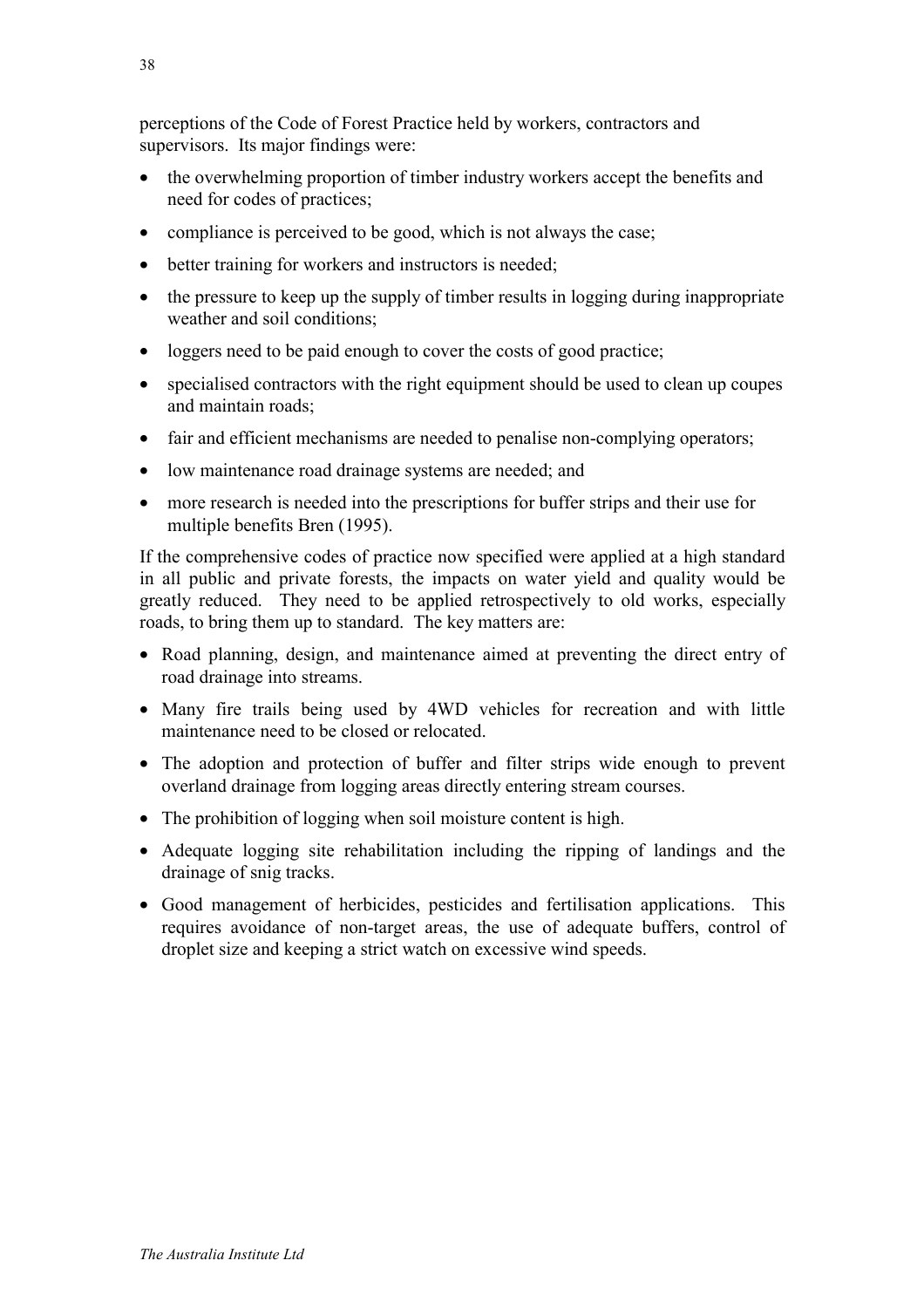# **6. ECONOMIC IMPACTS OF CHANGES IN WATER YIELDS**

#### **6.1 Water as a multiple-use resource**

Competing demands for water in the Australian inland rivers have driven home the fact that water has alternative uses. There is now a substantial body of research into the economic consequences of the allocation of water among various uses. However, with the exceptions of the Hunter and Nepean-Hawkesbury Rivers, for the most part, on the eastern seaboard there has not been great competition for the water that flows down streams and rivers to the sea. There are signs that this will change as demands for limited water supplies intensify.

The principal uses of coastal water resources are to support:

- domestic and industrial consumption;
- irrigation for crops and livestock production;
- fisheries;
- recreational activities;
- hydroelectricity production;
- natural systems; and
- cultural, scientific and educational purposes.

#### *Domestic and industrial consumption*

Water use for these purposes is growing at rates of around 2 per cent per annum and would continue to grow at this rate in the absence of water conservation measures, which are expected to become more widespread. However, the switch from ratebased to user charging by metropolitan water authorities does appear to have reduced increases in domestic and industrial water consumption. For example, Sydney Water shifted to a pricing system based on user charges, eliminating cross-subsidisation from industrial to domestic users, but at the same time introduced demand reduction measures. About half of the domestic water consumed is used for gardens. While demand for water for use inside houses is not very responsive to price increases, demand for water for outside purposes (gardens and car washing) is price sensitive, especially in the longer term as households have the opportunity to switch to native gardens.

There are very large investment costs associated with providing water storage for urban water supply, so that decrease in stream flow may mean that greater or earlier investments in dams become necessary. Similarly, increased siltation of streams due to upstream economic activities may require dredging of dams or construction of new ones before they are due. These both impose costs on urban water consumers. Sediment from logging activities can increase the cost of municipal water treatment. Holmes (1988) found that the cost per thousand tonnes of sediment is between \$10.84 and \$27.95.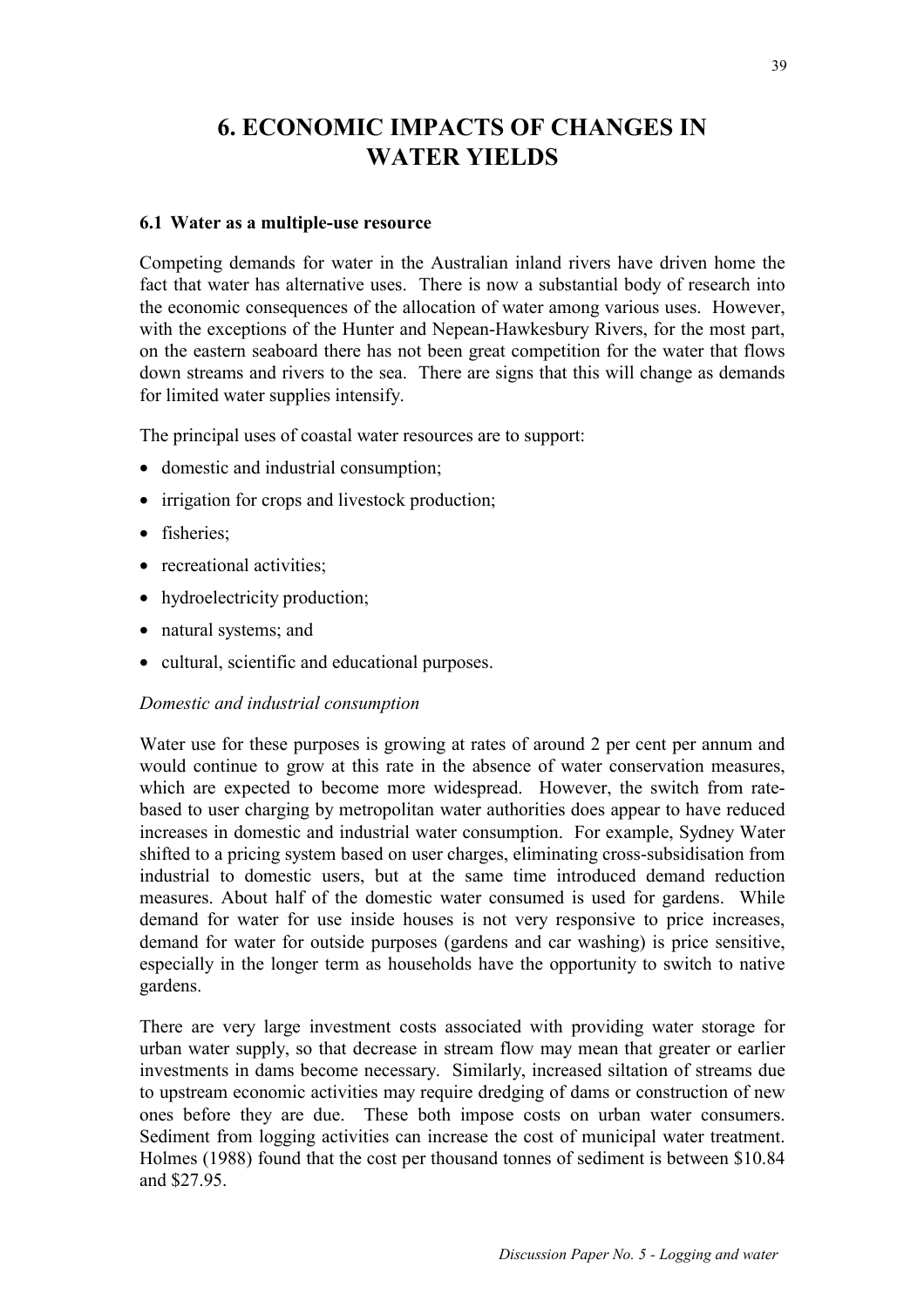#### *Irrigation for crops and livestock*

On the eastern seaboard agricultural irrigation includes dairy cattle, sugar cane and horticulture. Declines in streamflow may have a significant impact on the volume of water available for irrigation. For example, it has been reported that dairy farmers require 1000 litres of water for every litre of milk produced.

#### *Fisheries*

Fisheries are used by both recreational and commercial fishers. In some areas it includes aquaculture. Changes in water quality and quantity affect the ability of rivers to sustain fish populations.

#### *Recreation*

The types of water-based recreation in a catchment depend on the type of river. Narrow, fast-flowing upland rivers characterised by rapids and clear, clean water are preferred for rafting, bushwalking and picnicking, while wide, slower-flowing and turbid lowland rivers are preferred for power boating, skiing, house-boating and camping. Both types of rivers are used for swimming, fishing and canoeing.

In many parts of the eastern seaboard, tourism based on nature recreation is emerging as an important industry sustaining regional growth. Hansen and Hallam (1991) found that the cost to recreational users and tourist industries of declines in water quantity and quality could be substantial in some catchments. Loomis (1987) calculated marginal values of in-stream water flows for recreation to be in the range from \$11 to \$22 per megalitre. Brown and Daniel (1991) found that in-stream flow is an import-ant factor in public perceptions of scenic beauty.

#### *Hydroelectricity production*

The Snowy River has been diverted as part of the supply for the Snowy Mountains hydroelectric scheme. Beyond this, there is almost no hydroelectricity generation in the eastern seaboard area under study as the river systems on the coast are mostly unsuitable. However, it may be noted that in other regions where hydroelectricity is generated any decrease in streamflow will have a direct bearing on the amount of energy generated. Bearing in mind that hydroelectric energy is especially valuable because it can be generated at times of peak usage, the value of this foregone energy is the opportunity cost of generating electricity at peak times by other means.

#### *Natural systems*

Continued healthy functioning of a water course is often measured by its assimilative capacity. Australian river systems are unique in the world for the high levels of variability in flows due to seasonal factors and droughts. Activities that cause inputs such as silt and pesticides to exceed the capacity of rivers to assimilate them or which lead to larger fluctuations in water flows may disturb the ecological quality of water courses. Blue-green algae blooms on the Hawkesbury-Nepean are a case in point. While such disturbances may not have any direct or indirect economic costs, it is likely that they are nevertheless considered by most people to be impacts to be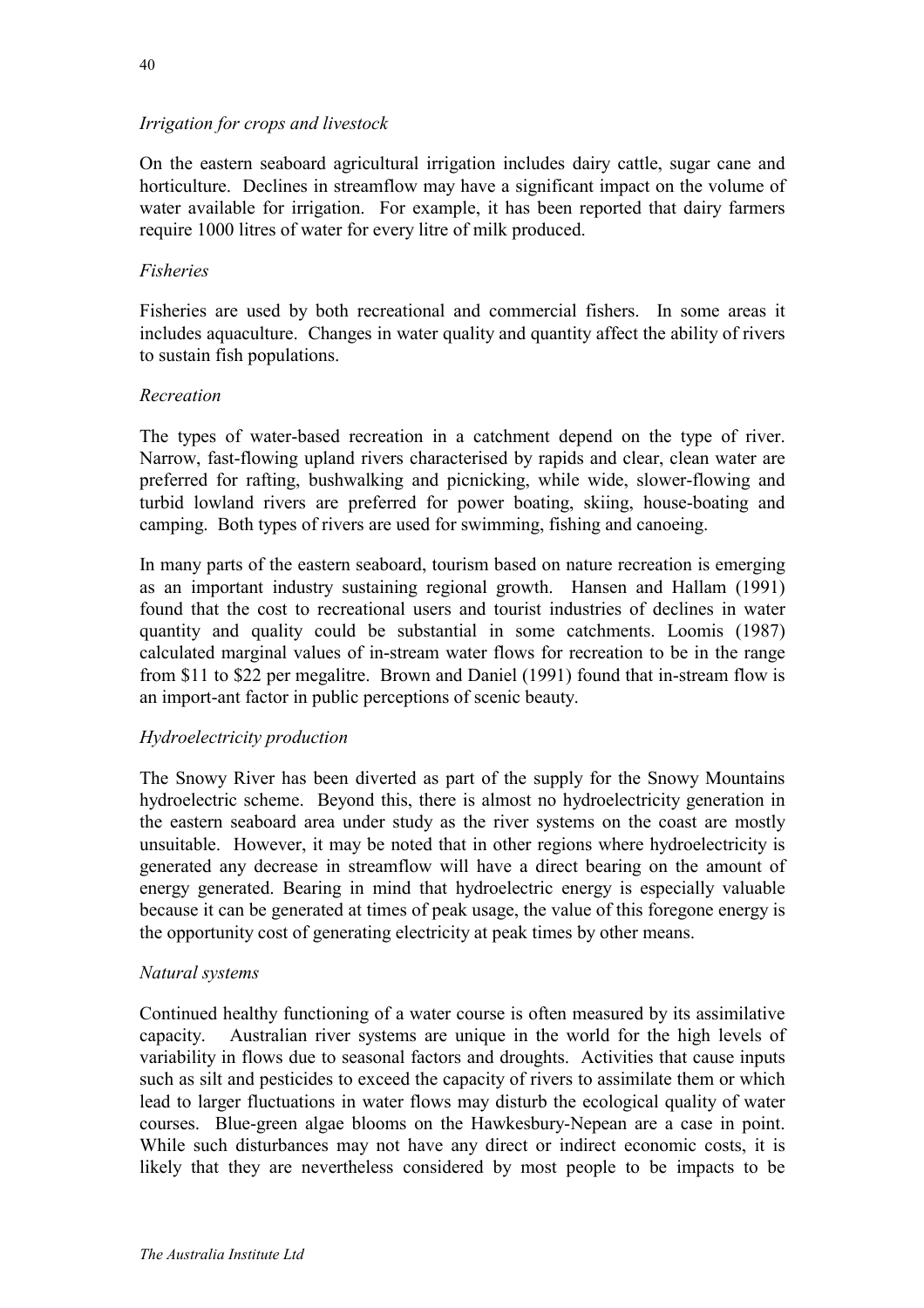avoided even if it means some loss to the economy. An analogy might be drawn with the natural values of Coronation Hill in Kakadu National Park which was threatened with disturbance from mining. Australians expressed a strong desire to preserve the hill even though \$500 million of gold and other minerals would be forgone (Imber, Stevenson and Wilks 1991).

#### **6.2 Scarcity and the value of water**

Introductory economics textbooks often use the 'diamond-water paradox' to illustrate the idea of utility. Adam Smith pointed out in the 1760s that while water, which is essential to life and has many uses, sells at a very low price, diamonds, which have limited usefulness, sell at a very high price. This puzzle - that why something that is enormously useful has a very low value while something that is not very useful has a very high value - was resolved by understanding the relationship between abundance of a resource and its price. When water is in abundant supply, as it has been in most parts of the eastern seaboard, people use as much as they want to. An extra litre of water does not add much to their level of satisfaction, so the price they are willing to pay for it is small. Diamonds, on the other hand, are very scarce and each extra diamond makes a substantial addition to the value of the stock of diamonds. People are thus willing to pay more for them.

There are signs that the demand for water in more catchments on the eastern seaboard from various users is beginning to approach the supply and that therefore water will become more and more scarce. As various users begin to compete for water resources the price of water is likely to rise. According to economic theory, water should be allocated to the users who are willing to pay most for it, and they will be the users who benefit most from its use, although this fails to take account of equity and sustainability conditions. Scarcity will mean that some users will miss out, or will gain access to less water than they might want. Allocation of water to one use means that it has an 'opportunity cost', and that is the foregone output of water users who missed out.

In the past, the abundance of water on the eastern seaboard has meant that the water used up as a result of forest operations has not been valued. As other users emerge who can make use of the water used up in forest operations then that water has a value. Thus forest operations use water as an 'input to production' and the question is now being asked is this: given that there are alternative users of water that flows out of forests, is the use of water in forest operations the most efficient way of using the water or should it be allocated to other uses? The concept of 'efficiency' needs to be interpreted to include long-term sustainability.

On the big inland rivers, where the availability of water and quality of water has been a contentious issue for some time, systems have developed to allocate and regulate it. On the eastern seaboard, water licenses have usually been required, although they have not always been based on volume. Little is known about the effects of changed water conditions due to licensed water extraction on downstream water users.

*Logs-water production possibilities*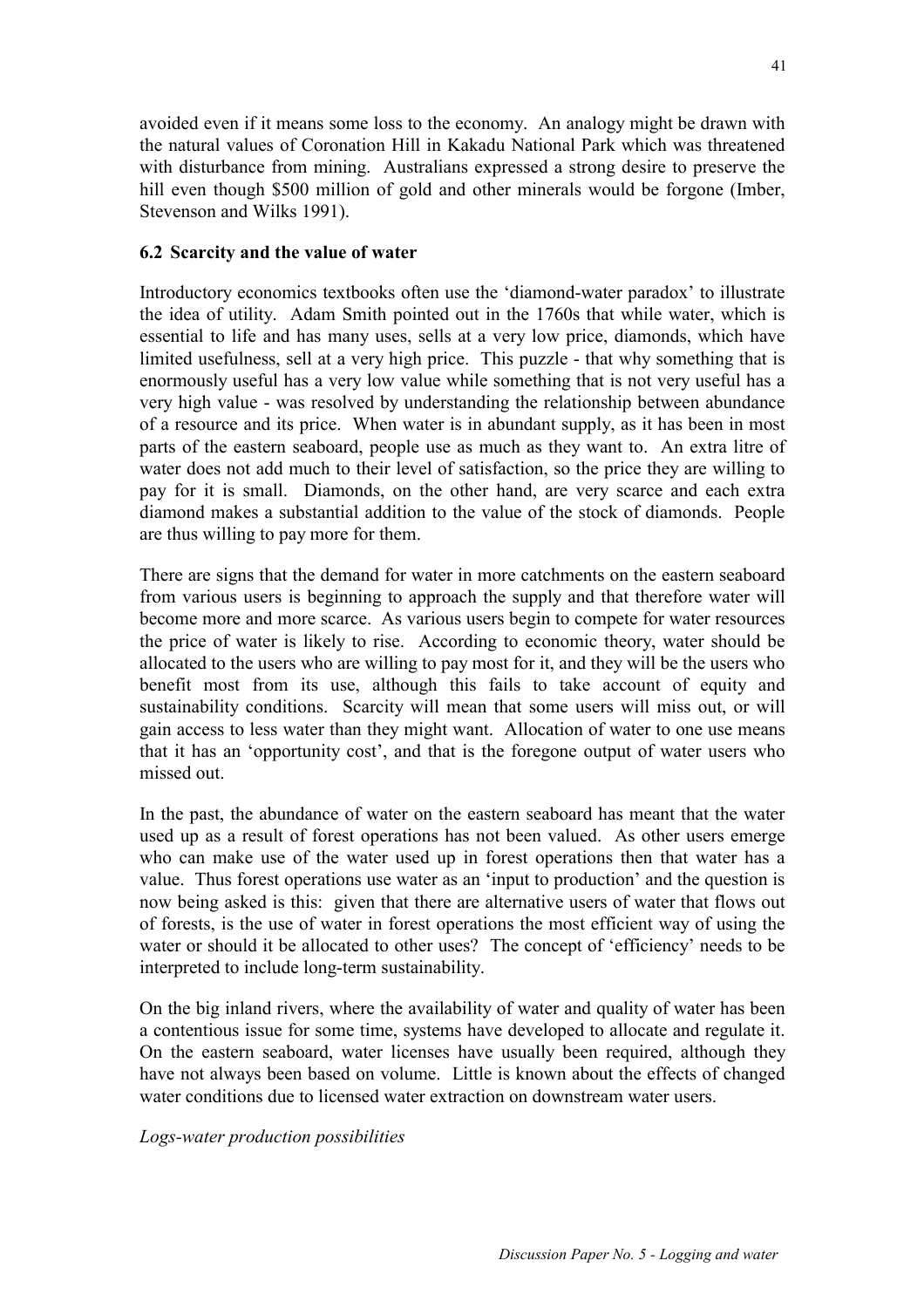The hydrological evidence reviewed in this report indicates that current logging regimes in the native forests of eastern Australia result in a decline in water yields. Other things being equal, an increase in rotations reduces the volume of logs taken out of a forest over time but increases the run-off due to a decline in evapotranspiration. In catchments used to supply urban centres, this means that there is less water flowing into dams that provide water to cities and towns for drinking, washing, cleaning, watering gardens and industrial uses. We can represent this trade-off between the volume of logs and the water yield from a catchment by a 'logs-water production possibilities frontier' (Greig n.d.). Figure 4 shows a hypothetical production possibilities frontier for a catchment. As the volume of logs increases along the horizontal axis (due to shorter and shorter rotations) the water yield from the catchment declines.



Figure 4 Logs-water production possibilities frontier

In practice, the story is more complex because rotation length is only one of the factors affecting the volume of logs and the yield of water. Others include the prevalence of thinning and various other silvicultural practices. In addition, the log volume-water yield relationship varies according to the type of forest and location of the catchment.

The curve in Figure 4 shows possible combinations of logs and water yields. It is the ability to manage forests according to a great many silvicultural options (section 3.3) produce different combinations of logs and water. The economic optimum combination depends on the relative prices of logs and water. Determining the prices of logs and water thus becomes very important to the efficient allocation of water to tree growing rather than other uses.

#### **6.3 Pricing of water**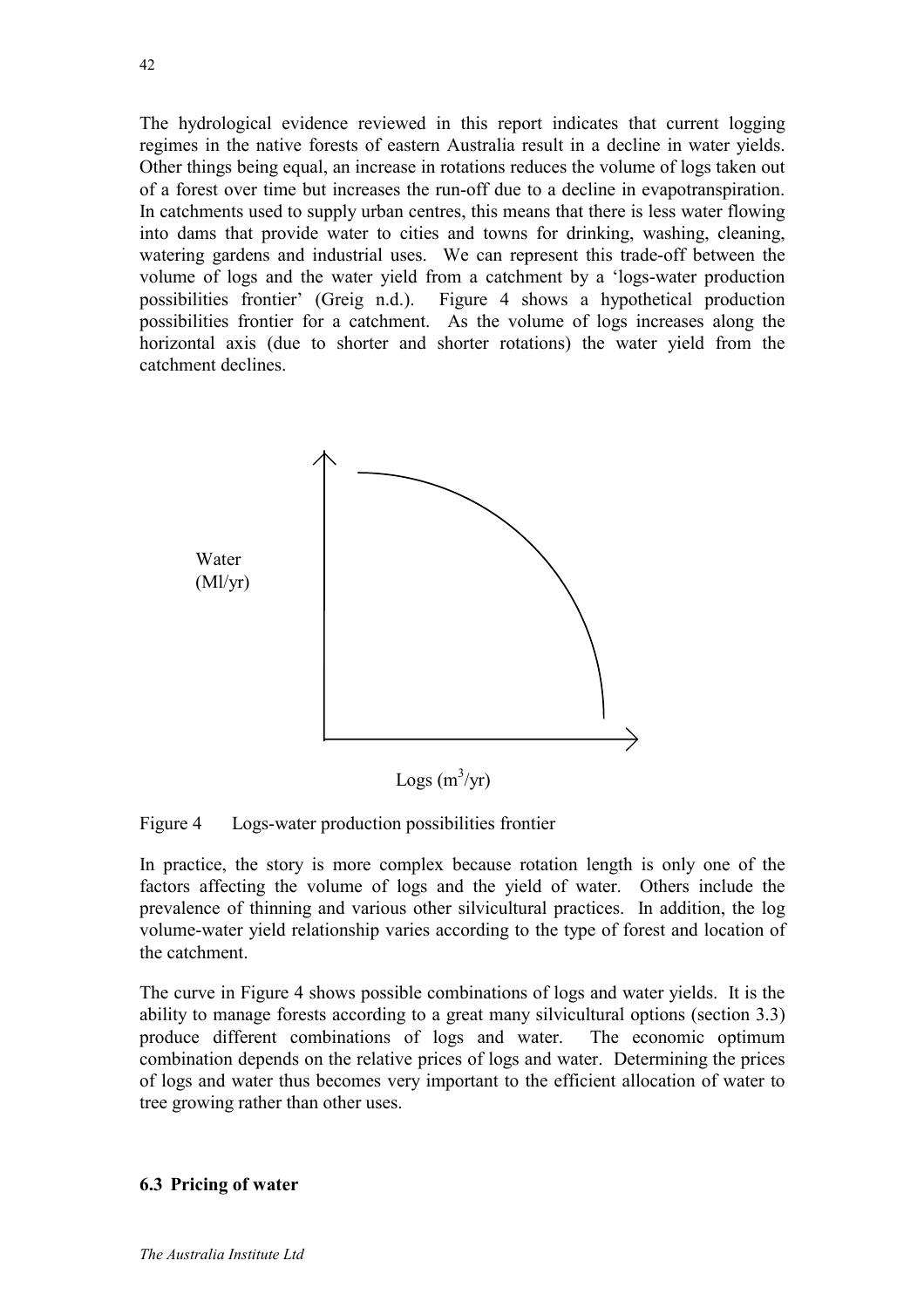The actual prices of logs and water are determined in large measure by administrative measures rather than by market pressures. In the case of logs, prices are set as royalties determined partly by the costs of forest management (usually weighted from area to area by production and processing costs), partly by historical precedent and political pressure, and partly by market prices obtained in auctions of non-licence parcels of logs. Water prices have also been determined by costs of collection and distribution and social priorities rather than opportunity costs, although this is changing. While pricing by means other than markets may be appropriate in practice, this raises difficulties in the measurement of the values of logs and water.

On the eastern seaboard water is not bought and sold in markets, putting prices on water in its different uses needs to be done indirectly and may involve technical complexities. In the case of water used for town and city water from the tap does have a price, but this price will be higher than the value of water in the streams of catchments because there are costs associated with getting the water from the catchment to the urban user. In this situation, three methods are available to estimate the value of water for urban consumption so that it can be compared with its alternative use in growing trees.

#### *The constant residual price approach*

This method requires first an estimate of the true willingness to pay per kilolitre by urban users (actual prices are administered prices and do not necessarily reflect true economic values). To arrive at a price for water 'in the stream' it is necessary to subtract the costs of water distribution (disinfection, pumping and augmentations to storage) from the final volumetric charges paid by urban consumers.

#### *Variable price approach*

The above approach does not take account of the responsiveness of demand for water to changes in price, but estimates the price for the current level of demand. Estimation of the responsiveness of demand to price changes into the future allows a better estimation of the value of water in different uses. However, accurate estimation of demand curves is difficult.

#### *The opportunity cost approach*

Growing populations in the cities and towns will require investments in augmentation of water storage capacity -- increasing the capacity of existing dams, building new dams, and river diversions. If stream flows are reduced as a result of logging then it will be necessary for these capital works to be undertaken sooner than they otherwise would. This imposes an economic cost on urban water users. The opportunity cost of using water to support log harvesting is the cost of bringing forward these investments in headworks.

Conversely, additional water obtained by not logging the forests is valued at the extra cost of capital works required to augment the supply of water. This extra cost arises from the need to bring forward capital works as a result of reduced stream flow after logging. Increased stream flows as a result of longer rotations would allow authorities, such as Melbourne Water, to delay building more dams or other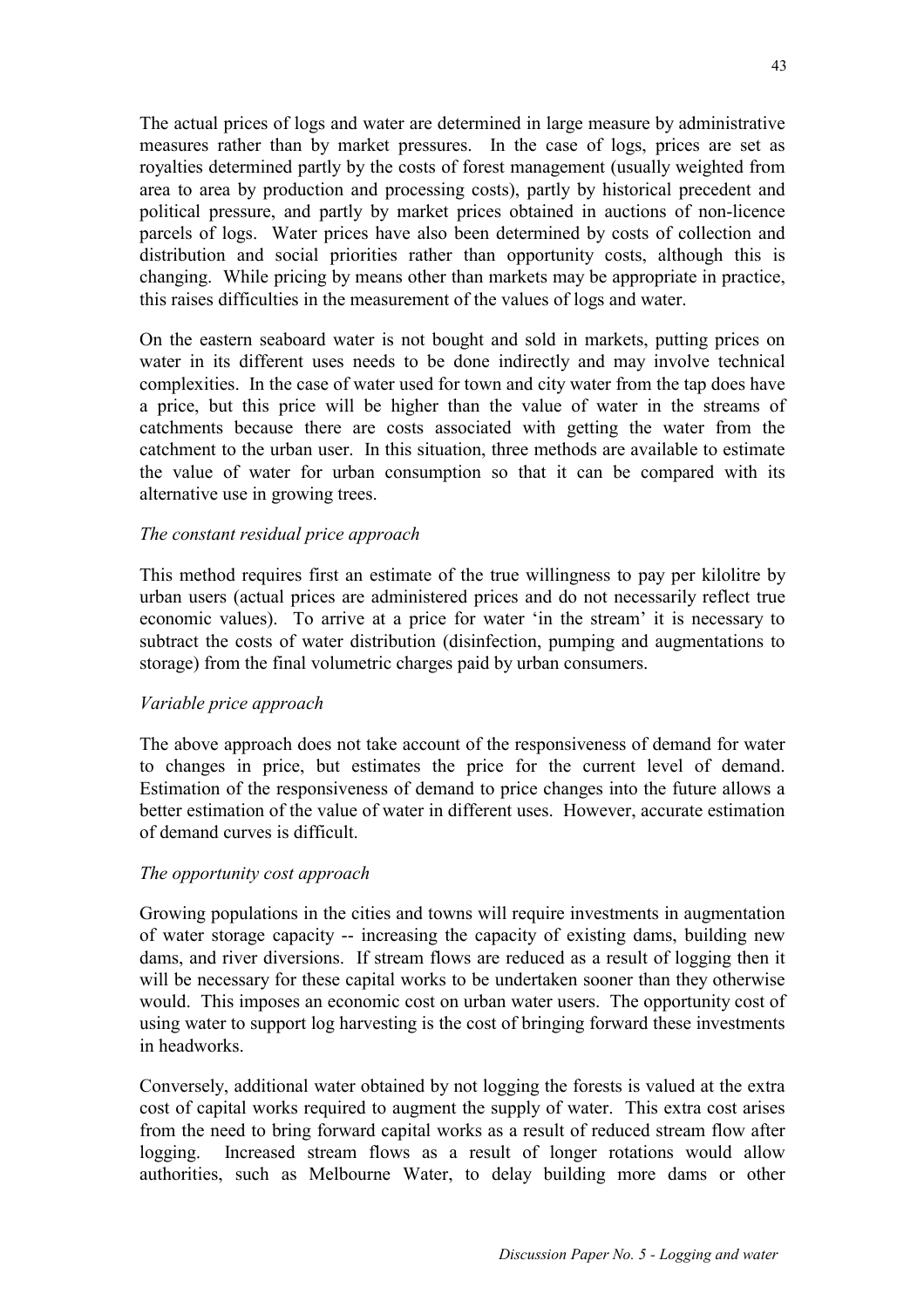expenditures on augmenting headworks. The approach attempts to find whether the least cost way of augmenting future capacity is by reducing logging intensity or by investing in additional capital outlays. This method deals with total costs and does not need to calculate a unit price for water.

The opportunity cost method can be also used to estimate the value of water to other types of water users. For example, dairy farmers require water to irrigate pastures for their cattle. If logging reduces streamflow to the point where farmers cannot get enough water then the milk productivity of their cattle will decline. Although this is especially likely during droughts, the impacts of forest use on yield are less during droughts than in other years. The value of water can then be estimated by the lost output of the farms. A similar procedure may be used to estimate the value of water to water-based tourism industry and fisheries. However, in these cases it is very difficult to isolate the impact of changes in streamflow and water quality on output.

### **6.4 Economic studies of the impact of logging on water**

There are very few studies in Australia (or elsewhere) of the economic impact of logging on other users. A prescient and interesting precursor was carried by P. J. Greig in 1981 examining water-timber trade-offs in another Victorian catchment. The outstanding study was undertaken by Read Sturgess and Associates for Melbourne Water. It examined options for the use of the Thomson catchment (Read Sturgess 1992). That study was revised by Read Sturgess and Tasman Economic Research in 1994 but its report has not been publicly released. The only other study of direct relevance is by Costin, Greenaway and Wright (1984) although that study is much more notable for its hydrology than for its economics and is not reviewed in this section.

#### *Greig's study*

Greig (n.d.) set out to estimate the optimal production of logs and water from the Maroondah catchment that supplies some of Melbourne's water. The catchment had never been logged at the time of the study because of the perceived scarcity of high quality water and its value for nature conservation. Hydrological data suggested that the effect of harvesting and regeneration in a mountain ash forest would be first an increase in average streamflow and then, after 5 to 6 years, to a decrease which would persist for many decades. The average streamflow after logging was expected to fall by around 13%.

Greig valued logs at their royalty rates (\$10.65 per cubic metre), despite acknowledgment that these rates were set by administrative decree and probably underestimated the true economic value of logs. The unit value of water was estimated by the marginal cost of augmenting yield (the estimate was \$79 per megalitre). These costs would include increased costs of storage and distribution.

Greig considered various options involving different rotations and thinning practices. The results of the analysis showed that logging using 60-year rotation generated slightly higher revenues than the no-logging (status quo) option, while logging with a 150-year rotation showed revenues a little higher still. However, the option with highest return was one involving a thinning without regeneration. In this case, 50% of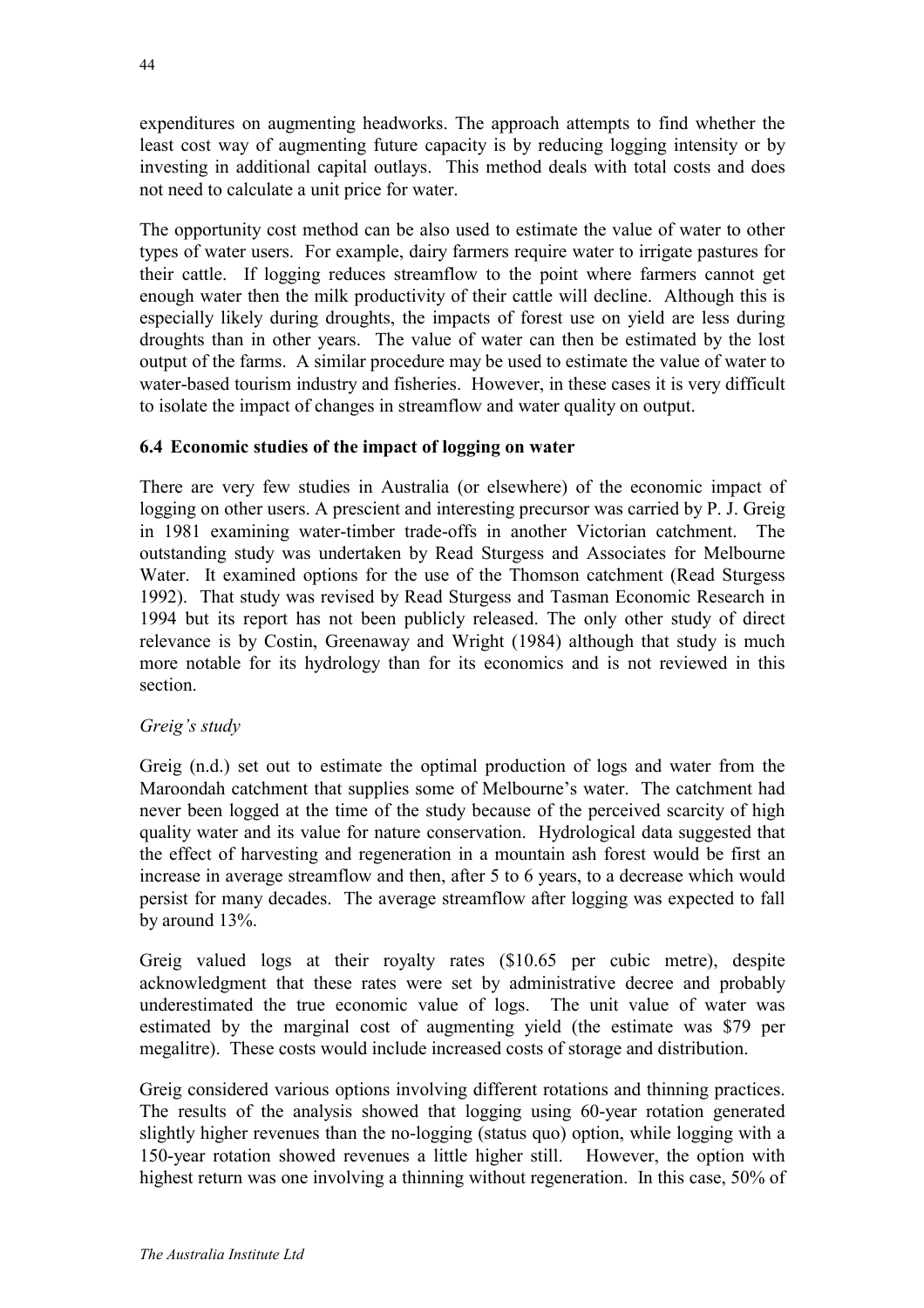the forest is cleared and turned over to scrub (i.e. deforested). This option not only generates a once-only log volume but actually increases the water yield (by 6%). Recognising the problems with such a conclusion, Greig abandons the strict economic approach and rules out this last option as 'infeasible'. He develops a further option with a 60-year rotation with thinning at 30 years and concludes that this is the best one. A dubious discussion of other impacts of the various options does not lead to any modification of this conclusion.

#### *Read Sturgess Study 1*

Melbourne Water was concerned about the potential loss of water as a result of logging in catchments which became part of the Melbourne system in the early 1980s. It commissioned Read Sturgess to evaluate economically a range of management options involving different mixes of wood and water production from the Thomson River catchment. It should be stressed that each forest management option has impacts on several types of forest value, including ecological values, non-timber forest products, non-urban water uses, and recreational values. The study deals only with timber values and the value of water for Melbourne consumers. Moreover, the results of the study pertain only to the Thomson catchment and should not be extrapolated to other catchments which may have different forest cover, soils, hydrological characteristics and `uses. The results for the Thomson catchment depend on (at least) three important factors:

- logging in ash-type forests appears to have a higher impact on water yields than in other forest types;
- the Thomson catchment provides a large proportion of the water supply of a major urban centre; and
- excess storage capacity in the Thomson means that increased water yields will be economically valuable because the water can be captured.

Previous hydrological work by Melbourne Water in similar, older catchments indicated that a reduction in timber harvesting would be very likely to increase the water yields from the Thomson catchment and thus the water supply to Melbourne. The study simulated the physical and economic implications of a range of silvicultural options and compared them with the status quo, that is, the existing harvesting plans for the Thomson catchment. The status quo is defined by an 80-year rotation in ashtype forests, the predominant forest type in the Thomson.

Two harvesting features were varied to give a range options for evaluation:

- the rotation -- varied from 40 years to 200 years and to no logging at all. Other things being equal, a longer rotation will reduce the volume of timber and increase the water yield; and
- the use of thinning, that is, removal of a proportion of the basal area after, say, 20 or 50 years, followed by clear felling. Not all parts of the area are suitable for thinning. Thinning can take the form of strip (or 'corridor')thinning involving the thinning by long thin corridors of perhaps 20 to 35 metres wide.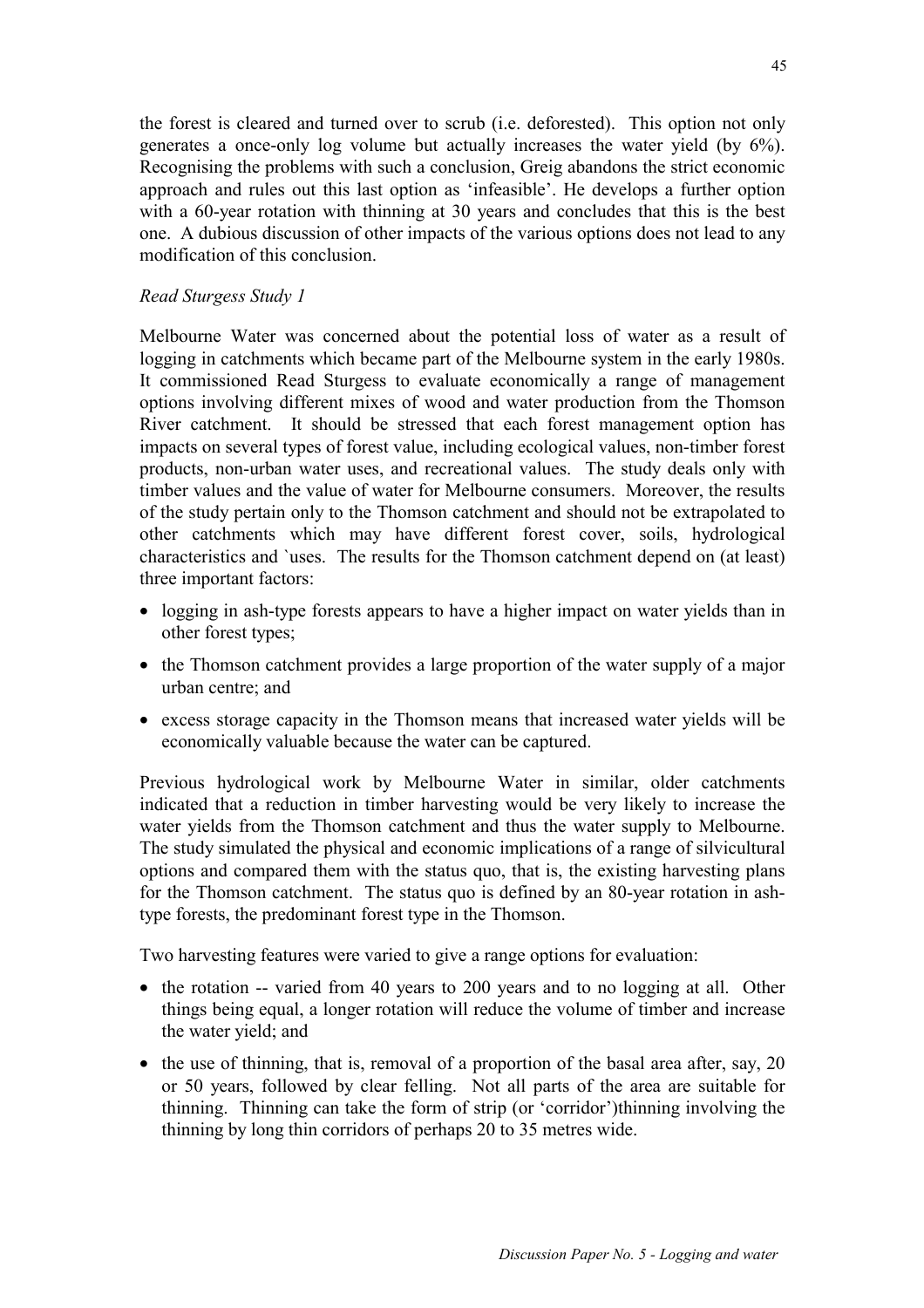| <b>Dption</b>                         | $NPV$ (SM) relative to |
|---------------------------------------|------------------------|
|                                       | Status Quo (Base Case) |
|                                       |                        |
| No logging                            | 147                    |
| 40 year rotation                      |                        |
| 120 year rotation                     | 45                     |
| 200 year rotation                     | 102                    |
| 80 year rotation with thinning        | 19                     |
| 200 year rotation with thinning       | 113                    |
| 200 year rotation with strip thinning | 169                    |

# Table 4 Returns to silvicultural options in the Thomson Catchment (net present values in \$ millions)

*Source:* Read Sturgess (1992), Table 4.3

Estimates were made of wood yields and water yields for the eight silvicultural options thus generated for the 200 year period of the study. These volumes of wood and water were then valued using price estimates. The price of standing timber was estimated by relying on information from auction prices for timber harvesting licences. The base case prices for sawlogs ranged from \$35 to \$60 per cubic metre. The price of water 'in the stream' was estimated using the constant residual price approach described in the last section. The base case price for urban water was estimated at \$530 per megalitre. Using a discount rate of 4%, the study calculated net present values for the silvicultural options and reported the difference between NPVs for the status quo and each other option. The results are reproduced in Table 4.

All of the options considered show improved returns over the status quo. In other words, among the options considered, the existing management of the Thomson catchment is the most inefficient. According to this analysis the best options are either a very long rotation (200 years) or a complete end to logging. The clear conclusion is that, using the estimated prices for timber and water, the loss of timber as the rotation is lengthened is more than compensated for by the increased water yields. If other values were taken into account, in particular ecological values, it is likely that the results would favour long rotations or no logging options even more strongly.

# *Read Sturgess Study 2*

The 1992 Read Sturgess study was revised by Read Sturgess and Tasman Economic Research in 1994. The second study differed from the first by valuing water by the opportunity cost method and considering a wider range of silvicultural options. Although the report itself has not yet been publicly, press reports indicate the study generally confirmed the results found in the first study. However, both studies have been criticised by Ferguson (1995) for their methods of valuing water.

# **6.5 Some general principles of forest economics**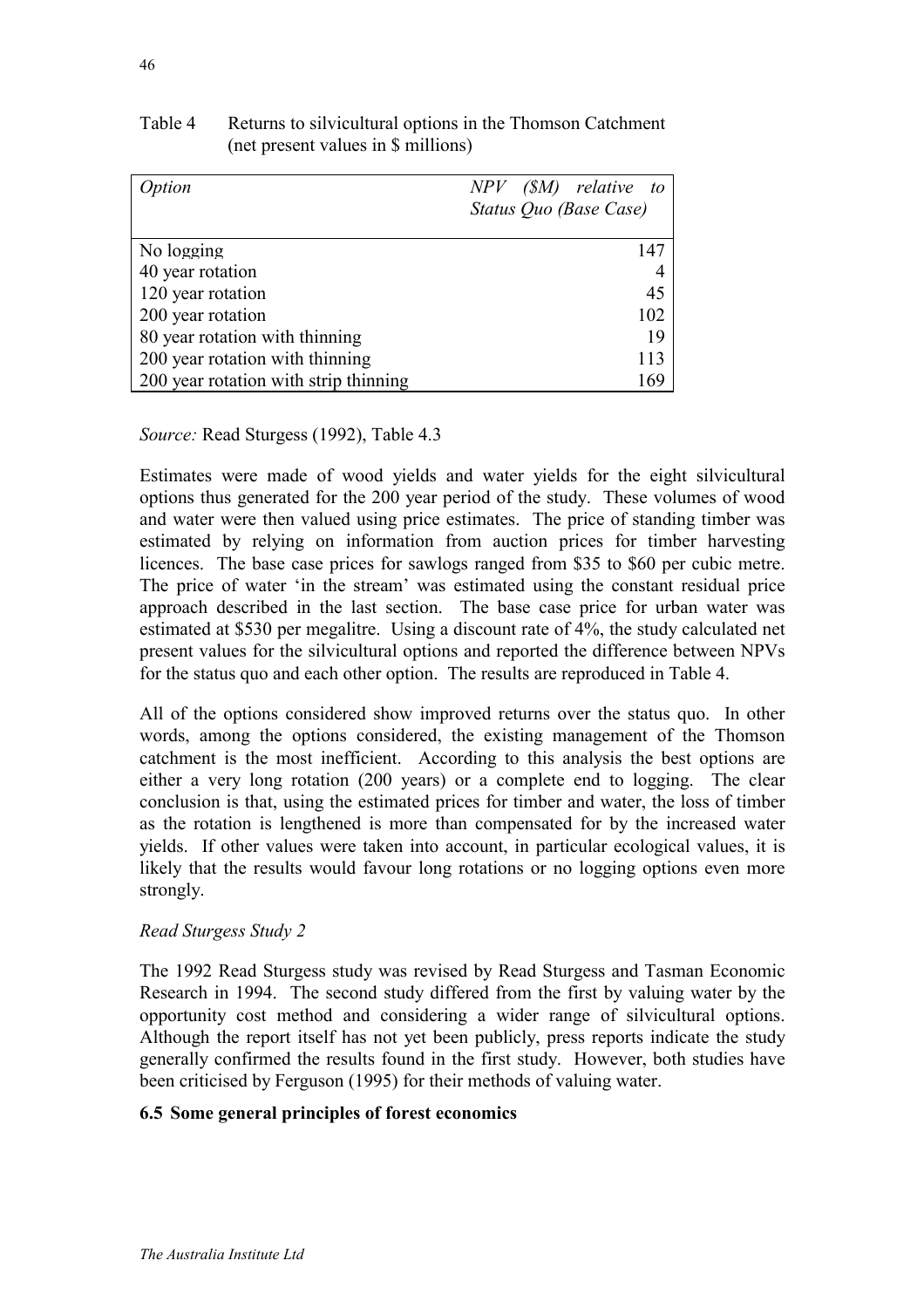The results of the Greig and the Read Sturgess studies illustrate some of the general principles of forest economics which should be applied to the economic analysis of other catchments.

Relative pricing. Finding the optimum economic mix of commodities which can be produced jointly from forests requires estimates of the economic values of timber and water (and other commodities and attributes where possible). It is their relative marginal values that are important. In some cases, such as the Thomson catchment, the need to augment water storage through expensive capital works at various points in the future can give water a very high value. Such data then must be combined with the silvicultural options (joint production possibilities, Figure 4) to find the best economic solution. However, there are environmental impacts of silvicultural options that are difficult to quantify, so that ultimately decisions require social and political judgements as well as economic analysis.

Silvicultural options The silvicultural options which affect water yield are those of rotation length and thinning (including a do-nothing option). When water is of far greater value than timber, then very long rotations will be preferred to short ones because (under 'normal' management) a far smaller proportion of a catchment will be covered with fast-growing regrowth.

Discount rate The choice of a discount rate is a critical but contentious issue. For long-term public works, a discount rate of 4 or 5 per cent is now generally advocated for evaluation; it is interpreted as a social rate of time preference and is derived from long-term bond or similar rates. However, its application to forest evaluation is more problematic. Higher discount rates favour short rotations and, it can be argued, are contrary to the interests of future generations when account is taken of the option and existence values of forests.

# **7. CONCLUSIONS: REGIONAL ASSESSMENT, PUBLIC POLICY AND RESEARCH**

This report introduced the general concepts of logging and forest management in the forested catchments of the eastern seaboard and reviewed the available scientific literature concerning the effects of logging regimes on hydrology and soils. The preceding section reviewed the economic effects of changes in water yields due to forest management practices. This concluding section draws together these matters, considers how water issues should be considered in the Comprehensive Regional Assessment process and forest policy generally, including research.

#### **7.1 Context and types of forest decisions**

The very substantial differences between catchments in terms of their hydrological characteristics, pattern of land use and array of water users makes it clear that the analysis of forest use and management in relation to water must proceed on a regional scale at which the details can be evaluated properly. The integrated catchment management process now being adopted by most States and the Comprehensive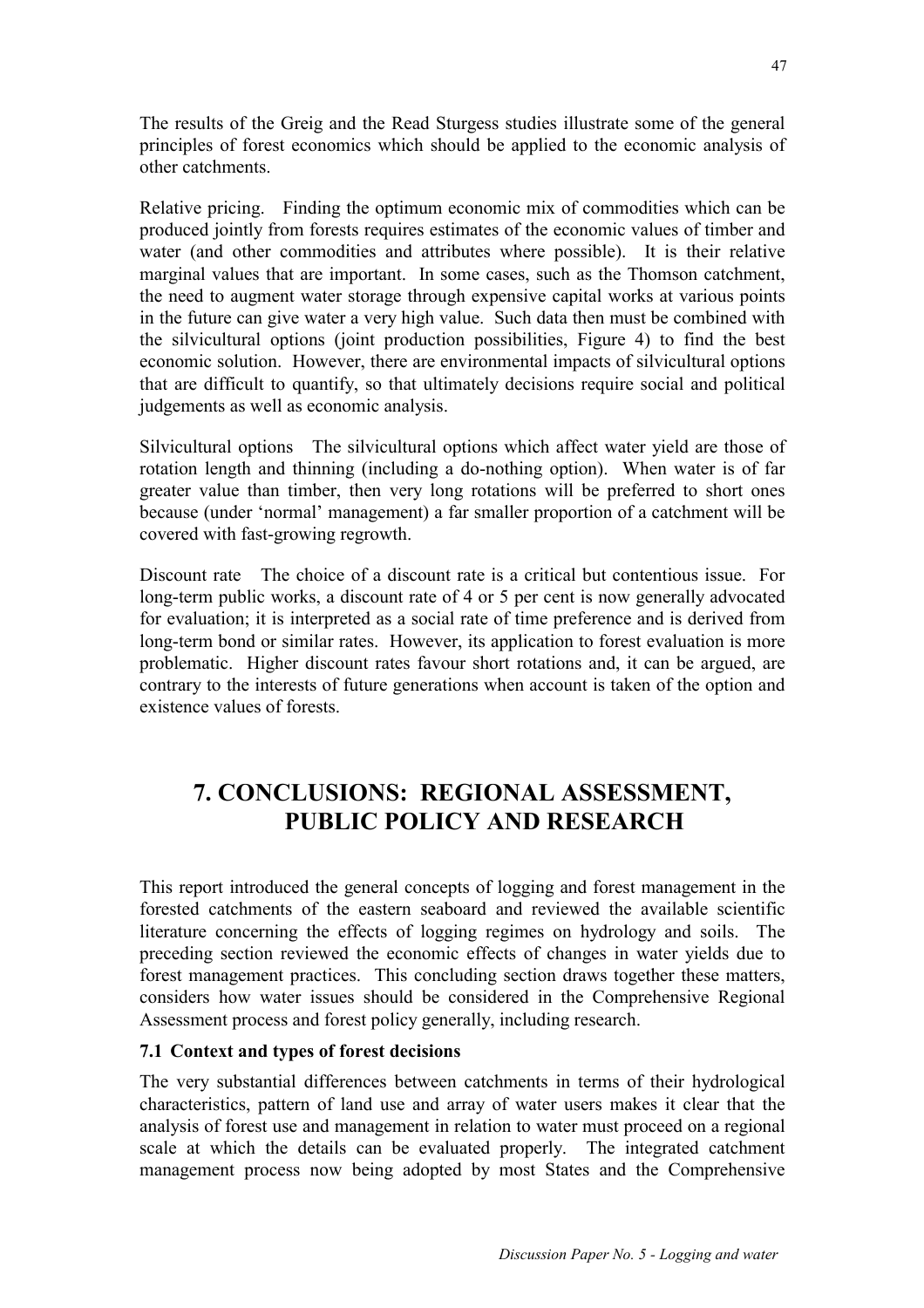Regional Assessment process being undertaken jointly be the Commonwealth and States are occurring at the relevant scale. However, it is far from clear that all important catchments will be included in the former process within the foreseeable future or that water will be considered at all in the latter process.

The situation is complicated because the decisions and actions discussed in this report are of different types, some being far more amenable to public policy processes than others. Those related to water quantity appear more straightforward than those related to water quality.

In relation to water quantity, it is clear that in some regions - and in more as demand increases - water has to be allocated between tree and other crops, and between primary, secondary and domestic use. Tree and other crops grow on both public and private land and there are few examples as yet in Australia of integrated catchment management systems being able to effect such allocations efficiently or equitably. Moreover, the effect of tree crops on water yield is known for only a few sites.

In relation to water quality, it is clear that the most important issues relate to the standard of forest management practice. This, of course, also applies to agricultural practice. However, as three-quarters of the forests are in the public domain, the task of ensuring good practice is somewhat easier. The major obstacles are the continued pressure of governments to reduce field staff, the unwillingness of industrial companies holding resource rights to pay adequately for high quality work, and the need to upgrade much of the old roading infrastructure. A series of detailed matters relating to standards, training, equipment and so forth are contained in various places in this report.

# **7.2 Comprehensive Regional Assessments**

The Comprehensive Regional Assessments leading to Regional Forest Agreements should involve evaluation of the range of uses of forests including comparison of impacts of various management regimes on users. Assessment of the impacts of management regimes on water users should be an important aspect of this in many forest areas. The assessment process needs to include the following stages.

- For each forest area being assessed it will be necessary, as far as possible, to match data on the forested area (area forested, forest types, silvicultural management, expected growth rates) with data on catchments. It should be noted that some water users are well outside of the catchment itself.
- All major water users from the catchment/forested area in question need to be identified along with the uses to which they put water and any rights or entitlements to water that they may have.
- For each user or class of users the assessment needs to assess the amount of water used, its approximate contribution to their economic and other activities and the likely impact on those activities of changes in its quantity and quality.
- In this context, it will also be necessary to make some projections of future demands for water from the various users. It will not be possible to make these assessments with a great deal of accuracy, but some order of magnitude estimates will be possible using rapid appraisal techniques.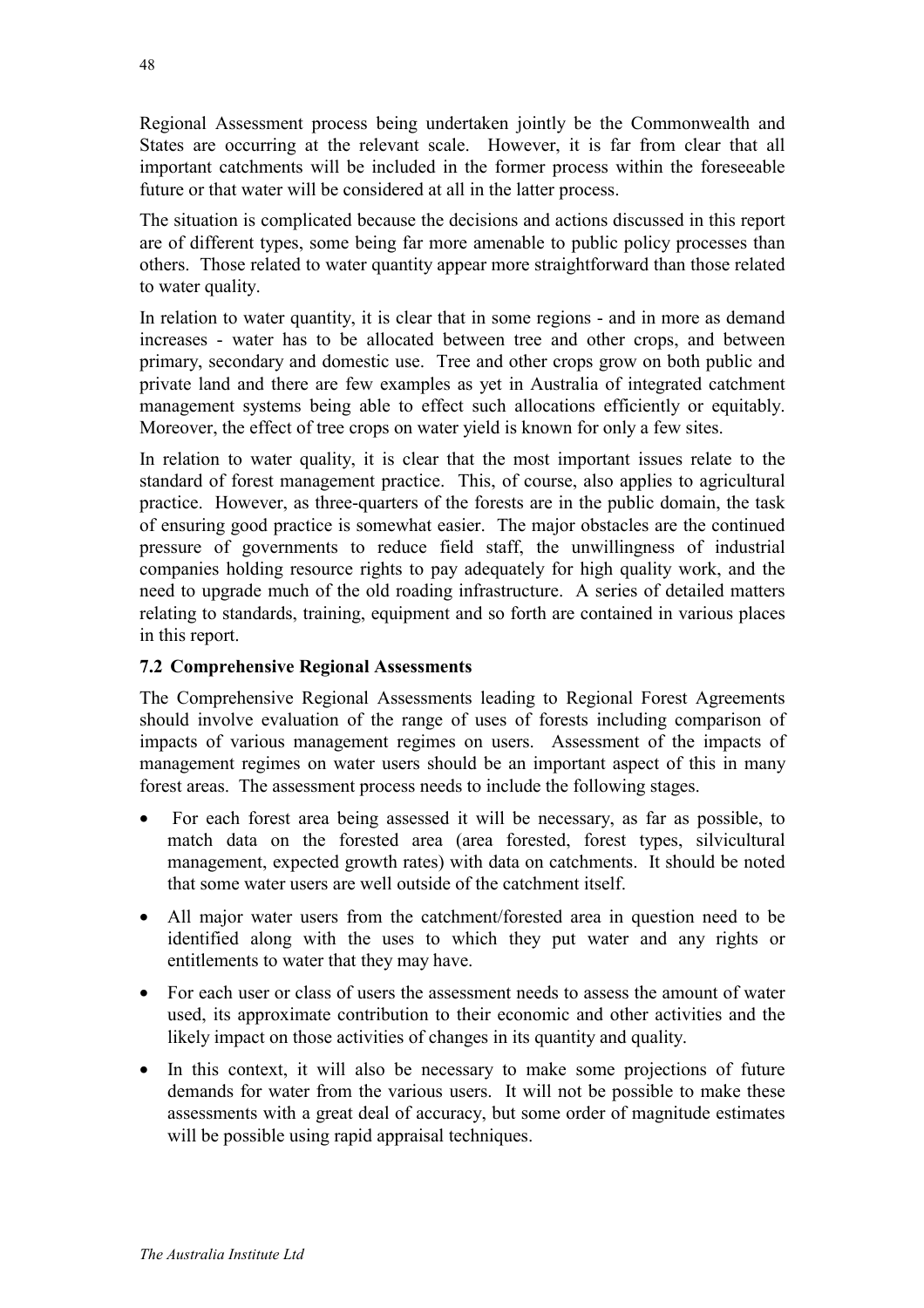- Finally, it will be necessary to assess the economic impacts of possible changes in water yields and water quality as a result of feasible silvicultural regimes and logging and roading systems. Approximate data on the impact of changes in water yields and quality on output or consumption need to be combined with price data.
- This assessment should also consider alternative sources of water (such as diverting irrigation water) and demand management (especially for urban water).

As a result of these analyses for each forest region, consideration of water impacts may lead to recommended changes in the silvicultural regimes chosen (including rotation lengths and thinning systems) and the logging and roading systems applied. The former are more relevant for issues of water yields while the latter are more relevant to water quality.

### **7.3 Implications for public policy**

The broad conclusion of this paper is that existing assessment processes, including those being developed for the Comprehensive Regional Assessments, do not adequately deal with the potential impacts of logging on water yields and water quality. The National Forest Policy Statement gave inadequate attention to forest water issues. These issues cannot be resolved through information gathering, analysis and negotiation at central levels but must be resolved through detailed regional studies. There are however, a few areas -- such as catchments for major cities - where the issues need to be developed in coordination with other major planning processes that extend beyond the boundaries of particular catchments.

There do appear to be a few catchments in the study area where conflict over limited water is already a serious issue. However, we expect that conflicts over access to water will become a much more extensive problem in the next century as more and more water-intensive activities develop on the eastern seaboard. Questions about the impact of logging on water supplies and water quality will be asked with increasing frequency and choices will need to be made about the optimal distribution of water resources across competing uses.

This emerging situation provides an opportunity to develop the data bases and methods of analysis that will help to head off conflicts before they become entrenched. It would be foolish to allow this resource-use issue to create yet another battleground over conservation and resource management.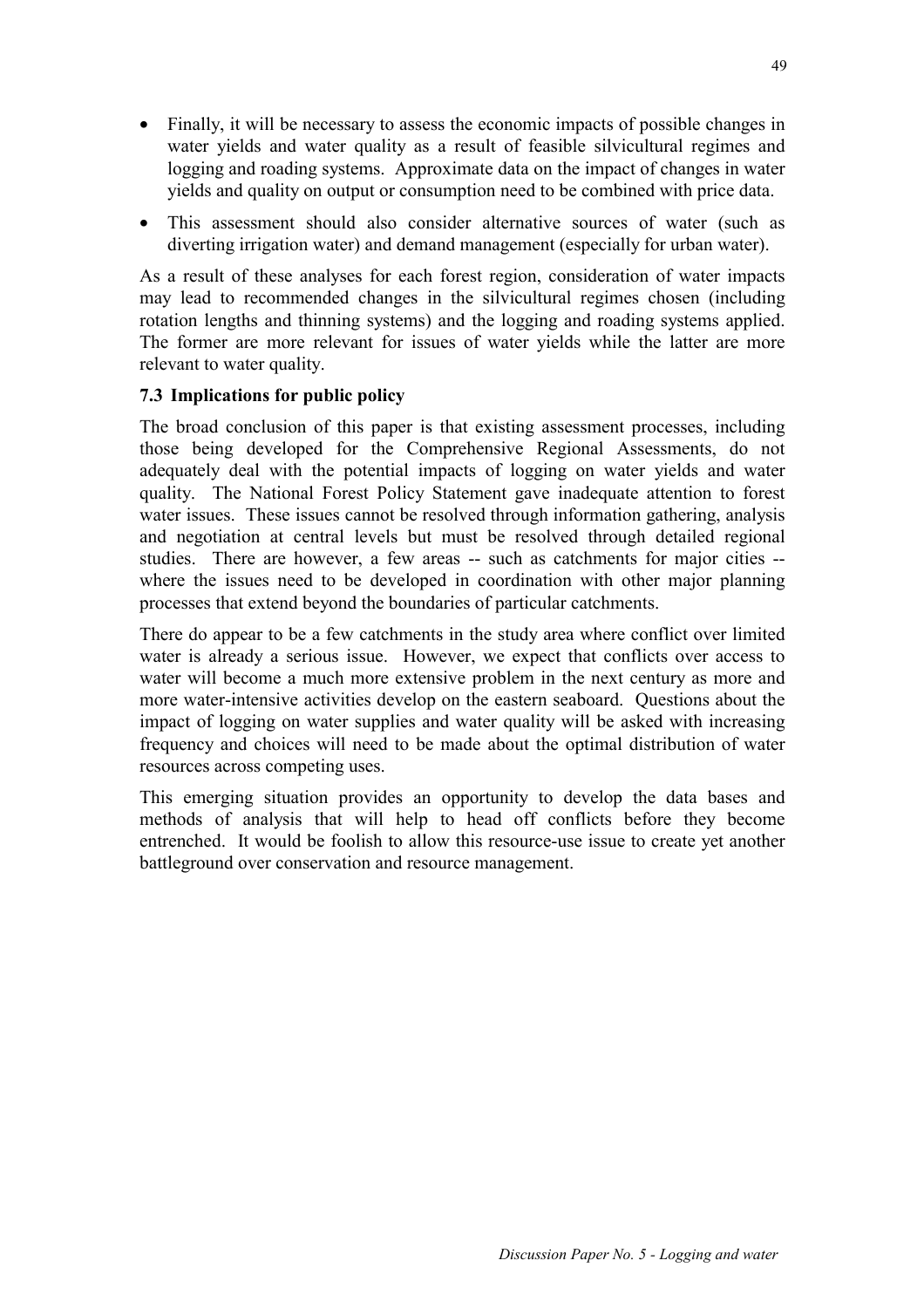#### **REFERENCES**

- Barling, R.D. and Moore, I.D. (1992). The role of buffer strips in the management of waterway pollution. *Proc. Workshop on the Role of Buffer Strips in the Management of Waterway Pollution Diffuse Urban and Rural Sources*. The University of Melbourne.
- Bonell, M. (1993). Progress in the understanding of runoff generation dynamics in forests. *Journal of Hydrology*. 150, 217-275.
- Borg, H., Hardacre, A. and Batini, F.(1988). Effects of logging in stream and river buffers in watercourses and water quality in the southern forest of Western Australia. *Australian Forestry*, 51(2), 98-
- Bosch, J.M. and Hewlett, J.D. (1982). A review of catchment experiments to determine the effect of vegetation changes on water field and evapotranspiration. *Journal of Hydrology*. 55: 3-26.
- Bren, L. (1995). GIS technology and buffer strips. *Proceedings of the Institute of Foresters of Australia. 16th Biennial Conference.* 49-56.
- Brinkman, R.P. (1990). Advanced forest planning in the Otways. *Australian Forestry* 53: 290-4.
- Brown, J.A.H. (1972). Hydrologic effects of a bushfire in a catchment in south eastern New South Wales. *Journal of Hydrology* 15:77
- Brown, T.C. and Daniel, T.C. (1991). Landscape aesthetics of riparian environments: relationships of flow quantity to scenic quality along a wild and scenic river. *Water Resources Research*. 27(8): 1787-95.
- Cornish, P.M. (1989). *The effects of radiata pine plantation establishment and management on water yields and water quality: a review*. Forestry Commission of NSW (Technical Paper No 49).
- Cornish, P.M. (1992). Water quality following logging on the Tantawanglo research catchment. Forestry Commission of NSW (Report to Tantawanglo Technical Committee).
- Cornish, P.M. (1993). The effects of logging and forest regeneration on water yields in a moist eucalypt forest in New South Wales, Australia. *Journal of Hydrology.* 150 (2-4): 301-22.
- Cornish, P.M. (1993). Forest hydrology research in the eucalypt forests of south-eastern New SouthWales. International Symposium on Forest Hydrology (Pre-conference information booklet).
- Costin, A.B. and Slatyer, R.O. (1967). Forest hydrology research in Australia. In Sopper and Lull (eds.) *International Symposium on Forest Hydrology*. Pergamon Press.
- Costin, A.B., Greenaway, M.A. and Wright, L.G. (1984). *Harvesting water from land: land use and hydrology of the Upper Shoalhaven Valley of New South Wales*. Canberra: Centre for Resource and Environmental Studies, Australian National University.
- Dargavel, J. (1995). *Fashioning Australia's Forests*. Melbourne: Oxford University Press.
- Dargavel, J., Holden, J., Brinkman, R.P., and Turner, B.J. (1995). Advanced forest planning: reflections on the Otway Forest Management Planning Project. *Australian Forestry* 58: 23-30.
- Davies, P.E. and Nelson, M.(1994). Relationships between riparian buffer widths and the effects of logging on stream habitat, invertebrate community composition and fish abundance. *Australian Journal Freshwater Research*. 45: 1289-305.
- Department of Conservation and Environment (1991). *Drinking water quality in Victoria 1984-1989*. (Water Resource Management Series Report no. 77).
- Department of Primary Industries and Energy (1987). 1985 *Review of Australia's water resources and water use.* AGPS, 2 vols.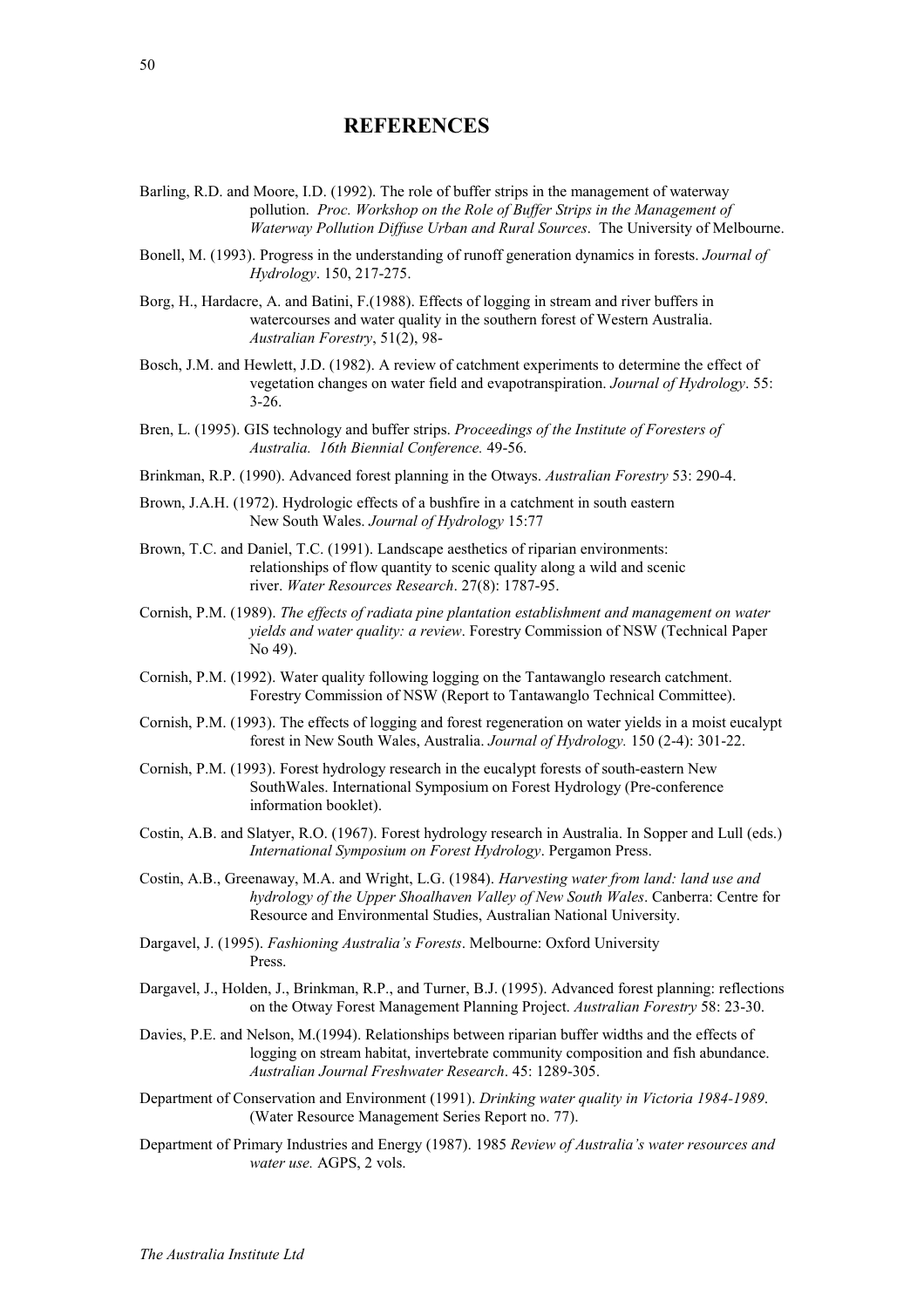- Deptartment of Resources & Energy (1983). Water 2000: a perspective on Australia's water resource to the year 2000. AGPS.
- Doeg, T.J. and Milledge, G.A. (1990). *A preliminary assessment of the effect on aquatic benthic macroinvertibrate drift of experimentally increasing suspended sediment concentration.* Aquatic Fauna Project, Department of Conservation and Environment
- Doeg, T.J. and Koehn, J.D. (1990). *A review of Australian studies on the effects of forestry practices on aquatic values.* Fisheries Division, Department of Conservation and Environment (SSP Technical Report no. 5).
- Ferguson, Ian (1995). Timber production and streamflow benefits: a contrary analysis of options. *Australian Forestry.* 58(3): 142-146
- Grayson, R.B., Haydon, S.R., Jayasuriya, M.D.A. and Finlayson, B.L. (1993). Water quality in mountain ash forest: separating the impact of roads from those of logging operations. *Jounal of Hydrorology*. 150(2-4): 459-79.
- Greig, P.J. (undated, unpublished) Water-timber trade-offs and values in an Australian catchment forest. Faculty of Agriculture and Forestry, University of Melbourne.
- Hansen, L.T. and Hallam, A. (1991). National estimates of the recreational value of streamflow. *Water Resources Research*. 27(2): 167-75.
- Harper, P.B. and Lacey, S.T. (1995). *A review of findings from the Yambulla Catchments Hydrological Research Project, 1979-1990*. State Forests of N.S.W.
- Haydon, S.R., Jayasuriya, M.D.A., and O'Shaughnessy, P.S. (1991). *The effect of vehicle use and road maintenance on erosion from unsealed roads in forests: the Road II Experiment*. Melbourne Water (Report No MMBW-W-0018).
- Holmes, T.P. (1988). The offsite impact of soil erosion on the water treatment industry. Land Economics 64(4): 356-66.
- Jackson, P.D. (1986). The determination of streamflow allocations for fishes: developments and inadequacies in Victoria. In Department of Primary Industries and Energy. *Proc. of Specialist Workshop on Instream Needs and Water Uses* (Conference series no. 18).
- Jacobs, M.R. (1955). *Growth habits of the eucalypts*. Canberra: Forestry and Timber Bureau.
- Jayasuriya, M.D.A., Dunn, G., Benyon, R. and O'Shaughnessy, P.J. (1993). Some factors affecting water yield from mountain ash (*Eucalyptus regnans*) dominated forests in south-east Australia. *Journal of Hydrology*. 150 (2-4): 345-68.
- Kuczera, G.A. (1985). Prediction of water yield reduction following a bushfire in ash-mixed species eucalypt forest. Melbourne Metropolitan Board of Works (Report No MMBW-W-0014).
- Lacey, S.T. (1993). *Soil deformation and erosion in forestry*. Forestry Commission of NSW (Technical Report).
- Langford, K.J. (1974). *Change in yield of water following a bushfire in a forest of Eucalyptus regnans*. Melbourne Metropolitan Board of Works (Report No MMBW-W-0003).
- Langford, K.J. and O'Shaughnessy, P.J. (1977). Some effects of forest change on water values. *Australian Forestry*, 40(3): 192-218.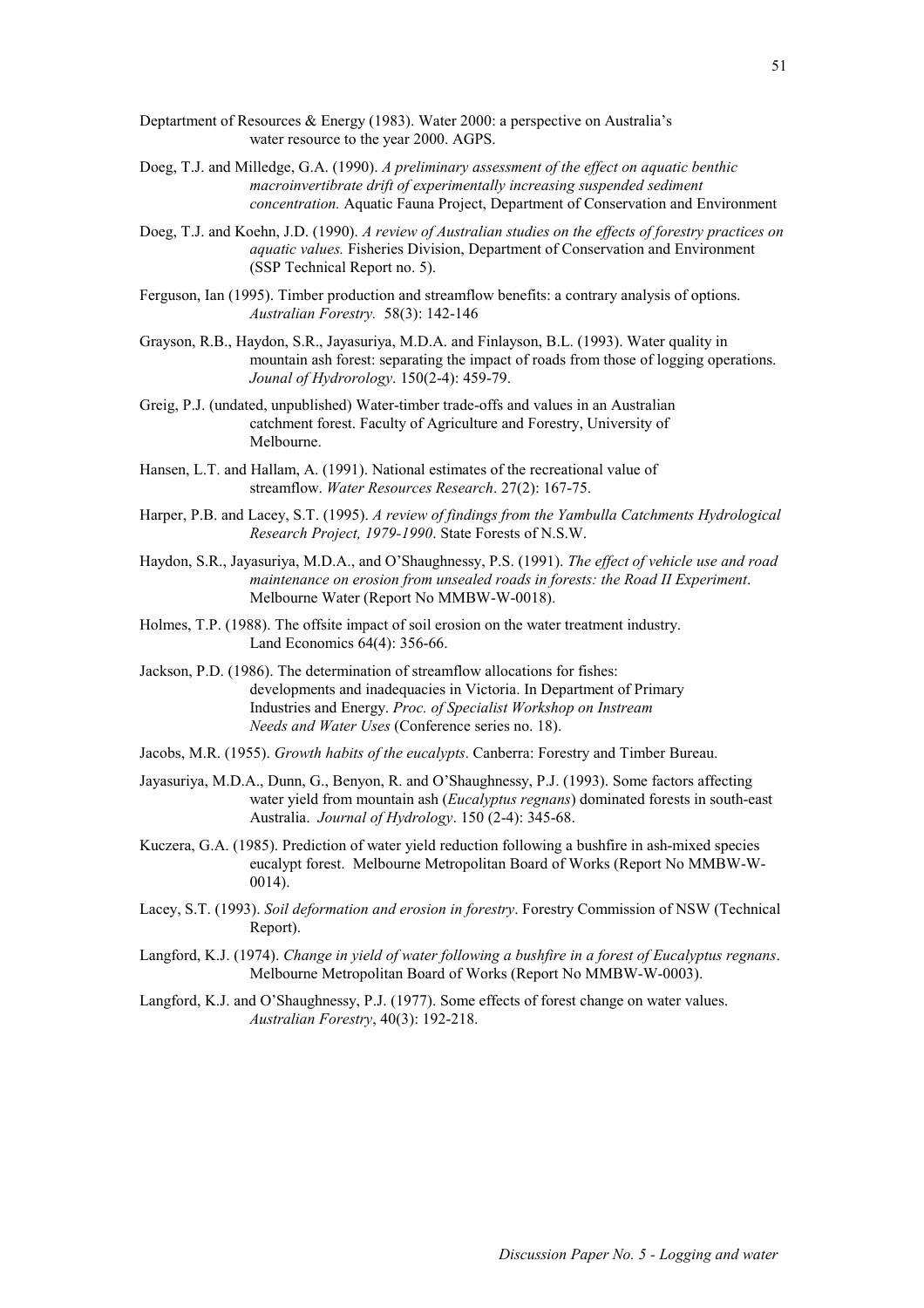- Langford, K.J. and O'Shaughnessy, P.J. (eds.) (1980). *Second progress report Coranderrk*, Melbourne and Metropolitan Board of Works (Report No MMBW-W-0010).
- Langford, K.J., Duncan, H.P. and Heeps, D.P. (1978). *Forecasting streamflow and storage using a soil dryness index model*. Melbourne and Metropolitan Board of Works (Report No MMBW-W-0031).
- Leitch, C.J., Flinn, D.W. and Van den Graaff, R.M.M. (1983). Erosion and nutrient loss resulting from Ash Wednesday (February 1983) wildfires: a case study *Australian Forestry*. 46 (3): 173-80.
- Lindenmayer, D.B. and Possingham, H.P. (1995). *The risk of extinction: ranking management options for Leadbeater's possum using population viability analysis.* Canberra: Centre for Environmental and Resource Studies, Australian National University.
- Loomis, J. (1987). The economic value of instream flow: methodology and benefit estimates for optimum flows. *Journal of Environmental Management*. 24: 169-79.
- McCulloch, J.S.G. and Robinson M. (1993). History of forest hydrology. *Journal of Hydrology*. 150 (2- 4): 189-216.
- Nandakumar, N. and Mein, R.G. (1993). *Analysis of paired catchment data to determine the hydrologic effects of change in vegetative cover on yield: final Technical Report for Land and Water Resources Research and Development Corporation and Department of Conservation and Natural Resources (Vic).* Department of Civil Engineering, Monash University.
- Olive, L.J. and Rieger, W.A. (1988). Problems in assessing the impact of different forestry practices on coastal catchments in New South Wales. In *Fluvial geomorphology of Australia.*  Academic Press.
- O'Shaughnessy, P.J. (1995). *Survey into user perceptions of Codes of Forest Practice*. Cooperative Research Centre for Catchment Hydrology (Report 95/2)..
- O'Shaughnessy, P.J. and Jayasuriya, M.D.A. (1994). *Third progress report North Maroondah: the effects of patch cutting and thinning treatments on water yield and forest growth in regrowth mountain ash forest.* Melbourne Water (Report No MMBW-W-0017).
- O'Shaughnessy, P.J. and Jayasuriya, M.D.A. (1991). *Water supply catchment hydrology research, status report 1991*. Melbourne Water.
- O'Shaughnessy, P.J., Benyon, R. and Lucas, A. (1993). *The Crotty Creek report: the effects of strip thinning Eucalyptus regnans on forest growth and water yield*. (Report No MMBW-W-0020) and Department of Conservation and Natural Resources (Forest Service Research Report No 358).
- O'Shaughnessy, P.J., Fletcher, T. and Bren L. (1995) *A report on the effects of forest harvesting on water yield and quality in the Lerderderg Catchment*. Department of Conservation and Natural Resources (Research Report).
- Rab, M.A., (1992). *Impact of timber harvesting on soil disturbance and compaction with reference to residual log harvesting in East Gippsland, Victoria: a review*. Department of Conservation and Environment (V.S.P. Technical Report No 13).
- Read Sturgess and Associates (1992). *Evaluation of the economic values of wood and water for the Thomson Catchment.* Read Sturgess and Associates.
- Resource Assessment Commission (1992). *Forest and Timber Inquiry final report.* Canberra: AGPS, 2.vols.
- Ronan, N.M., (1985). *The hydrological effects of fuel reduction burning and wildlife at Wallaby Creek*. (Report No. MMBW-W-0015).